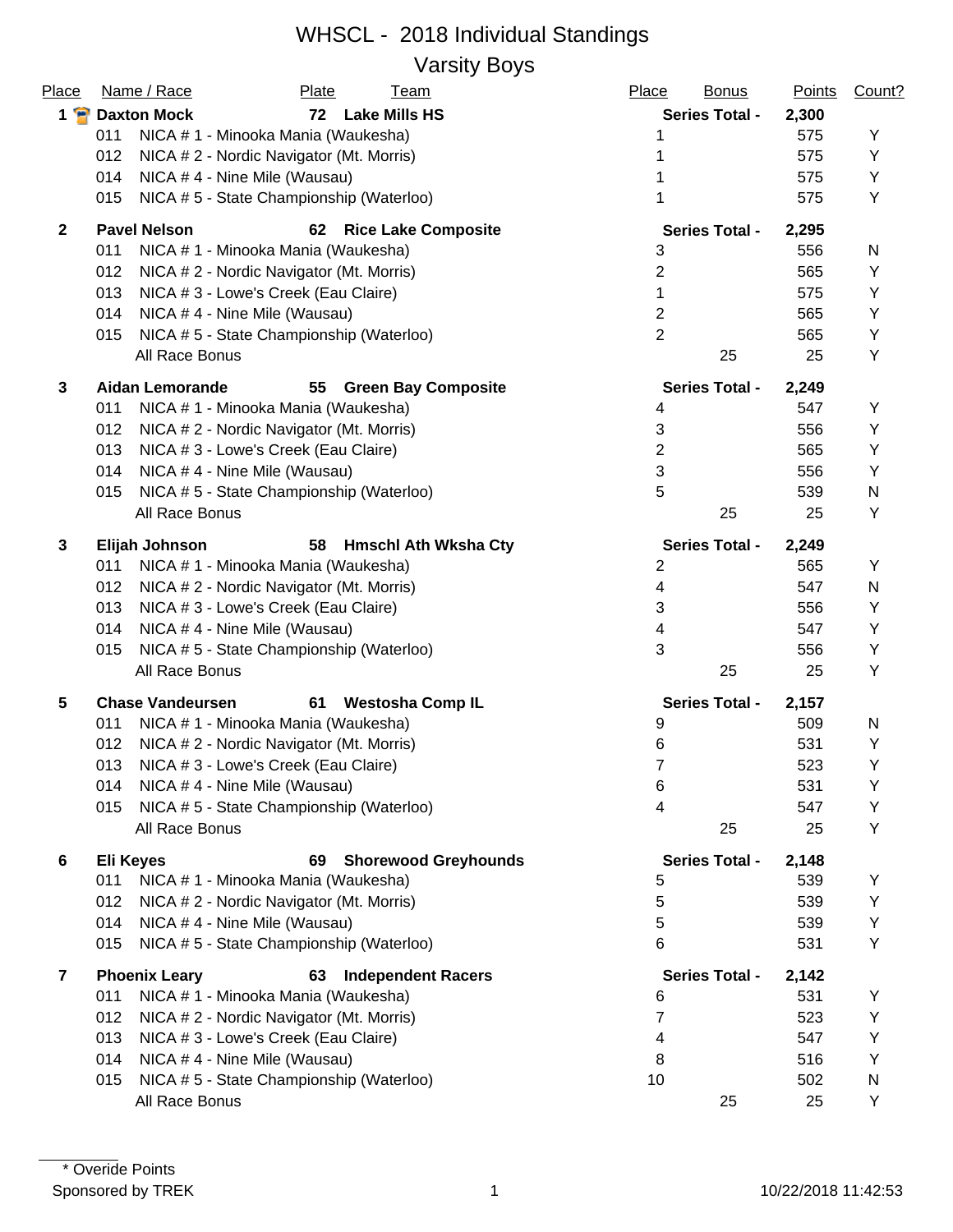#### WHSCL - 2018 Individual Standings Varsity Boys

|       | vaivity Doyo                                                  |                       |               |        |
|-------|---------------------------------------------------------------|-----------------------|---------------|--------|
| Place | Name / Race<br><b>Plate</b><br><b>Team</b>                    | Place<br><b>Bonus</b> | <b>Points</b> | Count? |
| 8     | <b>Sun Prairie HS</b><br><b>Max Bailey</b><br>67              | <b>Series Total -</b> | 2,119         |        |
|       | 011<br>NICA # 1 - Minooka Mania (Waukesha)                    | 8                     | 516           | N      |
|       | 012<br>NICA # 2 - Nordic Navigator (Mt. Morris)               | 8                     | 516           | Υ      |
|       | 013<br>NICA # 3 - Lowe's Creek (Eau Claire)                   | 5                     | 539           | Υ      |
|       | 014<br>NICA #4 - Nine Mile (Wausau)                           | 7                     | 523           | Y      |
|       | NICA #5 - State Championship (Waterloo)<br>015                | 8                     | 516           | Y      |
|       | All Race Bonus                                                | 25                    | 25            | Y      |
| 9     | <b>Adam Maki</b><br>64<br><b>Marshfield</b>                   | <b>Series Total -</b> | 2,041         |        |
|       | 011<br>NICA # 1 - Minooka Mania (Waukesha)                    | 10                    | 502           | Y      |
|       | 012<br>NICA # 2 - Nordic Navigator (Mt. Morris)               | 14                    | 477           | N      |
|       | 013<br>NICA # 3 - Lowe's Creek (Eau Claire)                   | 8                     | 516           | Y      |
|       | 014<br>NICA #4 - Nine Mile (Wausau)                           | 9                     | 509           | Y      |
|       | NICA #5 - State Championship (Waterloo)<br>015                | 12                    | 489           | Υ      |
|       | All Race Bonus                                                | 25                    | 25            | Y      |
| 10    | <b>Clayton Rodriguez Gould</b><br>65 Shorewood Greyhounds     | <b>Series Total -</b> | 2,020         |        |
|       | 011<br>NICA # 1 - Minooka Mania (Waukesha)                    | 15                    | 471           | N      |
|       | 012<br>NICA # 2 - Nordic Navigator (Mt. Morris)               | 12                    | 489           | Υ      |
|       | 013<br>NICA # 3 - Lowe's Creek (Eau Claire)                   | 9                     | 509           | Y      |
|       | 014<br>NICA #4 - Nine Mile (Wausau)                           | 10                    | 502           | Υ      |
|       | NICA #5 - State Championship (Waterloo)<br>015                | 11                    | 495           | Υ      |
|       | All Race Bonus                                                | 25                    | 25            | Y      |
| 11    | <b>Roman Poss</b><br>53<br><b>Cedarburg MTB Team</b>          | <b>Series Total -</b> | 1,984         |        |
|       | 011<br>NICA # 1 - Minooka Mania (Waukesha)                    | 20                    | 445           | N      |
|       | 012<br>NICA # 2 - Nordic Navigator (Mt. Morris)               | 10                    | 502           | Υ      |
|       | 013<br>NICA # 3 - Lowe's Creek (Eau Claire)                   | 6                     | 531           | Y      |
|       | 014<br>NICA #4 - Nine Mile (Wausau)                           | 15                    | 471           | Y      |
|       | NICA #5 - State Championship (Waterloo)<br>015                | 18                    | 455           | Υ      |
|       | All Race Bonus                                                | 25                    | 25            | Υ      |
| 12    | <b>Blackhawk Composite</b><br><b>Byrne Dobrient</b><br>50     | <b>Series Total -</b> | 1,980         |        |
|       | 011 NICA # 1 - Minooka Mania (Waukesha)                       | 16                    | 465           | Y      |
|       | NICA # 2 - Nordic Navigator (Mt. Morris)<br>012               | 9                     | 509           | Υ      |
|       | 014<br>NICA #4 - Nine Mile (Wausau)                           | 13                    | 483           | Υ      |
|       | NICA #5 - State Championship (Waterloo)<br>015                | 7                     | 523           | Υ      |
| 13    | <b>Nick Niemi</b><br>71<br><b>Washington Cty Comp</b>         | <b>Series Total -</b> | 1,976         |        |
|       | 011<br>NICA # 1 - Minooka Mania (Waukesha)                    | 12                    | 489           | Υ      |
|       | 012<br>NICA # 2 - Nordic Navigator (Mt. Morris)               | 13                    | 483           | Υ      |
|       | 013<br>NICA # 3 - Lowe's Creek (Eau Claire)                   | 10                    | 502           | Υ      |
|       | 014<br>NICA #4 - Nine Mile (Wausau)                           | 14                    | 477           | N      |
|       | NICA #5 - State Championship (Waterloo)<br>015                | 14                    | 477           | Y      |
|       | All Race Bonus                                                | 25                    | 25            | Y      |
| 14    | <b>Nolan Giles-Pufahl</b><br>59<br><b>MKE/Northshore Comp</b> | <b>Series Total -</b> | 1,939         |        |
|       | 011<br>NICA # 1 - Minooka Mania (Waukesha)                    | 14                    | 477           | Υ      |
|       | 012<br>NICA # 2 - Nordic Navigator (Mt. Morris)               | 11                    | 495           | Y      |
|       | NICA # 3 - Lowe's Creek (Eau Claire)<br>013                   | 14                    | 477           | Υ      |
|       | NICA #4 - Nine Mile (Wausau)<br>014                           | 18                    | 455           | N      |
|       | NICA #5 - State Championship (Waterloo)<br>015                | 16                    | 465           | Υ      |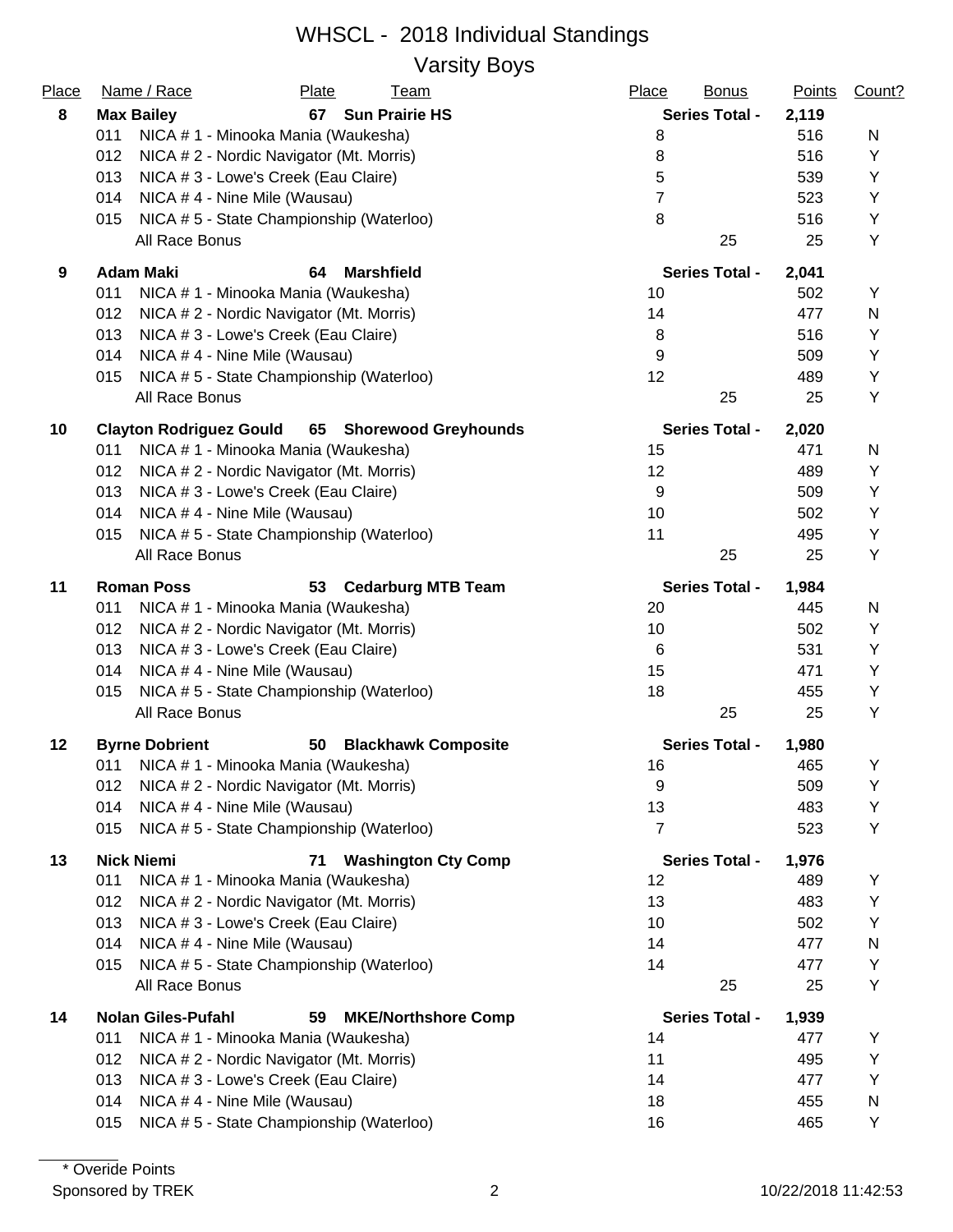Varsity Boys

| <u>Place</u> | Name / Race<br>All Race Bonus                   | <b>Plate</b><br><u>Team</u>      | <b>Place</b> | <b>Bonus</b><br>25    | <b>Points</b><br>25 | Count?<br>Y |
|--------------|-------------------------------------------------|----------------------------------|--------------|-----------------------|---------------------|-------------|
|              | <b>Hunter Schmitt</b>                           |                                  |              | <b>Series Total -</b> |                     |             |
| 14           | 011<br>NICA # 1 - Minooka Mania (Waukesha)      | <b>Washington Cty Comp</b><br>57 | 13           |                       | 1,939<br>483        | Y           |
|              | 012<br>NICA # 2 - Nordic Navigator (Mt. Morris) |                                  | 19           |                       | 450                 | N           |
|              | 013<br>NICA # 3 - Lowe's Creek (Eau Claire)     |                                  | 13           |                       | 483                 | Υ           |
|              | 014<br>NICA #4 - Nine Mile (Wausau)             |                                  | 16           |                       | 465                 | Υ           |
|              | NICA #5 - State Championship (Waterloo)<br>015  |                                  | 13           |                       | 483                 | Υ           |
|              | All Race Bonus                                  |                                  |              | 25                    | 25                  | Υ           |
| 16           | <b>Malachi Berry</b>                            | 54 Fall Creek Comp               |              | <b>Series Total -</b> | 1,935               |             |
|              | 011<br>NICA # 1 - Minooka Mania (Waukesha)      |                                  | 17           |                       | 460                 | Υ           |
|              | 012<br>NICA # 2 - Nordic Navigator (Mt. Morris) |                                  | 17           |                       | 460                 | Y           |
|              | 013<br>NICA # 3 - Lowe's Creek (Eau Claire)     |                                  | 11           |                       | 495                 | Υ           |
|              | 014<br>NICA #4 - Nine Mile (Wausau)             |                                  | 11           |                       | 495                 | Y           |
|              | NICA #5 - State Championship (Waterloo)<br>015  |                                  | 19           |                       | 450                 | N           |
|              | All Race Bonus                                  |                                  |              | 25                    | 25                  | Y           |
| 17           | <b>Bridger Flory</b>                            | 66<br><b>Rhinelander HS</b>      |              | <b>Series Total -</b> | 1,921               |             |
|              | NICA # 1 - Minooka Mania (Waukesha)<br>011      |                                  | 19           |                       | 450                 | N           |
|              | 012<br>NICA # 2 - Nordic Navigator (Mt. Morris) |                                  | 15           |                       | 471                 | Y           |
|              | 013<br>NICA # 3 - Lowe's Creek (Eau Claire)     |                                  | 16           |                       | 465                 | Υ           |
|              | 014<br>NICA #4 - Nine Mile (Wausau)             |                                  | 12           |                       | 489                 | Y           |
|              | NICA #5 - State Championship (Waterloo)<br>015  |                                  | 15           |                       | 471                 | Υ           |
|              | All Race Bonus                                  |                                  |              | 25                    | 25                  | Υ           |
| 18           | <b>Arlen Slaymaker</b>                          | 68<br><b>Madison West HS</b>     |              | <b>Series Total -</b> | 1,884               |             |
|              | NICA # 1 - Minooka Mania (Waukesha)<br>011      |                                  | 18           |                       | 455                 | Y           |
|              | 012<br>NICA # 2 - Nordic Navigator (Mt. Morris) |                                  | 18           |                       | 455                 | Υ           |
|              | 013<br>NICA # 3 - Lowe's Creek (Eau Claire)     |                                  | 12           |                       | 489                 | Υ           |
|              | 014<br>NICA #4 - Nine Mile (Wausau)             |                                  | 19           |                       | 450                 | N           |
|              | NICA #5 - State Championship (Waterloo)<br>015  |                                  | 17           |                       | 460                 | Υ           |
|              | All Race Bonus                                  |                                  |              | 25                    | 25                  | Y           |
| 19           | <b>Seth Petersen</b>                            | 56<br>La Crosse Logan HS         |              | <b>Series Total -</b> | 1,816               |             |
|              | NICA # 1 - Minooka Mania (Waukesha)<br>011      |                                  | 21           |                       | 440                 | Y           |
|              | 013<br>NICA # 3 - Lowe's Creek (Eau Claire)     |                                  | 15           |                       | 471                 | Υ           |
|              | NICA #4 - Nine Mile (Wausau)<br>014             |                                  | 17           |                       | 460                 | Υ           |
|              | NICA #5 - State Championship (Waterloo)<br>015  |                                  | 20           |                       | 445                 | Υ           |
| 20           | <b>Trevor Flinton</b>                           | <b>Independent Racers</b><br>60  |              | <b>Series Total -</b> | 1,032               |             |
|              | NICA # 1 - Minooka Mania (Waukesha)<br>011      |                                  | 7            |                       | 523                 | Y           |
|              | NICA #5 - State Championship (Waterloo)<br>015  |                                  | 9            |                       | 509                 | Υ           |
| 21           | <b>Evan Gregory</b>                             | <b>Cedarburg MTB Team</b><br>51  |              | <b>Series Total -</b> | 960                 |             |
|              | 011<br>NICA # 1 - Minooka Mania (Waukesha)      |                                  | 11           |                       | 495                 | Y           |
|              | NICA #2 - Nordic Navigator (Mt. Morris)<br>012  |                                  | 16           |                       | 465                 | Y           |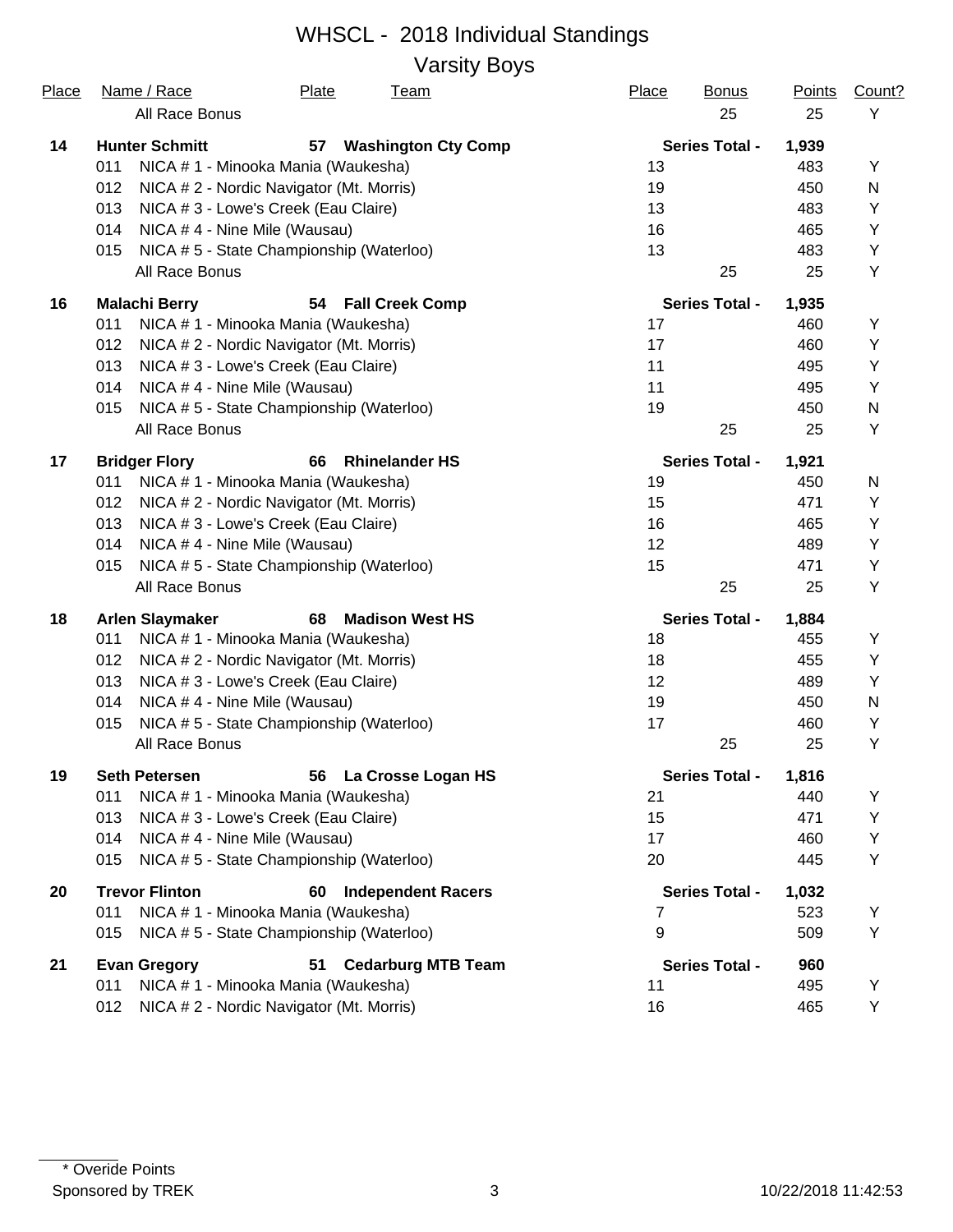#### WHSCL - 2018 Individual Standings D1 JV III Boys

| Place        | Name / Race<br><b>Plate</b><br><b>Team</b>                                                         | Place<br><b>Bonus</b> | Points       | Count? |
|--------------|----------------------------------------------------------------------------------------------------|-----------------------|--------------|--------|
| 1 P          | Joshua Caron<br>228<br><b>Sun Prairie HS</b>                                                       | <b>Series Total -</b> | 2,165        |        |
|              | NICA # 1 - Minooka Mania (Waukesha)<br>011                                                         | 1                     | 540          | Y      |
|              | 012<br>NICA # 2 - Nordic Navigator (Mt. Morris)                                                    | 2                     | 530          | N      |
|              | NICA # 3 - Lowe's Creek (Eau Claire)<br>013                                                        | 1                     | 540          | Υ      |
|              | 014<br>NICA #4 - Nine Mile (Wausau)                                                                | $\overline{2}$        | 530          | Υ      |
|              | NICA #5 - State Championship (Waterloo)<br>015                                                     | $\overline{2}$        | 530          | Υ      |
|              | All Race Bonus                                                                                     | 25                    | 25           | Υ      |
| $\mathbf{2}$ | <b>Cole Hagen</b><br>236<br><b>Hmschl Ath Wksha Cty</b>                                            | <b>Series Total -</b> | 2,146        |        |
|              | 011<br>NICA # 1 - Minooka Mania (Waukesha)                                                         | 2                     | 530          | Y      |
|              | 012<br>NICA # 2 - Nordic Navigator (Mt. Morris)                                                    | 1                     | 540          | Y      |
|              | 013<br>NICA # 3 - Lowe's Creek (Eau Claire)                                                        | $\overline{2}$        | 530          | Υ      |
|              | 014<br>NICA #4 - Nine Mile (Wausau)                                                                | 3                     | 521          | Y      |
|              | NICA #5 - State Championship (Waterloo)<br>015                                                     | 5                     | 504          | N      |
|              | All Race Bonus                                                                                     | 25                    | 25           | Y      |
| 3            | <b>Charlie De Vogel</b><br>218 Shorewood Greyhounds                                                | <b>Series Total -</b> | 2,074        |        |
|              | NICA # 1 - Minooka Mania (Waukesha)<br>011                                                         | 5                     | 504          | Υ      |
|              | 012<br>NICA # 2 - Nordic Navigator (Mt. Morris)                                                    | 3                     | 521          | Y      |
|              | 013<br>NICA # 3 - Lowe's Creek (Eau Claire)                                                        | 10                    | 467          | N      |
|              | 014<br>NICA #4 - Nine Mile (Wausau)                                                                | 4                     | 512          | Υ      |
|              | NICA #5 - State Championship (Waterloo)<br>015                                                     | 4                     | 512          | Y      |
|              | All Race Bonus                                                                                     | 25                    | 25           | Υ      |
| 4            | <b>Isak Keyes</b><br>219 Shorewood Greyhounds                                                      | <b>Series Total -</b> | 2,042        |        |
|              | 011<br>NICA # 1 - Minooka Mania (Waukesha)                                                         | 3                     | 521          | Υ      |
|              | 012<br>NICA # 2 - Nordic Navigator (Mt. Morris)                                                    | 4                     | 512          | Υ      |
|              | NICA #4 - Nine Mile (Wausau)<br>014                                                                | 7                     | 488          | Y      |
|              | NICA #5 - State Championship (Waterloo)<br>015                                                     | 3                     | 521          | Υ      |
| 5            | lan Tweedie<br>233<br><b>Mukwonago HS</b>                                                          | <b>Series Total -</b> | 2,018        |        |
|              | 011<br>NICA # 1 - Minooka Mania (Waukesha)                                                         | 4                     | 512          | Υ      |
|              | 012<br>NICA # 2 - Nordic Navigator (Mt. Morris)                                                    | 5                     | 504          | Y      |
|              | 013<br>NICA # 3 - Lowe's Creek (Eau Claire)                                                        | 6                     | 496          | Y      |
|              | NICA #4 - Nine Mile (Wausau)<br>014                                                                | 9                     | 474          | N      |
|              | NICA #5 - State Championship (Waterloo)<br>015                                                     | 8                     | 481          | Y      |
|              | All Race Bonus                                                                                     | 25                    | 25           | Υ      |
| 6            | <b>Zane Bannink</b><br><b>Shorewood Greyhounds</b><br>234                                          | <b>Series Total -</b> | 2,011        |        |
|              | NICA #1 - Minooka Mania (Waukesha)<br>011                                                          | 9                     | 474          | N      |
|              | NICA # 2 - Nordic Navigator (Mt. Morris)<br>012                                                    | 9                     | 474          | Υ      |
|              | 013<br>NICA # 3 - Lowe's Creek (Eau Claire)                                                        | 4                     | 512          | Υ      |
|              | NICA # 4 - Nine Mile (Wausau)<br>014                                                               | 5                     | 504          | Υ      |
|              | NICA #5 - State Championship (Waterloo)<br>015                                                     | 6                     | 496          | Υ      |
|              | All Race Bonus                                                                                     | 25                    | 25           | Υ      |
|              |                                                                                                    | <b>Series Total -</b> |              |        |
| 7            | <b>Karl Herring</b><br>207<br><b>Madison West HS</b><br>NICA # 1 - Minooka Mania (Waukesha)<br>011 | 7                     | 1,976<br>488 | Y      |
|              | 012<br>NICA # 2 - Nordic Navigator (Mt. Morris)                                                    | 6                     | 496          | Υ      |
|              | NICA # 3 - Lowe's Creek (Eau Claire)<br>013                                                        | 5                     | 504          | Υ      |
|              | NICA #5 - State Championship (Waterloo)<br>015                                                     | 7                     | 488          | Υ      |
|              |                                                                                                    |                       |              |        |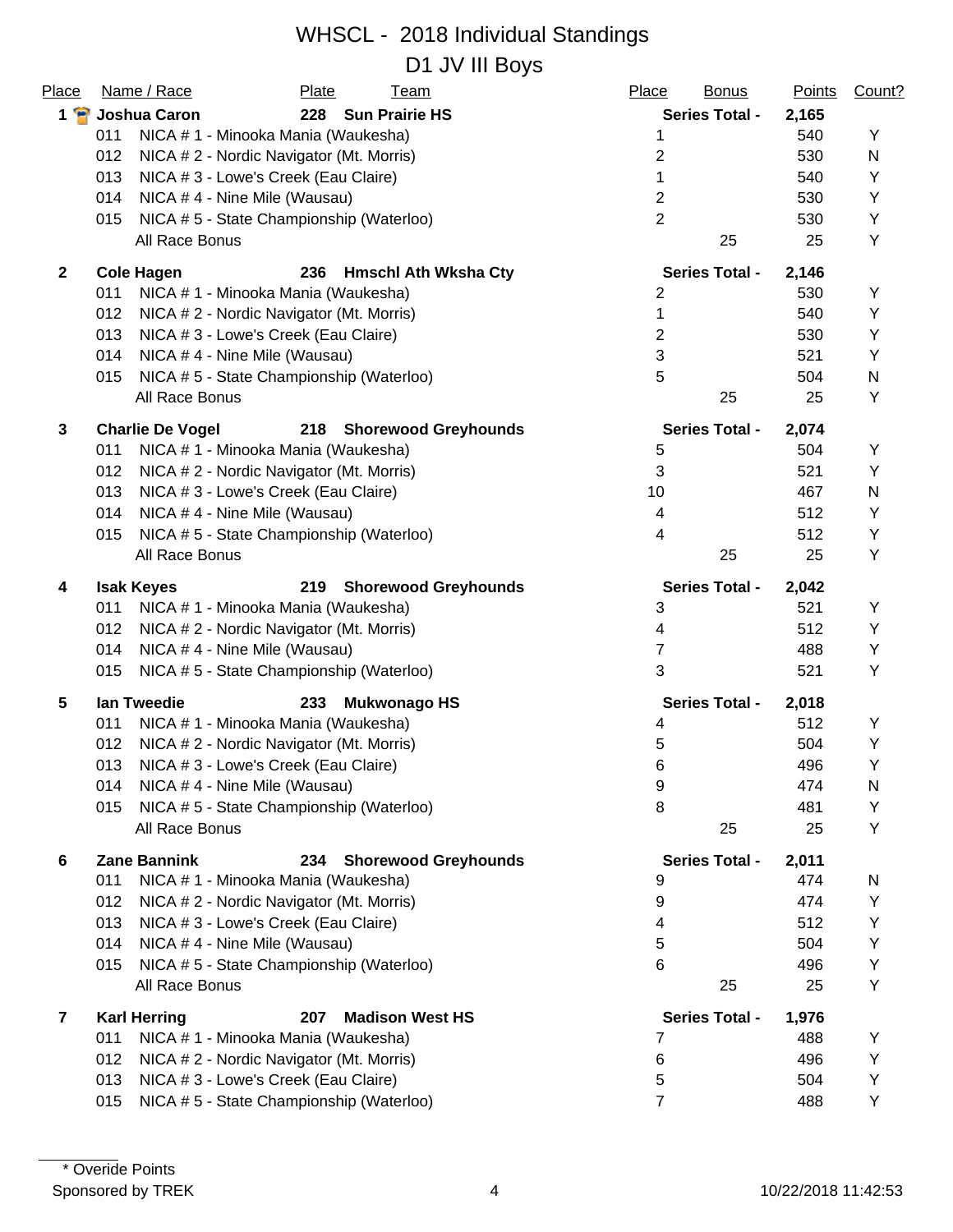#### WHSCL - 2018 Individual Standings D1 JV III Bovs

| Place | Name / Race<br><b>Plate</b><br><b>Team</b>                | Place<br><b>Bonus</b> | <b>Points</b> | Count? |
|-------|-----------------------------------------------------------|-----------------------|---------------|--------|
| 8     | 227 Sun Prairie HS<br><b>Owen Roltgen</b>                 | <b>Series Total -</b> | 1,928         |        |
|       | 011<br>NICA # 1 - Minooka Mania (Waukesha)                | 8                     | 481           | Υ      |
|       | NICA # 2 - Nordic Navigator (Mt. Morris)<br>012           | 11                    | 460           | N      |
|       | 013<br>NICA # 3 - Lowe's Creek (Eau Claire)               | 8                     | 481           | Υ      |
|       | 014<br>NICA #4 - Nine Mile (Wausau)                       | 8                     | 481           | Y      |
|       | NICA #5 - State Championship (Waterloo)<br>015            | 11                    | 460           | Y      |
|       | All Race Bonus                                            | 25                    | 25            | Y      |
| 9     | <b>Jack Tobin</b><br>211<br><b>Madison West HS</b>        | <b>Series Total -</b> | 1,924         |        |
|       | 011<br>NICA # 1 - Minooka Mania (Waukesha)                | 15                    | 436           | N      |
|       | 012<br>NICA # 2 - Nordic Navigator (Mt. Morris)           | $\overline{7}$        | 488           | Υ      |
|       | 013<br>NICA # 3 - Lowe's Creek (Eau Claire)               | 13                    | 448           | Y      |
|       | 014<br>NICA #4 - Nine Mile (Wausau)                       | 6                     | 496           | Υ      |
|       | NICA #5 - State Championship (Waterloo)<br>015            | 10                    | 467           | Y      |
|       | All Race Bonus                                            | 25                    | 25            | Y      |
| 10    | <b>Hoyt Hall</b><br>214<br><b>Marshfield</b>              | <b>Series Total -</b> | 1,918         |        |
|       | NICA # 1 - Minooka Mania (Waukesha)<br>011                | 6                     | 496           | Υ      |
|       | 012<br>NICA # 2 - Nordic Navigator (Mt. Morris)           | 28                    | 376           | N      |
|       | 013<br>NICA # 3 - Lowe's Creek (Eau Claire)               | $\overline{7}$        | 488           | Υ      |
|       | 014<br>NICA #4 - Nine Mile (Wausau)                       | 10                    | 467           | Υ      |
|       | NICA #5 - State Championship (Waterloo)<br>015            | 14                    | 442           | Y      |
|       | All Race Bonus                                            | 25                    | 25            | Y      |
| 11    | <b>Cole Shanks</b><br>235<br><b>Hmschl Ath Wksha Cty</b>  | <b>Series Total -</b> | 1,874         |        |
|       | NICA # 1 - Minooka Mania (Waukesha)<br>011                | 10                    | 467           | Y      |
|       | 012<br>NICA # 2 - Nordic Navigator (Mt. Morris)           | 12                    | 454           | Y      |
|       | 013<br>NICA # 3 - Lowe's Creek (Eau Claire)               | 12                    | 454           | Y      |
|       | 014<br>NICA #4 - Nine Mile (Wausau)                       | 14                    | 442           | N      |
|       | NICA #5 - State Championship (Waterloo)<br>015            | 9                     | 474           | Υ      |
|       | All Race Bonus                                            | 25                    | 25            | Y      |
| 12    | <b>Rhinelander HS</b><br><b>Frederick Wisner</b><br>225   | <b>Series Total -</b> | 1,824         |        |
|       | 011 NICA # 1 - Minooka Mania (Waukesha)                   | 12                    | 454           | Y      |
|       | NICA # 2 - Nordic Navigator (Mt. Morris)<br>012           | 13                    | 448           | Υ      |
|       | 013<br>NICA # 3 - Lowe's Creek (Eau Claire)               | 9                     | 474           | Υ      |
|       | 014<br>NICA #4 - Nine Mile (Wausau)                       | 13                    | 448           | Y      |
| 13    | 212<br><b>Marshfield</b><br><b>Ben Lawyer</b>             | <b>Series Total -</b> | 1,817         |        |
|       | 011<br>NICA # 1 - Minooka Mania (Waukesha)                | 16                    | 430           | N      |
|       | 012<br>NICA # 2 - Nordic Navigator (Mt. Morris)           | 15                    | 436           | Υ      |
|       | 013<br>NICA # 3 - Lowe's Creek (Eau Claire)               | 11                    | 460           | Y      |
|       | 014<br>NICA #4 - Nine Mile (Wausau)                       | 11                    | 460           | Υ      |
|       | NICA #5 - State Championship (Waterloo)<br>015            | 15                    | 436           | Υ      |
|       | All Race Bonus                                            | 25                    | 25            | Y      |
| 14    | <b>Jack Hietpas</b><br><b>Shorewood Greyhounds</b><br>220 | <b>Series Total -</b> | 1,798         |        |
|       | NICA # 1 - Minooka Mania (Waukesha)<br>011                | 11                    | 460           | Y      |
|       | 012<br>NICA # 2 - Nordic Navigator (Mt. Morris)           | 16                    | 430           | Y      |
|       | NICA #4 - Nine Mile (Wausau)<br>014                       | 12                    | 454           | Υ      |
|       | NICA #5 - State Championship (Waterloo)<br>015            | 12                    | 454           | Υ      |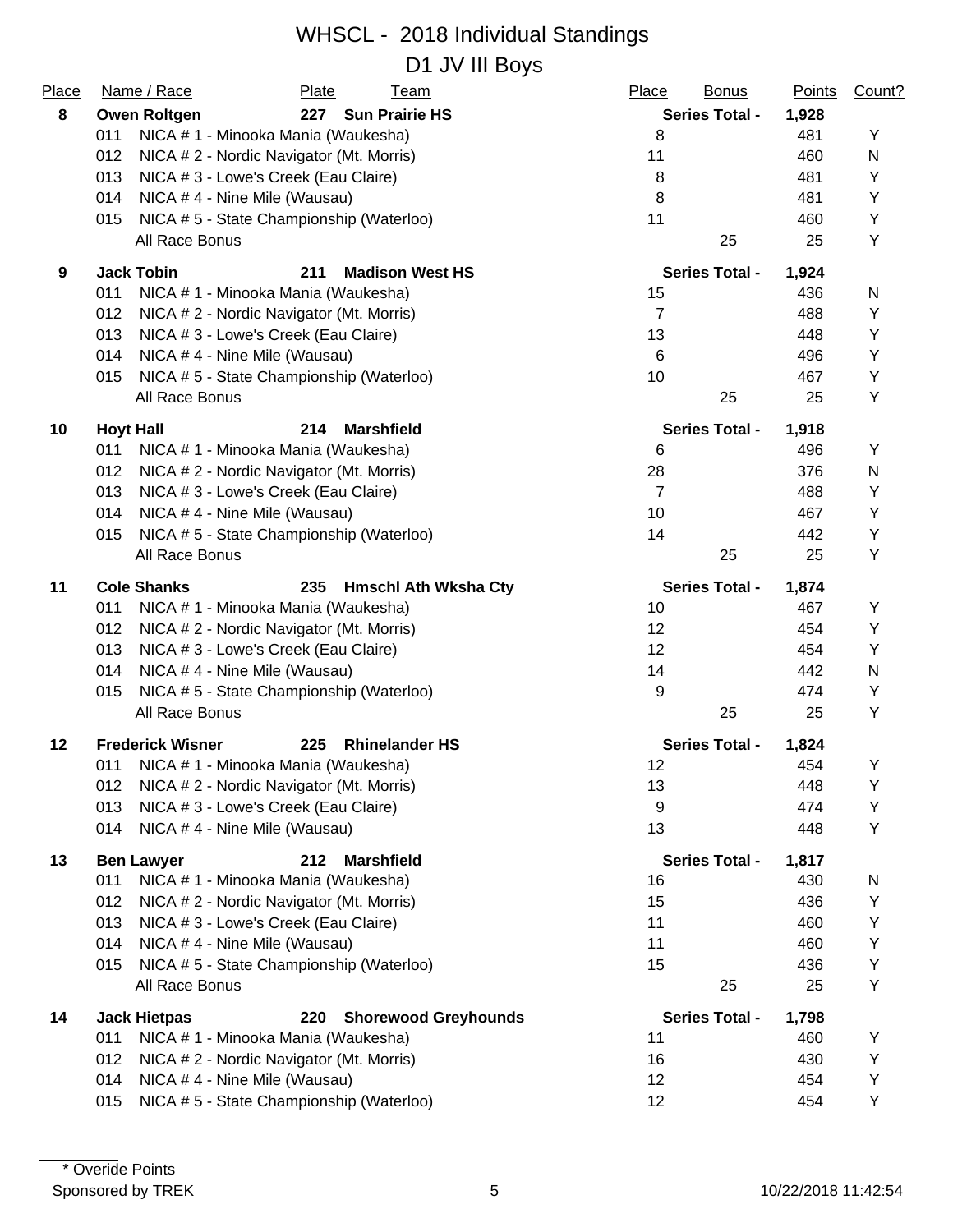D1 JV III Boys

| Place | Name / Race                                 | Plate                                    |  | <b>Team</b>            |       | Place | <b>Bonus</b>          | Points | Count? |
|-------|---------------------------------------------|------------------------------------------|--|------------------------|-------|-------|-----------------------|--------|--------|
| 15    | <b>Josh Perry</b>                           | 204 La Crosse Logan HS                   |  | <b>Series Total -</b>  | 1,784 |       |                       |        |        |
|       | 011                                         | NICA # 1 - Minooka Mania (Waukesha)      |  |                        |       | 13    |                       | 448    | Υ      |
|       | 012                                         | NICA # 2 - Nordic Navigator (Mt. Morris) |  |                        |       | 8     |                       | 481    | Υ      |
|       | 013<br>NICA # 3 - Lowe's Creek (Eau Claire) |                                          |  |                        |       | 16    |                       | 430    | Υ      |
|       | 014                                         | NICA #4 - Nine Mile (Wausau)             |  |                        |       | 22    |                       | 400    | Υ      |
|       | 015                                         | NICA # 5 - State Championship (Waterloo) |  |                        |       | 32    |                       | 363    | N      |
|       | All Race Bonus                              |                                          |  |                        |       |       | 25                    | 25     | Υ      |
| 16    | <b>Caden Boge</b>                           |                                          |  | 203 La Crosse Logan HS |       |       | <b>Series Total -</b> | 1,769  |        |
|       | 011                                         | NICA # 1 - Minooka Mania (Waukesha)      |  |                        |       | 14    |                       | 442    | Υ      |
|       | 012                                         | NICA # 2 - Nordic Navigator (Mt. Morris) |  |                        |       | 10    |                       | 467    | Υ      |
|       | 013                                         | NICA # 3 - Lowe's Creek (Eau Claire)     |  |                        |       | 17    |                       | 425    | Υ      |
|       | 014                                         | NICA #4 - Nine Mile (Wausau)             |  |                        |       | 20    |                       | 410    | Υ      |
|       | 015                                         | NICA #5 - State Championship (Waterloo)  |  |                        |       | 30    |                       | 369    | N      |
|       | All Race Bonus                              |                                          |  |                        |       |       | 25                    | 25     | Υ      |
| 17    | <b>Nick Koprowski</b>                       | 226                                      |  | <b>Sun Prairie HS</b>  |       |       | <b>Series Total -</b> | 1,759  |        |
|       | 011                                         | NICA # 1 - Minooka Mania (Waukesha)      |  |                        |       | 17    |                       | 425    | Υ      |
|       | 012                                         | NICA # 2 - Nordic Navigator (Mt. Morris) |  |                        |       | 14    |                       | 442    | Υ      |
|       | 013                                         | NICA # 3 - Lowe's Creek (Eau Claire)     |  |                        |       | 14    |                       | 442    | Υ      |
|       | 014                                         | NICA #4 - Nine Mile (Wausau)             |  |                        |       | 18    |                       | 420    | N      |
|       | 015                                         | NICA #5 - State Championship (Waterloo)  |  |                        |       | 17    |                       | 425    | Υ      |
|       | All Race Bonus                              |                                          |  |                        |       |       | 25                    | 25     | Υ      |
| 18    | Jake Brozyna                                | 208                                      |  | <b>Madison West HS</b> |       |       | <b>Series Total -</b> | 1,680  |        |
|       | 011                                         | NICA # 1 - Minooka Mania (Waukesha)      |  |                        |       | 18    |                       | 420    | Y      |
|       | 012                                         | NICA # 2 - Nordic Navigator (Mt. Morris) |  |                        |       | 22    |                       | 400    | Υ      |
|       | 013                                         | NICA # 3 - Lowe's Creek (Eau Claire)     |  |                        |       | 21    |                       | 405    | Y      |
|       | 014                                         | NICA #4 - Nine Mile (Wausau)             |  |                        |       | 25    |                       | 388    | N      |
|       | 015                                         | NICA #5 - State Championship (Waterloo)  |  |                        |       | 16    |                       | 430    | Υ      |
|       | All Race Bonus                              |                                          |  |                        |       |       | 25                    | 25     | Υ      |
| 19    | <b>Bergen Frank-Loron</b>                   | 223                                      |  | <b>Verona HS</b>       |       |       | <b>Series Total -</b> | 1,675  |        |
|       | 011 NICA # 1 - Minooka Mania (Waukesha)     |                                          |  |                        |       | 19    |                       | 415    | Υ      |
|       | 012                                         | NICA # 2 - Nordic Navigator (Mt. Morris) |  |                        |       | 20    |                       | 410    | Υ      |
|       | 014                                         | NICA #4 - Nine Mile (Wausau)             |  |                        |       | 16    |                       | 430    | Υ      |
|       | 015                                         | NICA #5 - State Championship (Waterloo)  |  |                        |       | 18    |                       | 420    | Υ      |
| 20    | <b>Jack Harris</b>                          | 216                                      |  | <b>Mukwonago HS</b>    |       |       | <b>Series Total -</b> | 1,642  |        |
|       | 011                                         | NICA # 1 - Minooka Mania (Waukesha)      |  |                        |       | 26    |                       | 384    | N      |
|       | 012                                         | NICA # 2 - Nordic Navigator (Mt. Morris) |  |                        |       | 18    |                       | 420    | Υ      |
|       | 013                                         | NICA # 3 - Lowe's Creek (Eau Claire)     |  |                        |       | 23    |                       | 396    | Υ      |
|       | 014                                         | NICA #4 - Nine Mile (Wausau)             |  |                        |       | 23    |                       | 396    | Υ      |
|       | 015                                         | NICA #5 - State Championship (Waterloo)  |  |                        |       | 21    |                       | 405    | Υ      |
|       | All Race Bonus                              |                                          |  |                        |       |       | 25                    | 25     | Υ      |
| 21    | <b>Tanner Boge</b>                          | 205                                      |  | La Crosse Logan HS     |       |       | <b>Series Total -</b> | 1,641  |        |
|       | 011                                         | NICA # 1 - Minooka Mania (Waukesha)      |  |                        |       | 22    |                       | 400    | Υ      |
|       | 012                                         | NICA # 2 - Nordic Navigator (Mt. Morris) |  |                        |       | 23    |                       | 396    | Υ      |
|       | 013                                         | NICA # 3 - Lowe's Creek (Eau Claire)     |  |                        |       | 19    |                       | 415    | Υ      |
|       | 014                                         | NICA #4 - Nine Mile (Wausau)             |  |                        |       | 21    |                       | 405    | Υ      |
|       | 015                                         | NICA #5 - State Championship (Waterloo)  |  |                        |       | 33    |                       | 360    | N      |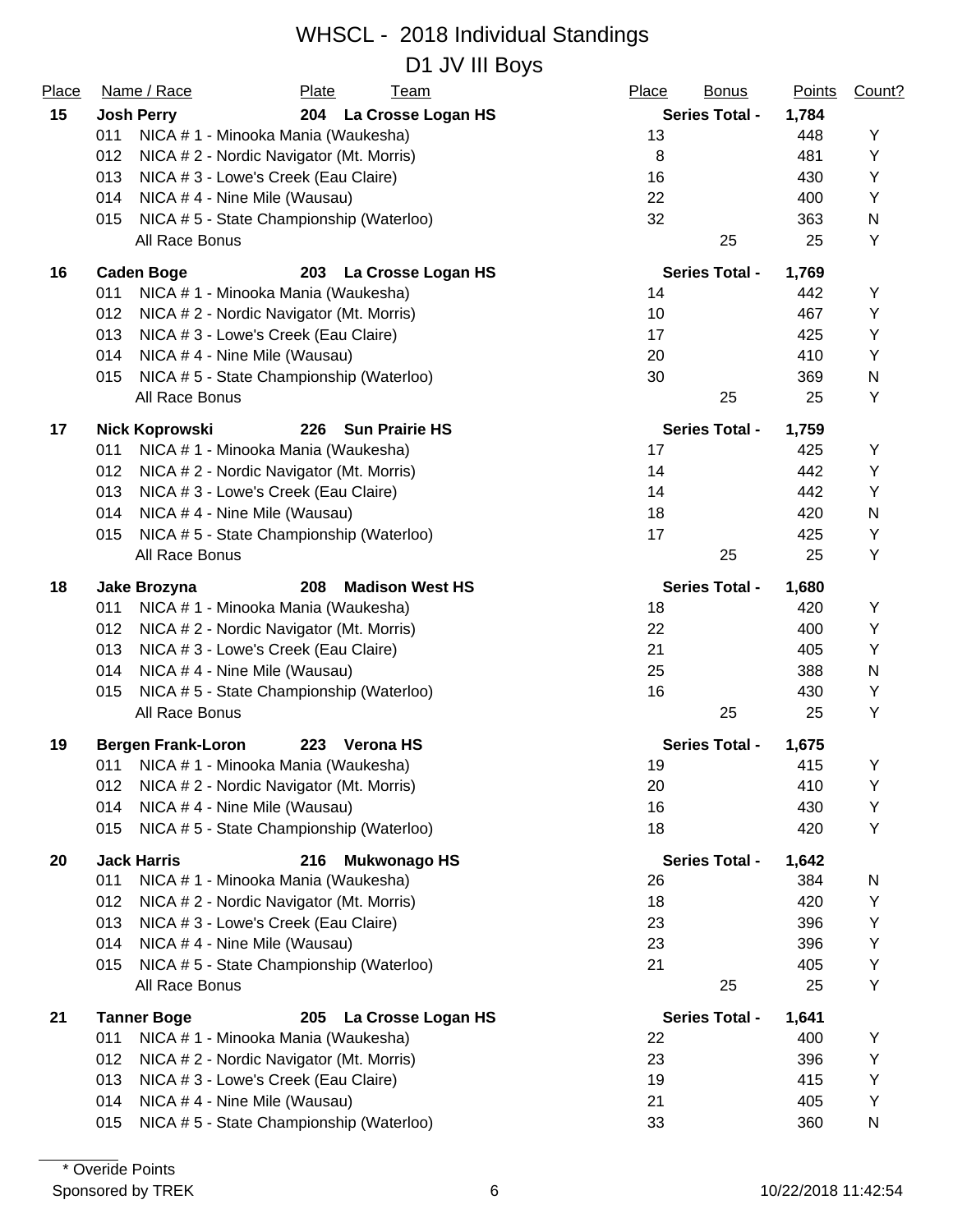#### WHSCL - 2018 Individual Standings D1 JV III Boys

| Place | Name / Race<br>All Race Bonus       | Plate<br><b>Team</b>                     | Place<br><b>Bonus</b><br>25 | <b>Points</b><br>25 | Count?<br>Υ |
|-------|-------------------------------------|------------------------------------------|-----------------------------|---------------------|-------------|
| 22    | <b>Jared Schwartz</b>               | 215<br><b>Menomonee Falls HS</b>         | <b>Series Total -</b>       | 1,616               |             |
|       | 012                                 | NICA # 2 - Nordic Navigator (Mt. Morris) | 19                          | 415                 | Υ           |
|       | 013                                 | NICA # 3 - Lowe's Creek (Eau Claire)     | 20                          | 410                 | Y           |
|       | 014<br>NICA #4 - Nine Mile (Wausau) |                                          | 17                          | 425                 | Y           |
|       | 015                                 | NICA #5 - State Championship (Waterloo)  | 31                          | 366                 | Y           |
| 23    | <b>Ethan Lewellin</b>               | 202<br><b>Lake Mills HS</b>              | <b>Series Total -</b>       | 1,612               |             |
|       | 011                                 | NICA # 1 - Minooka Mania (Waukesha)      | 20                          | 410                 | Y           |
|       | 013                                 | NICA # 3 - Lowe's Creek (Eau Claire)     | 22                          | 400                 | Y           |
|       | 014<br>NICA #4 - Nine Mile (Wausau) |                                          | 24                          | 392                 | Y           |
|       | 015                                 | NICA #5 - State Championship (Waterloo)  | 20                          | 410                 | Y           |
| 24    | <b>Sam Novak</b>                    | 242<br>La Crosse Logan HS                | <b>Series Total -</b>       | 1,603               |             |
|       | 011                                 | NICA # 1 - Minooka Mania (Waukesha)      | 23                          | 396                 | Υ           |
|       | 013                                 | NICA # 3 - Lowe's Creek (Eau Claire)     | 18                          | 420                 | Y           |
|       | NICA #4 - Nine Mile (Wausau)<br>014 |                                          | 19                          | 415                 | Υ           |
|       | 015                                 | NICA #5 - State Championship (Waterloo)  | 29                          | 372                 | Y           |
| 25    | Koppäiny Bodor                      | <b>SPASH</b><br>222                      | <b>Series Total -</b>       | 1,601               |             |
|       | 013                                 | NICA # 3 - Lowe's Creek (Eau Claire)     | 3                           | 521                 | Υ           |
|       | NICA #4 - Nine Mile (Wausau)<br>014 |                                          | 1                           | 540                 | Υ           |
|       | 015                                 | NICA #5 - State Championship (Waterloo)  | 1                           | 540                 | Y           |
| 26    | <b>Ben Baur</b>                     | 213<br><b>Marshfield</b>                 | <b>Series Total -</b>       | 1,589               |             |
|       | 011                                 | NICA # 1 - Minooka Mania (Waukesha)      | 25                          | 388                 | Υ           |
|       | 012                                 | NICA # 2 - Nordic Navigator (Mt. Morris) | 24                          | 392                 | Y           |
|       | 013                                 | NICA # 3 - Lowe's Creek (Eau Claire)     | 25                          | 388                 | Y           |
|       | 014<br>NICA #4 - Nine Mile (Wausau) |                                          | 26                          | 384                 | N           |
|       | 015                                 | NICA #5 - State Championship (Waterloo)  | 23                          | 396                 | Υ           |
|       | All Race Bonus                      |                                          | 25                          | 25                  | Y           |
| 27    | <b>Marcos Pi</b>                    | <b>Madison West HS</b><br>230            | <b>Series Total -</b>       | 1,584               |             |
|       | 011                                 | NICA #1 - Minooka Mania (Waukesha)       | 21                          | 405                 | Υ           |
|       | 012                                 | NICA # 2 - Nordic Navigator (Mt. Morris) | 25                          | 388                 | Y           |
|       | 014<br>NICA #4 - Nine Mile (Wausau) |                                          | 28                          | 376                 | Y           |
|       | 015                                 | NICA #5 - State Championship (Waterloo)  | 19                          | 415                 | Υ           |
| 28    | <b>Max Dorr</b>                     | <b>Madison West HS</b><br>209            | <b>Series Total -</b>       | 1,569               |             |
|       | 011                                 | NICA # 1 - Minooka Mania (Waukesha)      | 24                          | 392                 | Υ           |
|       | 012                                 | NICA # 2 - Nordic Navigator (Mt. Morris) | 17                          | 425                 | Y           |
|       | 014<br>NICA #4 - Nine Mile (Wausau) |                                          | 29                          | 372                 | Υ           |
|       | 015                                 | NICA #5 - State Championship (Waterloo)  | 27                          | 380                 | Y           |
| 29    | <b>Shane Smith</b>                  | <b>Mukwonago HS</b><br>217               | <b>Series Total -</b>       | 1,550               |             |
|       | 011                                 | NICA # 1 - Minooka Mania (Waukesha)      | 30                          | 369                 | Y           |
|       | 012                                 | NICA # 2 - Nordic Navigator (Mt. Morris) | 26                          | 384                 | Υ           |
|       | 013                                 | NICA # 3 - Lowe's Creek (Eau Claire)     | 26                          | 384                 | Υ           |
|       | NICA #4 - Nine Mile (Wausau)<br>014 |                                          | 32                          | 363                 | N           |
|       | 015                                 | NICA #5 - State Championship (Waterloo)  | 25                          | 388                 | Υ           |
|       | All Race Bonus                      |                                          | 25                          | 25                  | Υ           |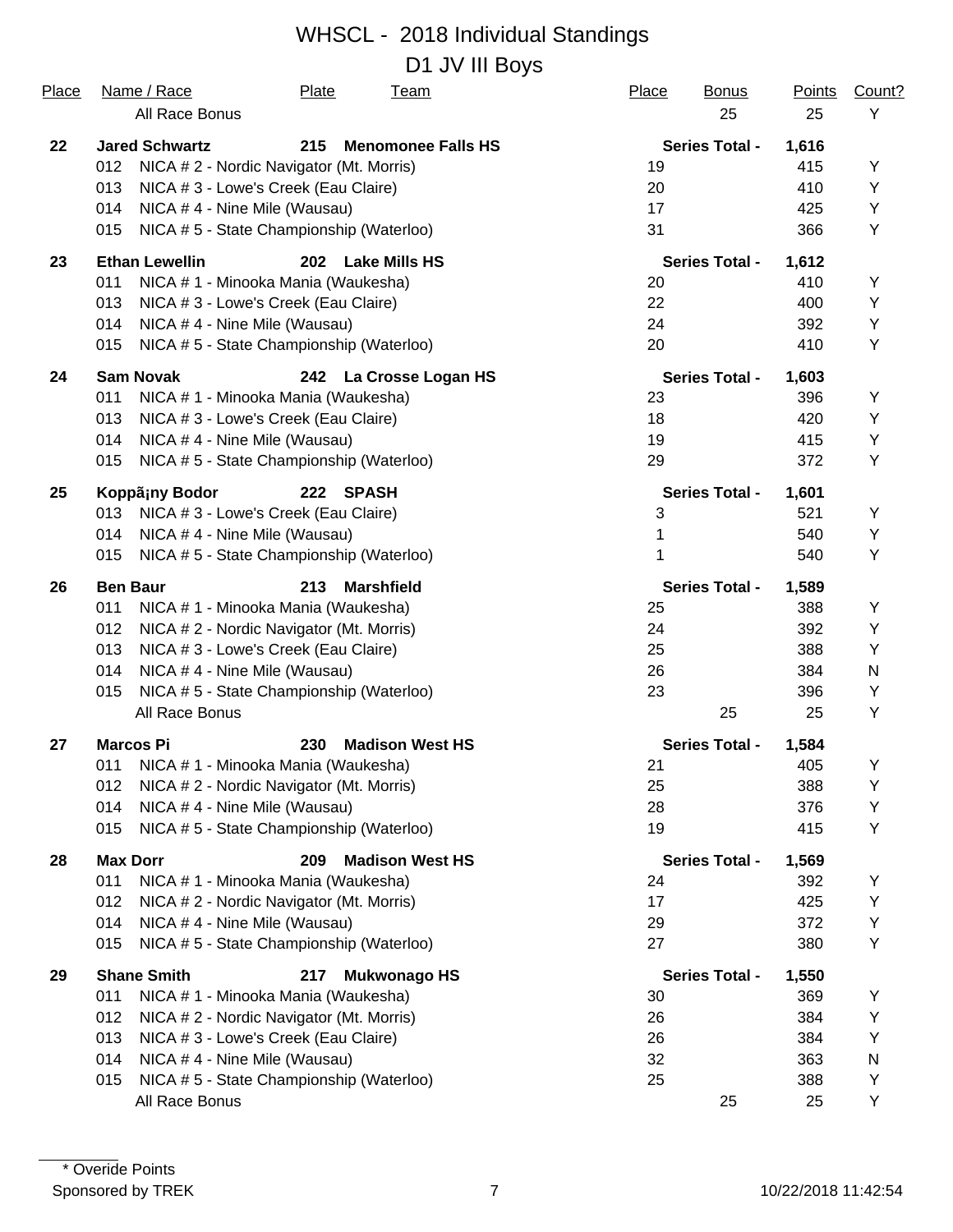#### WHSCL - 2018 Individual Standings D1 JV III Bovs

| Place | Name / Race                                     | Plate | Team                     | Place | <b>Bonus</b>          | Points | Count? |
|-------|-------------------------------------------------|-------|--------------------------|-------|-----------------------|--------|--------|
| 30    | <b>Trevor Iggulden</b>                          |       | 239 Sun Prairie HS       |       | <b>Series Total -</b> | 1,509  |        |
|       | NICA # 1 - Minooka Mania (Waukesha)<br>011      |       |                          | 29    |                       | 372    | Y      |
|       | NICA # 3 - Lowe's Creek (Eau Claire)<br>013     |       |                          | 24    |                       | 392    | Y      |
|       | 014<br>NICA #4 - Nine Mile (Wausau)             |       |                          | 30    |                       | 369    | Υ      |
|       | NICA #5 - State Championship (Waterloo)<br>015  |       |                          | 28    |                       | 376    | Y      |
| 31    | <b>Marcus McEllistrem</b>                       | 224   | <b>Eau Claire Mem HS</b> |       | <b>Series Total -</b> | 1,320  |        |
|       | NICA # 3 - Lowe's Creek (Eau Claire)<br>013     |       |                          | 15    |                       | 436    | Y      |
|       | NICA #4 - Nine Mile (Wausau)<br>014             |       |                          | 15    |                       | 436    | Y      |
|       | NICA # 5 - State Championship (Waterloo)<br>015 |       |                          | 13    |                       | 448    | Y      |
| 32    | <b>Jaden Solari</b>                             | 232   | <b>Madison West HS</b>   |       | <b>Series Total -</b> | 1,165  |        |
|       | NICA # 1 - Minooka Mania (Waukesha)<br>011      |       |                          | 27    |                       | 380    | Y      |
|       | NICA # 2 - Nordic Navigator (Mt. Morris)<br>012 |       |                          | 21    |                       | 405    | Y      |
|       | NICA #4 - Nine Mile (Wausau)<br>014             |       |                          | 27    |                       | 380    | Y      |
| 33    | <b>Jake Statz</b>                               | 210   | <b>Madison West HS</b>   |       | <b>Series Total -</b> | 1,148  |        |
|       | 011<br>NICA # 1 - Minooka Mania (Waukesha)      |       |                          | 28    |                       | 376    | Y      |
|       | NICA # 2 - Nordic Navigator (Mt. Morris)<br>012 |       |                          | 27    |                       | 380    | Y      |
|       | NICA #5 - State Championship (Waterloo)<br>015  |       |                          | 24    |                       | 392    | Υ      |
| 34    | Ronan                                           | 237   | <b>Verona HS</b>         |       | <b>Series Total -</b> | 400    |        |
|       | NICA #5 - State Championship (Waterloo)<br>015  |       |                          | 22    |                       | 400    | Y      |
| 35    | <b>Logan Nelson</b>                             | 201   | <b>Lake Mills HS</b>     |       | <b>Series Total -</b> | 384    |        |
|       | 015 NICA # 5 - State Championship (Waterloo)    |       |                          | 26    |                       | 384    | Υ      |
| 36    | <b>Aidan Smith</b>                              | 200   | <b>Lake Mills HS</b>     |       | <b>Series Total -</b> | 366    |        |
|       | 014 NICA # 4 - Nine Mile (Wausau)               |       |                          | 31    |                       | 366    | Υ      |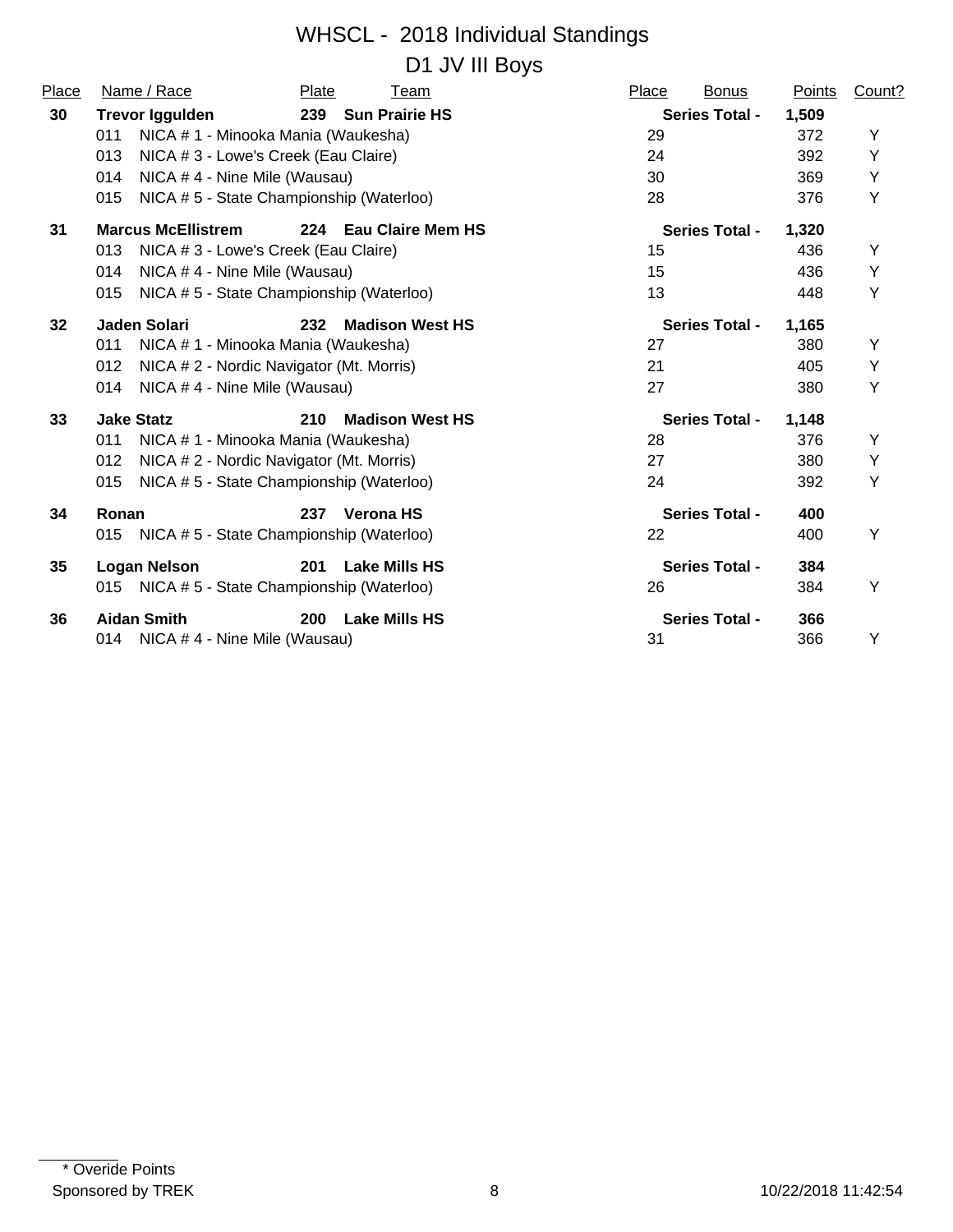| Place          | Name / Race<br><b>Plate</b><br><b>Team</b>                | Place<br><b>Bonus</b> | <b>Points</b> | Count? |
|----------------|-----------------------------------------------------------|-----------------------|---------------|--------|
| $1 \bullet$    | <b>Isaiah Berry</b><br>303 Fall Creek Comp                | <b>Series Total -</b> | 2,175         |        |
|                | 011<br>NICA # 1 - Minooka Mania (Waukesha)                | 3                     | 521           | N      |
|                | 012<br>NICA # 2 - Nordic Navigator (Mt. Morris)           |                       | 540           | Υ      |
|                | 013<br>NICA # 3 - Lowe's Creek (Eau Claire)               | 1                     | 540           | Y      |
|                | 014<br>NICA #4 - Nine Mile (Wausau)                       | $\overline{2}$        | 530           | Y      |
|                | NICA #5 - State Championship (Waterloo)<br>015            | 1                     | 540           | Υ      |
|                | All Race Bonus                                            | 25                    | 25            | Y      |
| $\mathbf{2}$   | <b>Ethan Komp</b><br>364<br><b>Rice Lake Composite</b>    | <b>Series Total -</b> | 2,129         |        |
|                | 012<br>NICA # 2 - Nordic Navigator (Mt. Morris)           | 5                     | 504           | Y      |
|                | 013<br>NICA # 3 - Lowe's Creek (Eau Claire)               | $\overline{2}$        | 530           | Υ      |
|                | 014<br>NICA #4 - Nine Mile (Wausau)                       | 1                     | 540           | Y      |
|                | NICA #5 - State Championship (Waterloo)<br>015            | $\overline{2}$        | 530           | Y      |
|                |                                                           | 25                    | 25            | Y      |
| 3              | <b>Bennett Gargulak</b><br>315 Rice Lake Composite        | <b>Series Total -</b> | 2,068         |        |
|                | NICA # 1 - Minooka Mania (Waukesha)<br>011                | $\overline{2}$        | 530           | Y      |
|                | 012<br>NICA # 2 - Nordic Navigator (Mt. Morris)           | $\overline{7}$        | 488           | Y      |
|                | 013<br>NICA # 3 - Lowe's Creek (Eau Claire)               | 5                     | 504           | Y      |
|                | 014<br>NICA #4 - Nine Mile (Wausau)                       | 3                     | 521           | Y      |
|                | NICA #5 - State Championship (Waterloo)<br>015            | 8                     | 481           | N      |
|                | All Race Bonus                                            | 25                    | 25            | Υ      |
| 4              | <b>Drexler Pearson</b><br>310<br><b>Janesville</b>        | <b>Series Total -</b> | 2,058         |        |
|                | 011<br>NICA # 1 - Minooka Mania (Waukesha)                | 5                     | 504           | Υ      |
|                | 012<br>NICA # 2 - Nordic Navigator (Mt. Morris)           | 40                    | 342           | N      |
|                | 013<br>NICA # 3 - Lowe's Creek (Eau Claire)               | 4                     | 512           | Υ      |
|                | 014<br>NICA #4 - Nine Mile (Wausau)                       | 6                     | 496           | Y      |
|                | NICA #5 - State Championship (Waterloo)<br>015            | 3                     | 521           | Y      |
|                | All Race Bonus                                            | 25                    | 25            | Y      |
| 5              | 328<br><b>Louis Hindman</b><br><b>Marquette Senior HS</b> | <b>Series Total -</b> | 2,033         |        |
|                | NICA # 1 - Minooka Mania (Waukesha)<br>011                | 7                     | 488           | Y      |
|                | 012<br>NICA # 2 - Nordic Navigator (Mt. Morris)           | 6                     | 496           | Υ      |
|                | NICA # 3 - Lowe's Creek (Eau Claire)<br>013               | 10                    | 467           | N      |
|                | 014<br>NICA #4 - Nine Mile (Wausau)                       | 4                     | 512           | Y      |
|                | NICA #5 - State Championship (Waterloo)<br>015            | 4                     | 512           | Υ      |
|                | All Race Bonus                                            | 25                    | 25            | Y      |
| 5              | <b>William Frank</b><br><b>Green Bay Composite</b><br>363 | <b>Series Total -</b> | 2,033         |        |
|                | 012<br>NICA # 2 - Nordic Navigator (Mt. Morris)           | 4                     | 512           | Υ      |
|                | 013<br>NICA # 3 - Lowe's Creek (Eau Claire)               | 3                     | 521           | Y      |
|                | NICA #4 - Nine Mile (Wausau)<br>014                       | 5                     | 504           | Y      |
|                | NICA #5 - State Championship (Waterloo)<br>015            | 6                     | 496           | Y      |
| $\overline{7}$ | <b>Kevin Urban</b><br>339<br><b>Westosha Comp IL</b>      | <b>Series Total -</b> | 1,994         |        |
|                | NICA # 1 - Minooka Mania (Waukesha)<br>011                | 6                     | 496           | Y      |
|                | 012<br>NICA # 2 - Nordic Navigator (Mt. Morris)           | 10                    | 467           | N      |
|                | 013<br>NICA # 3 - Lowe's Creek (Eau Claire)               | $\overline{7}$        | 488           | Υ      |
|                | NICA #4 - Nine Mile (Wausau)<br>014                       | 8                     | 481           | Υ      |
|                | NICA #5 - State Championship (Waterloo)<br>015            | 5                     | 504           | Y      |
|                | All Race Bonus                                            | 25                    | 25            | Υ      |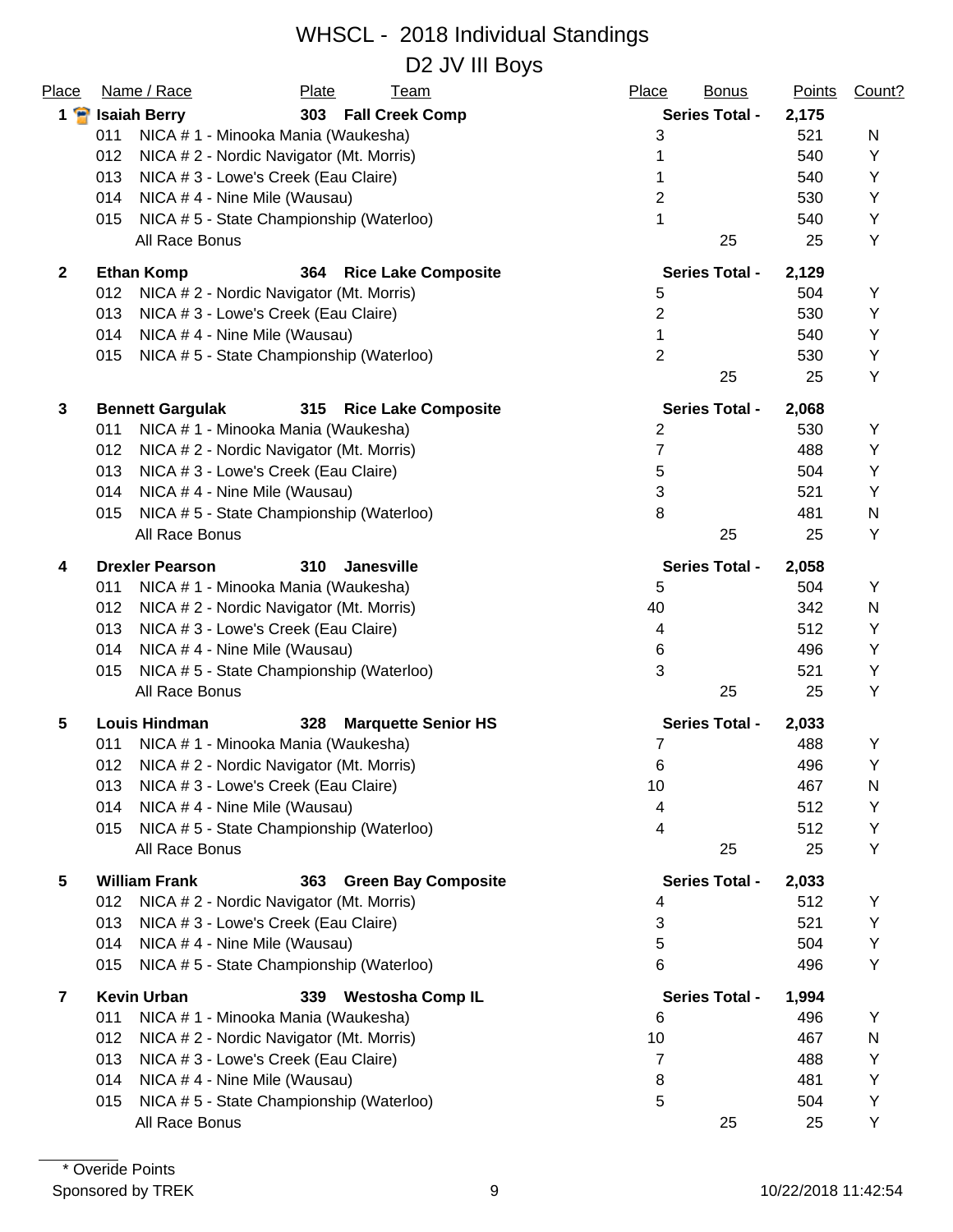D2 JV III Boys

| <u>Place</u> | Name / Race                                     | <b>Plate</b> | <u>Team</u>                | <b>Place</b>   | <b>Bonus</b>          | <b>Points</b> | Count?    |
|--------------|-------------------------------------------------|--------------|----------------------------|----------------|-----------------------|---------------|-----------|
| 8            | <b>Emory Hutchens</b>                           | 333          | <b>Cambridge HS</b>        |                | <b>Series Total -</b> | 1,942         |           |
|              | NICA # 1 - Minooka Mania (Waukesha)<br>011      |              |                            | 10             |                       | 467           | N         |
|              | 012<br>NICA # 2 - Nordic Navigator (Mt. Morris) |              |                            | 8              |                       | 481           | Y         |
|              | 013<br>NICA # 3 - Lowe's Creek (Eau Claire)     |              |                            | 8              |                       | 481           | Υ         |
|              | 014<br>NICA #4 - Nine Mile (Wausau)             |              |                            | 10             |                       | 467           | Υ         |
|              | NICA #5 - State Championship (Waterloo)<br>015  |              |                            | $\overline{7}$ |                       | 488           | Υ         |
|              | All Race Bonus                                  |              |                            |                | 25                    | 25            | Υ         |
| 9            | <b>Edward Hale</b>                              | 313          | <b>La Crosse Composite</b> |                | <b>Series Total -</b> | 1,888         |           |
|              | 011<br>NICA # 1 - Minooka Mania (Waukesha)      |              |                            | 13             |                       | 448           | N         |
|              | 012<br>NICA # 2 - Nordic Navigator (Mt. Morris) |              |                            | $9\,$          |                       | 474           | Υ         |
|              | 013<br>NICA # 3 - Lowe's Creek (Eau Claire)     |              |                            | 13             |                       | 448           | Y         |
|              | 014<br>NICA #4 - Nine Mile (Wausau)             |              |                            | $9\,$          |                       | 474           | Y         |
|              | NICA #5 - State Championship (Waterloo)<br>015  |              |                            | 10             |                       | 467           | Υ         |
|              | All Race Bonus                                  |              |                            |                | 25                    | 25            | Y         |
| 10           | <b>Zack Keating</b>                             | 311          | <b>Janesville</b>          |                | <b>Series Total -</b> | 1,883         |           |
|              | NICA # 1 - Minooka Mania (Waukesha)<br>011      |              |                            | 9              |                       | 474           | Y         |
|              | 012<br>NICA # 2 - Nordic Navigator (Mt. Morris) |              |                            | 14             |                       | 442           | Y         |
|              | 013<br>NICA # 3 - Lowe's Creek (Eau Claire)     |              |                            | 16             |                       | 430           | N         |
|              | 014<br>NICA #4 - Nine Mile (Wausau)             |              |                            | $\overline{7}$ |                       | 488           | Υ         |
|              | NICA #5 - State Championship (Waterloo)<br>015  |              |                            | 12             |                       | 454           | Υ         |
|              | All Race Bonus                                  |              |                            |                | 25                    | 25            | Υ         |
| 11           | <b>Kaleb Moore</b>                              | 309          | <b>Green Bay Composite</b> |                | <b>Series Total -</b> | 1,847         |           |
|              | NICA # 1 - Minooka Mania (Waukesha)<br>011      |              |                            | 11             |                       | 460           | Y         |
|              | 012<br>NICA # 2 - Nordic Navigator (Mt. Morris) |              |                            | 19             |                       | 415           | ${\sf N}$ |
|              | 013<br>NICA #3 - Lowe's Creek (Eau Claire)      |              |                            | 11             |                       | 460           | Υ         |
|              | NICA #4 - Nine Mile (Wausau)<br>014             |              |                            | 11             |                       | 460           | Υ         |
|              | NICA #5 - State Championship (Waterloo)<br>015  |              |                            | 14             |                       | 442           | Υ         |
|              | All Race Bonus                                  |              |                            |                | 25                    | 25            | Y         |
| $12 \,$      | <b>Caden Holm</b>                               | 340          | 906 Adventure Comp         |                | <b>Series Total -</b> | 1,841         |           |
|              | NICA # 1 - Minooka Mania (Waukesha)<br>011      |              |                            | 12             |                       | 454           | Υ         |
|              | NICA # 2 - Nordic Navigator (Mt. Morris)<br>012 |              |                            | 13             |                       | 448           | Y         |
|              | 013<br>NICA # 3 - Lowe's Creek (Eau Claire)     |              |                            | 12             |                       | 454           | Υ         |
|              | 014<br>NICA #4 - Nine Mile (Wausau)             |              |                            | 14             |                       | 442           | N         |
|              | NICA #5 - State Championship (Waterloo)<br>015  |              |                            | 11             |                       | 460           | Υ         |
|              | All Race Bonus                                  |              |                            |                | 25                    | 25            | Υ         |
| 13           | <b>Porter Thorpe</b>                            | 319          | <b>Wausau East</b>         |                | <b>Series Total -</b> | 1,796         |           |
|              | 011<br>NICA # 1 - Minooka Mania (Waukesha)      |              |                            | 8              |                       | 481           | Y         |
|              | 012<br>NICA # 2 - Nordic Navigator (Mt. Morris) |              |                            | 22             |                       | 400           | Y         |
|              | 013<br>NICA # 3 - Lowe's Creek (Eau Claire)     |              |                            | 14             |                       | 442           | Y         |
|              | NICA #4 - Nine Mile (Wausau)<br>014             |              |                            | 13             |                       | 448           | Y         |
|              | NICA #5 - State Championship (Waterloo)<br>015  |              |                            | 47             |                       | 329           | N         |
|              | All Race Bonus                                  |              |                            |                | 25                    | 25            | Υ         |
| 14           | <b>Ethan Janssen</b>                            | 320          | <b>Washington Cty Comp</b> |                | <b>Series Total -</b> | 1,765         |           |
|              | NICA # 1 - Minooka Mania (Waukesha)<br>011      |              |                            | 23             |                       | 396           | Υ         |
|              | 012<br>NICA # 2 - Nordic Navigator (Mt. Morris) |              |                            | 12             |                       | 454           | Υ         |
|              |                                                 |              |                            |                |                       |               |           |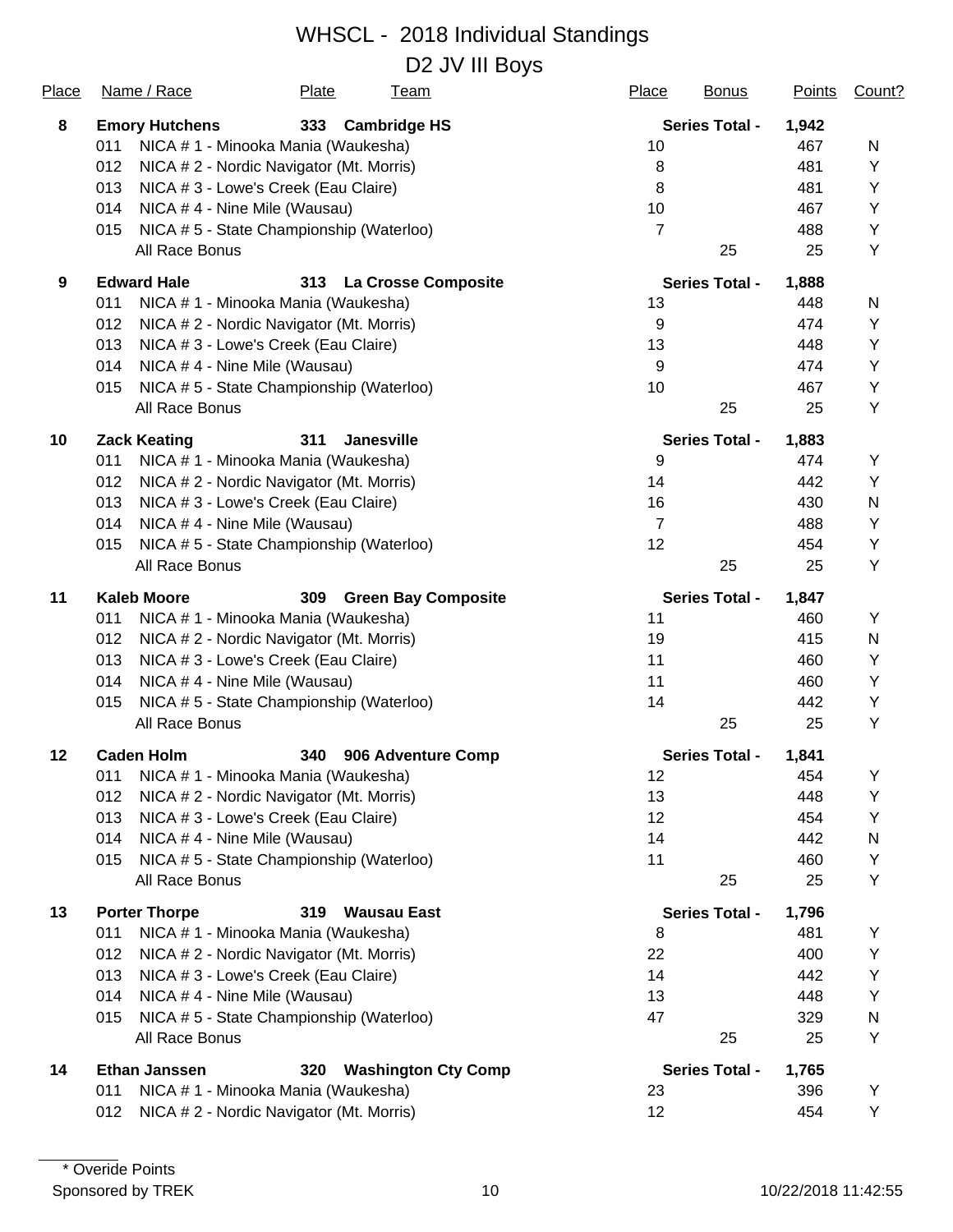| Place | Name / Race<br>Plate<br><b>Team</b>                       | Place<br><b>Bonus</b> | <b>Points</b> | Count? |
|-------|-----------------------------------------------------------|-----------------------|---------------|--------|
|       | NICA # 3 - Lowe's Creek (Eau Claire)<br>013               | 42                    | 338           | N      |
|       | 014<br>NICA #4 - Nine Mile (Wausau)                       | 12                    | 454           | Y      |
|       | NICA # 5 - State Championship (Waterloo)<br>015           | 15                    | 436           | Y      |
|       | All Race Bonus                                            | 25                    | 25            | Y      |
| 15    | <b>Tanner Johnson</b><br>317<br><b>Sun Prairie Cards</b>  | <b>Series Total -</b> | 1,754         |        |
|       | 011<br>NICA # 1 - Minooka Mania (Waukesha)                | 14                    | 442           | Y      |
|       | 012<br>NICA # 2 - Nordic Navigator (Mt. Morris)           | 15                    | 436           | Y      |
|       | 013<br>NICA # 3 - Lowe's Creek (Eau Claire)               | 15                    | 436           | Y      |
|       | 014<br>NICA #4 - Nine Mile (Wausau)                       | 19                    | 415           | Υ      |
|       | NICA #5 - State Championship (Waterloo)<br>015            | 24                    | 392           | N      |
|       | All Race Bonus                                            | 25                    | 25            | Υ      |
| 16    | <b>Martin Panofsky</b><br>330<br><b>Madison East HS</b>   | <b>Series Total -</b> | 1,697         |        |
|       | 011<br>NICA # 1 - Minooka Mania (Waukesha)                | 15                    | 436           | Y      |
|       | 013<br>NICA # 3 - Lowe's Creek (Eau Claire)               | 25                    | 388           | Υ      |
|       | 014<br>NICA #4 - Nine Mile (Wausau)                       | 17                    | 425           | Y      |
|       | NICA #5 - State Championship (Waterloo)<br>015            | 13                    | 448           | Y      |
| 17    | <b>Kaden Degenhardt</b><br>325<br><b>Wildlands Riders</b> | <b>Series Total -</b> | 1,690         |        |
|       | 011<br>NICA # 1 - Minooka Mania (Waukesha)                | 20                    | 410           | Y      |
|       | 012<br>NICA # 2 - Nordic Navigator (Mt. Morris)           | 16                    | 430           | Y      |
|       | 013<br>NICA # 3 - Lowe's Creek (Eau Claire)               | 21                    | 405           | Y      |
|       | 014<br>NICA #4 - Nine Mile (Wausau)                       | 18                    | 420           | Y      |
|       | NICA #5 - State Championship (Waterloo)<br>015            | 22                    | 400           | N      |
|       | All Race Bonus                                            | 25                    | 25            | Y      |
| 18    | <b>Kody Molitor</b><br>326<br><b>Westosha Comp</b>        | <b>Series Total -</b> | 1,678         |        |
|       | 011<br>NICA # 1 - Minooka Mania (Waukesha)                | 25                    | 388           | Υ      |
|       | 012<br>NICA # 2 - Nordic Navigator (Mt. Morris)           | 17                    | 425           | Υ      |
|       | 013<br>NICA # 3 - Lowe's Creek (Eau Claire)               | 17                    | 425           | Y      |
|       | 014<br>NICA #4 - Nine Mile (Wausau)                       | 31                    | 366           | N      |
|       | NICA #5 - State Championship (Waterloo)<br>015            | 19                    | 415           | Y      |
|       | All Race Bonus                                            | 25                    | 25            | Υ      |
| 19    | <b>Rider Rainer</b><br>327<br><b>Westosha Comp</b>        | <b>Series Total -</b> | 1,674         |        |
|       | 011<br>NICA # 1 - Minooka Mania (Waukesha)                | 18                    | 420           | Υ      |
|       | 012<br>NICA # 2 - Nordic Navigator (Mt. Morris)           | 11                    | 460           | Υ      |
|       | 014<br>NICA #4 - Nine Mile (Wausau)                       | 30                    | 369           | Y      |
|       | NICA #5 - State Championship (Waterloo)<br>015            | 17                    | 425           | Y      |
| 20    | <b>Ethan Cramer</b><br>301<br><b>Blackhawk Composite</b>  | <b>Series Total -</b> | 1,652         |        |
|       | 011<br>NICA # 1 - Minooka Mania (Waukesha)                | 24                    | 392           | Υ      |
|       | 012<br>NICA # 2 - Nordic Navigator (Mt. Morris)           | 18                    | 420           | Y      |
|       | 013<br>NICA # 3 - Lowe's Creek (Eau Claire)               | 28                    | 376           | N      |
|       | 014<br>NICA #4 - Nine Mile (Wausau)                       | 21                    | 405           | Υ      |
|       | NICA #5 - State Championship (Waterloo)<br>015            | 20                    | 410           | Υ      |
|       | All Race Bonus                                            | 25                    | 25            | Y      |
| 21    | <b>Joe Banish</b><br>355<br><b>Westosha Comp</b>          | <b>Series Total -</b> | 1,650         |        |
|       | 011<br>NICA # 1 - Minooka Mania (Waukesha)                | 17                    | 425           | Υ      |
|       | 012<br>NICA # 2 - Nordic Navigator (Mt. Morris)           | 21                    | 405           | Y      |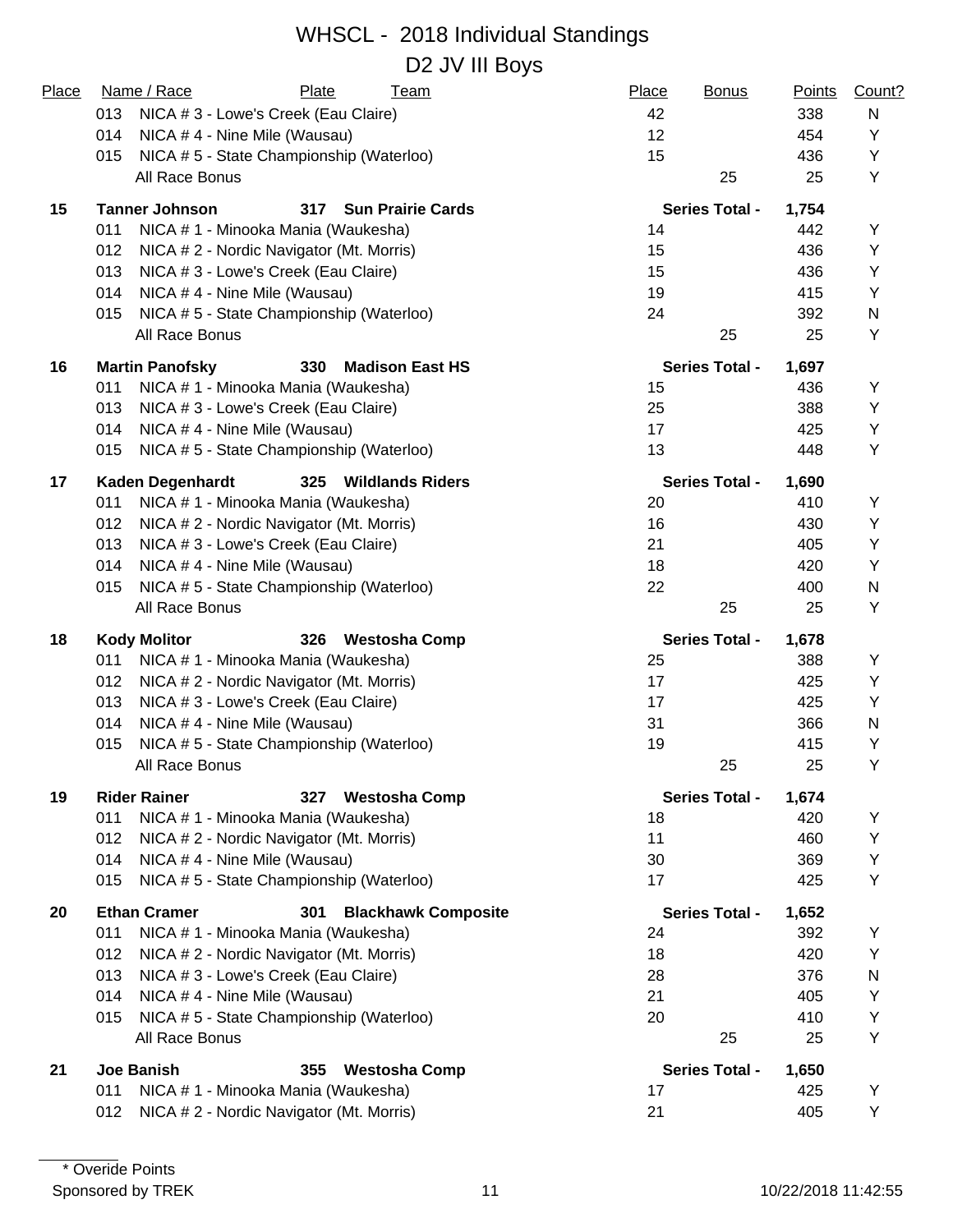| Place | Name / Race<br>Plate<br><u>Team</u>                            | Place<br><b>Bonus</b> | <b>Points</b> | Count? |
|-------|----------------------------------------------------------------|-----------------------|---------------|--------|
|       | 013<br>NICA # 3 - Lowe's Creek (Eau Claire)                    | 19                    | 415           | Υ      |
|       | 015<br>NICA #5 - State Championship (Waterloo)                 | 21                    | 405           | Y      |
| 22    | <b>Wyatt Clement</b><br>329<br><b>Marquette Senior HS</b>      | <b>Series Total -</b> | 1,631         |        |
|       | 011<br>NICA # 1 - Minooka Mania (Waukesha)                     | 22                    | 400           | Y      |
|       | 012<br>NICA # 2 - Nordic Navigator (Mt. Morris)                | 20                    | 410           | Y      |
|       | 013<br>NICA # 3 - Lowe's Creek (Eau Claire)                    | 22                    | 400           | Y      |
|       | 014<br>NICA #4 - Nine Mile (Wausau)                            | 25                    | 388           | N      |
|       | NICA #5 - State Championship (Waterloo)<br>015                 | 23                    | 396           | Υ      |
|       | All Race Bonus                                                 | 25                    | 25            | Υ      |
| 23    | <b>Carter Kasianowicz</b><br>342<br><b>Westosha Comp SPort</b> | <b>Series Total -</b> | 1,595         |        |
|       | NICA # 1 - Minooka Mania (Waukesha)<br>011                     | 28                    | 376           | Y      |
|       | 013<br>NICA # 3 - Lowe's Creek (Eau Claire)                    | 18                    | 420           | Υ      |
|       | NICA #4 - Nine Mile (Wausau)<br>014                            | 15                    | 436           | Υ      |
|       | NICA #5 - State Championship (Waterloo)<br>015                 | 32                    | 363           | Υ      |
| 24    | <b>Nino Breeden</b><br><b>Westosha Comp NPier</b><br>337       | <b>Series Total -</b> | 1,587         |        |
|       | NICA # 1 - Minooka Mania (Waukesha)<br>011                     | 19                    | 415           | Υ      |
|       | 012<br>NICA # 2 - Nordic Navigator (Mt. Morris)                | 25                    | 388           | Y      |
|       | 013<br>NICA # 3 - Lowe's Creek (Eau Claire)                    | 26                    | 384           | Y      |
|       | NICA #4 - Nine Mile (Wausau)<br>014                            | 22                    | 400           | Y      |
| 25    | <b>Christian Moore</b><br>304 Fox Valley Composite             | <b>Series Total -</b> | 1,569         |        |
|       | 011<br>NICA # 1 - Minooka Mania (Waukesha)                     | 37                    | 348           | N      |
|       | 012<br>NICA # 2 - Nordic Navigator (Mt. Morris)                | 27                    | 380           | Y      |
|       | 013<br>NICA # 3 - Lowe's Creek (Eau Claire)                    | 24                    | 392           | Y      |
|       | NICA # 4 - Nine Mile (Wausau)<br>014                           | 26                    | 384           | Y      |
|       | NICA #5 - State Championship (Waterloo)<br>015                 | 25                    | 388           | Y      |
|       | All Race Bonus                                                 | 25                    | 25            | Υ      |
| 26    | <b>Jacob Zondlak</b><br>360<br><b>Westosha Comp NPier</b>      | <b>Series Total -</b> | 1,567         |        |
|       | NICA # 1 - Minooka Mania (Waukesha)<br>011                     | 27                    | 380           | Y      |
|       | NICA # 2 - Nordic Navigator (Mt. Morris)<br>012                | 29                    | 372           | N      |
|       | NICA # 3 - Lowe's Creek (Eau Claire)<br>013                    | 20                    | 410           | Υ      |
|       | NICA #4 - Nine Mile (Wausau)<br>014                            | 29                    | 372           | Y      |
|       | NICA #5 - State Championship (Waterloo)<br>015                 | 27                    | 380           | Υ      |
|       | All Race Bonus                                                 | 25                    | 25            | Y      |
| 27    | <b>Nolan Zigler</b><br>314 Pewaukee MTB                        | <b>Series Total -</b> | 1,533         |        |
|       | 011<br>NICA # 1 - Minooka Mania (Waukesha)                     | 29                    | 372           | Υ      |
|       | 012<br>NICA # 2 - Nordic Navigator (Mt. Morris)                | 26                    | 384           | Y      |
|       | 013<br>NICA # 3 - Lowe's Creek (Eau Claire)                    | 31                    | 366           | N      |
|       | 014<br>NICA #4 - Nine Mile (Wausau)                            | 27                    | 380           | Υ      |
|       | NICA #5 - State Championship (Waterloo)<br>015                 | 29                    | 372           | Y      |
|       | All Race Bonus                                                 | 25                    | 25            | Υ      |
| 28    | <b>Alex Kinnamon</b><br>316<br><b>Sauk Prairie HS</b>          | <b>Series Total -</b> | 1,532         |        |
|       | 011<br>NICA # 1 - Minooka Mania (Waukesha)                     | 26                    | 384           | Y      |
|       | 013<br>NICA # 3 - Lowe's Creek (Eau Claire)                    | 29                    | 372           | Υ      |
|       | 014<br>NICA #4 - Nine Mile (Wausau)                            | 24                    | 392           | Y      |
|       | NICA # 5 - State Championship (Waterloo)<br>015                | 26                    | 384           | Υ      |
|       |                                                                |                       |               |        |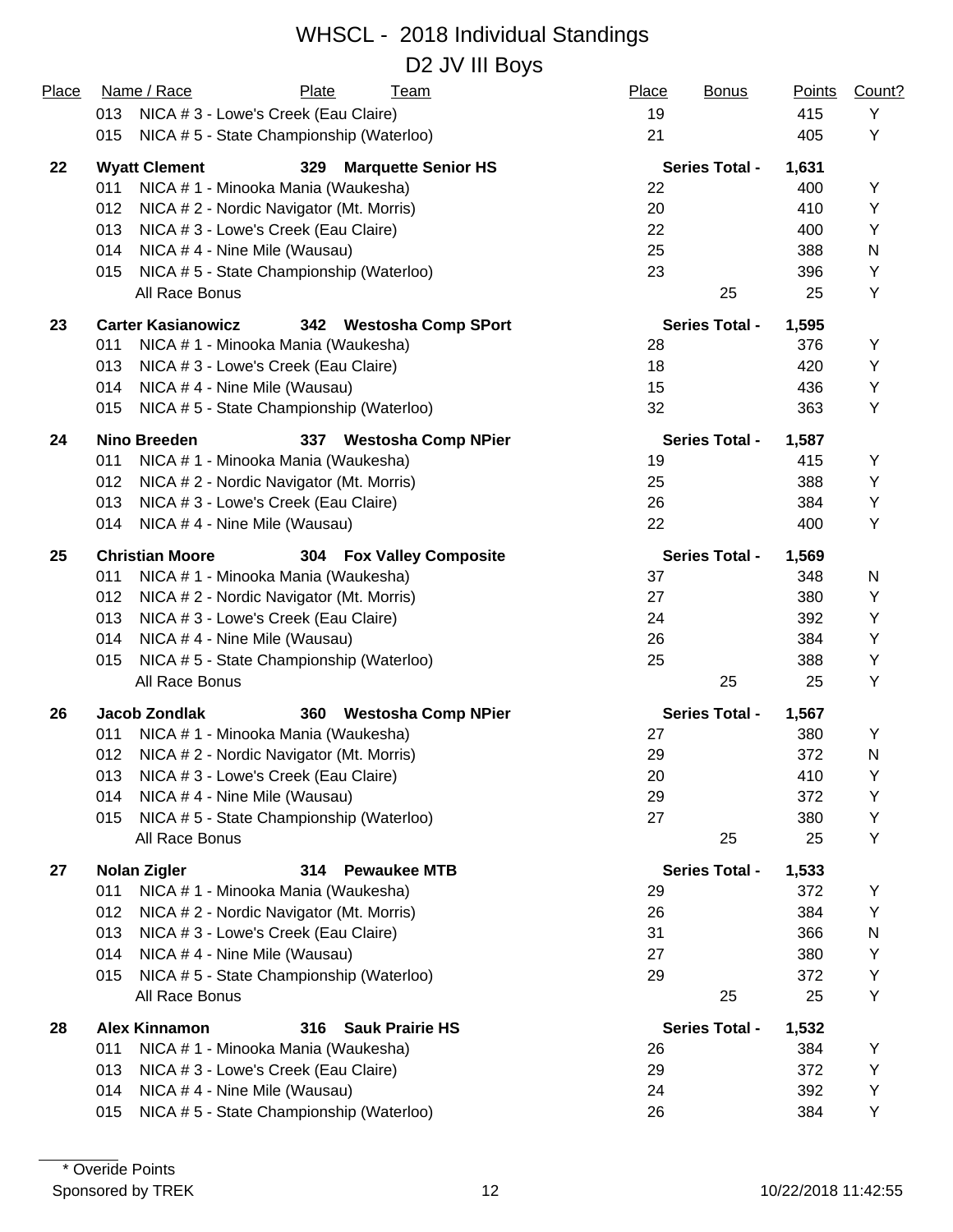| Place | Name / Race<br>Plate<br>Team                                 | Place<br><b>Bonus</b> | <b>Points</b> | Count? |
|-------|--------------------------------------------------------------|-----------------------|---------------|--------|
| 29    | <b>Dylan Waldner</b><br>Onalaska HS<br>331                   | <b>Series Total -</b> | 1,525         |        |
|       | NICA # 1 - Minooka Mania (Waukesha)<br>011                   | 32                    | 363           | N      |
|       | 012<br>NICA # 2 - Nordic Navigator (Mt. Morris)              | 24                    | 392           | Υ      |
|       | 013<br>NICA # 3 - Lowe's Creek (Eau Claire)                  | 30                    | 369           | Υ      |
|       | 014<br>NICA #4 - Nine Mile (Wausau)                          | 32                    | 363           | Υ      |
|       | NICA # 5 - State Championship (Waterloo)<br>015              | 28                    | 376           | Υ      |
|       | All Race Bonus                                               | 25                    | 25            | Υ      |
| 30    | <b>Matt Andersen</b><br>335<br><b>Cambridge HS</b>           | <b>Series Total -</b> | 1,510         |        |
|       | 011<br>NICA # 1 - Minooka Mania (Waukesha)                   | 30                    | 369           | Υ      |
|       | NICA # 2 - Nordic Navigator (Mt. Morris)<br>012              | 23                    | 396           | Υ      |
|       | 014<br>NICA #4 - Nine Mile (Wausau)                          | 28                    | 376           | Υ      |
|       | NICA #5 - State Championship (Waterloo)<br>015               | 30                    | 369           | Y      |
| 31    | <b>Cayden Nimmer</b><br>348 Green Bay Composite              | <b>Series Total -</b> | 1,465         |        |
|       | 011<br>NICA # 1 - Minooka Mania (Waukesha)                   | 31                    | 366           | Υ      |
|       | 012<br>NICA # 2 - Nordic Navigator (Mt. Morris)              | 38                    | 346           | N      |
|       | 013<br>NICA # 3 - Lowe's Creek (Eau Claire)                  | 32                    | 363           | Y      |
|       | 014<br>NICA #4 - Nine Mile (Wausau)                          | 34                    | 357           | Υ      |
|       | NICA # 5 - State Championship (Waterloo)<br>015              | 35                    | 354           | Υ      |
|       | All Race Bonus                                               | 25                    | 25            | Υ      |
| 32    | <b>Sam Somerville</b><br><b>Fall Creek HS</b><br>336         | <b>Series Total -</b> | 1,460         |        |
|       | NICA # 1 - Minooka Mania (Waukesha)<br>011                   | 4                     | 512           | Y      |
|       | NICA # 3 - Lowe's Creek (Eau Claire)<br>013                  | 9                     | 474           | Υ      |
|       | 015<br>NICA #5 - State Championship (Waterloo)               | 9                     | 474           | Y      |
| 33    | <b>Andrew Leland</b><br>300<br><b>Blackhawk Composite</b>    | <b>Series Total -</b> | 1,459         |        |
|       | 011<br>NICA # 1 - Minooka Mania (Waukesha)                   | 38                    | 346           | N      |
|       | 012<br>NICA #2 - Nordic Navigator (Mt. Morris)               | 30                    | 369           | Υ      |
|       | 013<br>NICA # 3 - Lowe's Creek (Eau Claire)                  | 35                    | 354           | Y      |
|       | 014<br>NICA #4 - Nine Mile (Wausau)                          | 35                    | 354           | Y      |
|       | NICA #5 - State Championship (Waterloo)<br>015               | 34                    | 357           | Y      |
|       | All Race Bonus                                               | 25                    | 25            | Y      |
| 34    | <b>Theo Van Straten</b><br><b>Green Bay Composite</b><br>347 | <b>Series Total -</b> | 1,452         |        |
|       | 011<br>NICA #1 - Minooka Mania (Waukesha)                    | 34                    | 357           | Y      |
|       | 012<br>NICA # 2 - Nordic Navigator (Mt. Morris)              | 31                    | 366           | Υ      |
|       | 013<br>NICA # 3 - Lowe's Creek (Eau Claire)                  | 39                    | 344           | Y      |
|       | 014<br>NICA #4 - Nine Mile (Wausau)                          | 33                    | 360           | Y      |
|       | NICA #5 - State Championship (Waterloo)<br>015               | 41                    | 340           | N      |
|       | All Race Bonus                                               | 25                    | 25            | Y      |
| 35    | <b>Ryan Carew</b><br><b>Fox Valley Composite</b><br>306      | <b>Series Total -</b> | 1,416         |        |
|       | 011<br>NICA # 1 - Minooka Mania (Waukesha)                   | 47                    | 329           | N      |
|       | 012<br>NICA # 2 - Nordic Navigator (Mt. Morris)              | 33                    | 360           | Y      |
|       | 013<br>NICA #3 - Lowe's Creek (Eau Claire)                   | 40                    | 342           | Y      |
|       | 014<br>NICA #4 - Nine Mile (Wausau)                          | 36                    | 351           | Y      |
|       | NICA #5 - State Championship (Waterloo)<br>015               | 42                    | 338           | Y      |
|       | All Race Bonus                                               | 25                    | 25            | Υ      |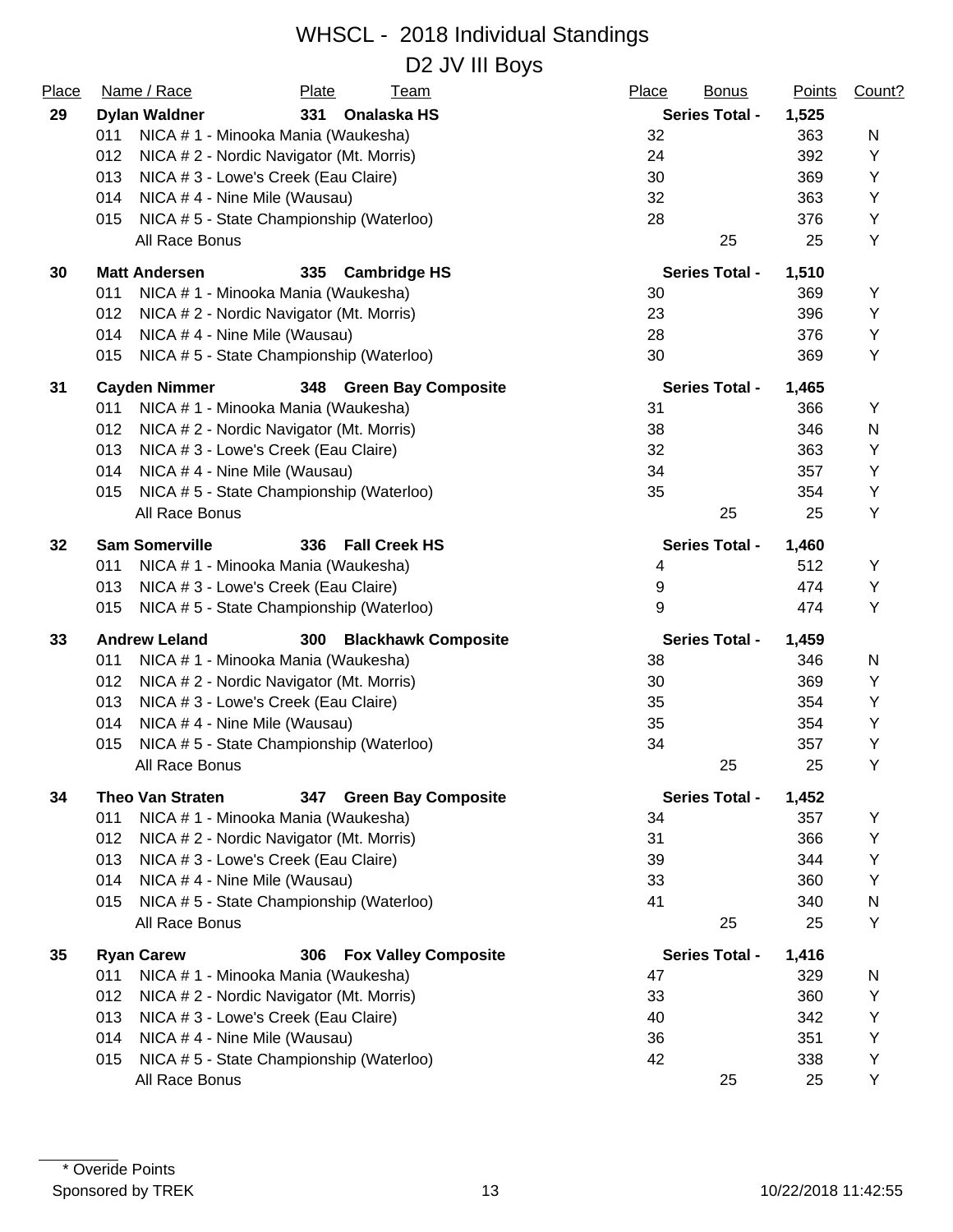| Place | Name / Race<br><b>Plate</b><br><b>Team</b>                 | Place<br><b>Bonus</b> | <b>Points</b> | Count? |
|-------|------------------------------------------------------------|-----------------------|---------------|--------|
| 36    | <b>Reid Watson</b><br>356 Cam-Rock Comp                    | <b>Series Total -</b> | 1,403         |        |
|       | NICA # 1 - Minooka Mania (Waukesha)<br>011                 | 42                    | 338           | N      |
|       | 012<br>NICA # 2 - Nordic Navigator (Mt. Morris)            | 35                    | 354           | Υ      |
|       | 013<br>NICA # 3 - Lowe's Creek (Eau Claire)                | 41                    | 340           | Υ      |
|       | 014<br>NICA #4 - Nine Mile (Wausau)                        | 41                    | 340           | Υ      |
|       | NICA #5 - State Championship (Waterloo)<br>015             | 39                    | 344           | Υ      |
|       | All Race Bonus                                             | 25                    | 25            | Υ      |
| 37    | <b>Sam Carlson</b><br>318<br><b>West Bend West HS</b>      | <b>Series Total -</b> | 1,389         |        |
|       | 012<br>NICA # 2 - Nordic Navigator (Mt. Morris)            | 36                    | 351           | Υ      |
|       | NICA # 3 - Lowe's Creek (Eau Claire)<br>013                | 38                    | 346           | Υ      |
|       | 014<br>NICA #4 - Nine Mile (Wausau)                        | 39                    | 344           | Υ      |
|       | NICA #5 - State Championship (Waterloo)<br>015             | 37                    | 348           | Υ      |
| 38    | <b>Reid Gowan</b><br>334 Cambridge HS                      | <b>Series Total -</b> | 1,365         |        |
|       | 011<br>NICA # 1 - Minooka Mania (Waukesha)                 | 44                    | 334           | Y      |
|       | 012<br>NICA # 2 - Nordic Navigator (Mt. Morris)            | 34                    | 357           | Υ      |
|       | NICA #4 - Nine Mile (Wausau)<br>014                        | 42                    | 338           | Υ      |
|       | NICA #5 - State Championship (Waterloo)<br>015             | 43                    | 336           | Υ      |
| 39    | <b>Joshua Nathaniel</b><br>351<br><b>MKE MTB Composite</b> | <b>Series Total -</b> | 1,356         |        |
|       | NICA # 1 - Minooka Mania (Waukesha)<br>011                 | 41                    | 340           | Υ      |
|       | 013<br>NICA # 3 - Lowe's Creek (Eau Claire)                | 43                    | 336           | Υ      |
|       | NICA #4 - Nine Mile (Wausau)<br>014                        | 38                    | 346           | Υ      |
|       | NICA #5 - State Championship (Waterloo)<br>015             | 44                    | 334           | Υ      |
| 40    | <b>Connor Redding</b><br>302<br><b>BGMS Acosta Comp</b>    | <b>Series Total -</b> | 1,339         |        |
|       | 011<br>NICA # 1 - Minooka Mania (Waukesha)                 | 49                    | 327           | Υ      |
|       | 012<br>NICA # 2 - Nordic Navigator (Mt. Morris)            | 39                    | 344           | Y      |
|       | 013<br>NICA # 3 - Lowe's Creek (Eau Claire)                | 44                    | 334           | Υ      |
|       | 014<br>NICA #4 - Nine Mile (Wausau)                        | 44                    | 334           | Υ      |
| 41    | <b>Henry Schwiesow</b><br>307 Green Bay Composite          | <b>Series Total -</b> | 1,212         |        |
|       | 013 NICA # 3 - Lowe's Creek (Eau Claire)                   | 23                    | 396           | Υ      |
|       | 014<br>NICA #4 - Nine Mile (Wausau)                        | 23                    | 396           | Y      |
|       | NICA #5 - State Championship (Waterloo)<br>015             | 18                    | 420           | Υ      |
| 42    | <b>Ethan Wright</b><br>358 Sauk Prairie Comp               | <b>Series Total -</b> | 1,170         |        |
|       | 013<br>NICA # 3 - Lowe's Creek (Eau Claire)                | 27                    | 380           | Y      |
|       | 014<br>NICA #4 - Nine Mile (Wausau)                        | 16                    | 430           | Υ      |
|       | NICA #5 - State Championship (Waterloo)<br>015             | 33                    | 360           | Y      |
| 43    | <b>Mason Kaupplia</b><br>338 Westosha Comp IL              | <b>Series Total -</b> | 1,078         |        |
|       | NICA # 1 - Minooka Mania (Waukesha)<br>011                 | 33                    | 360           | Υ      |
|       | NICA # 2 - Nordic Navigator (Mt. Morris)<br>012            | 28                    | 376           | Υ      |
|       | NICA #5 - State Championship (Waterloo)<br>015             | 40                    | 342           | Υ      |
| 44    | <b>Sam Paupore</b><br><b>Westosha Comp SPort</b><br>341    | <b>Series Total -</b> | 1,070         |        |
|       | NICA # 1 - Minooka Mania (Waukesha)<br>011                 | 1                     | 540           | Y      |
|       | NICA # 2 - Nordic Navigator (Mt. Morris)<br>012            | $\overline{2}$        | 530           | Υ      |
| 45    | <b>Remington Ladd</b><br><b>Rice Lake Composite</b><br>352 | <b>Series Total -</b> | 1,064         |        |
|       | NICA # 1 - Minooka Mania (Waukesha)<br>011                 | 39                    | 344           | Υ      |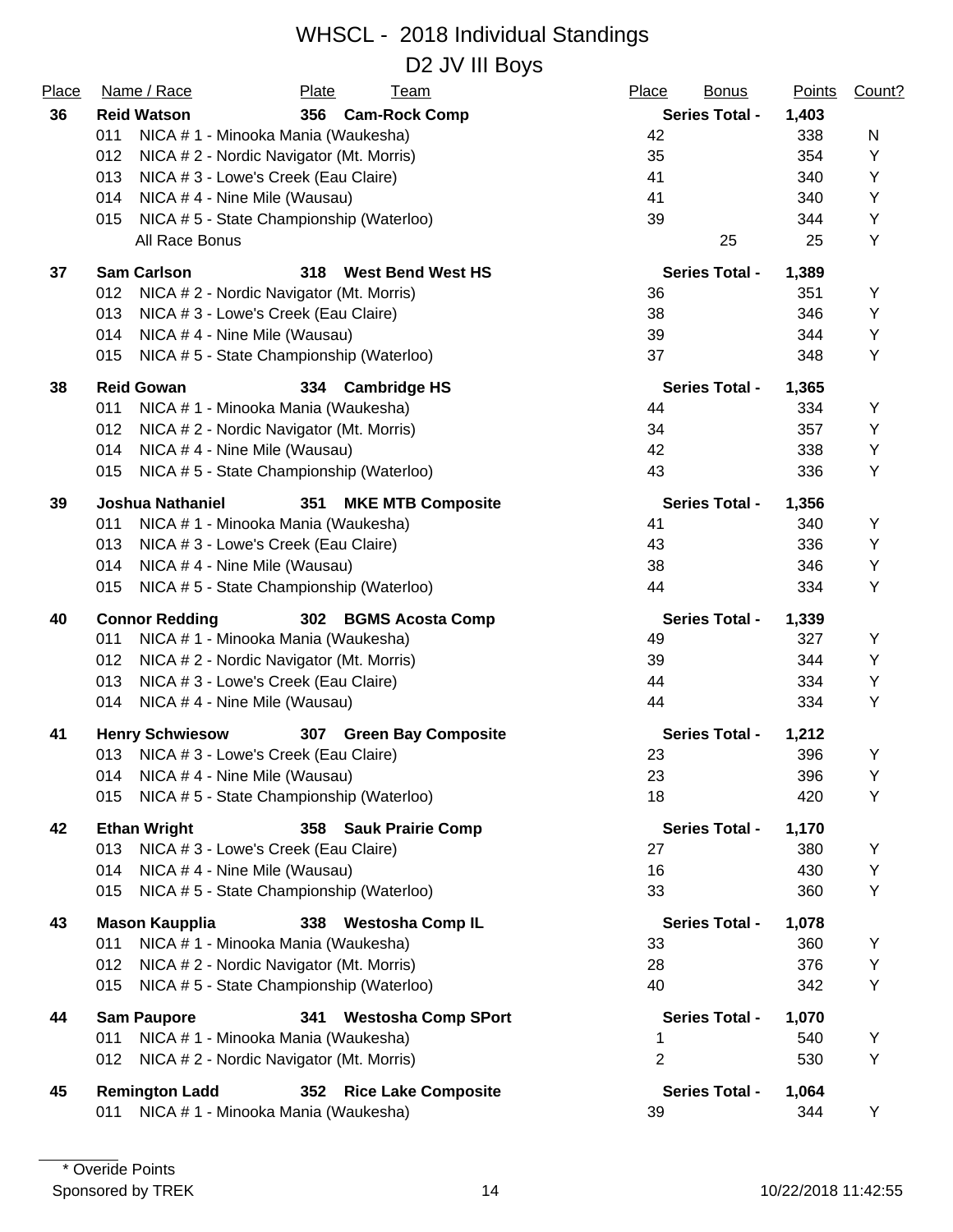| Place | Name / Race<br>Plate<br>Team                         | Place<br><b>Bonus</b> | <b>Points</b> | Count? |
|-------|------------------------------------------------------|-----------------------|---------------|--------|
|       | 012<br>NICA # 2 - Nordic Navigator (Mt. Morris)      | 32                    | 363           | Y      |
|       | NICA # 3 - Lowe's Creek (Eau Claire)<br>013          | 34                    | 357           | Y      |
| 46    | <b>William Nisbet</b><br>344 Blackhawk Composite     | <b>Series Total -</b> | 1,048         |        |
|       | NICA # 1 - Minooka Mania (Waukesha)<br>011           | 36                    | 351           | Y      |
|       | NICA #3 - Lowe's Creek (Eau Claire)<br>013           | 36                    | 351           | Y      |
|       | NICA #5 - State Championship (Waterloo)<br>015       | 38                    | 346           | Y      |
| 47    | <b>Jack Hobson</b><br>323 Wausau Composite           | <b>Series Total -</b> | 1,022         |        |
|       | NICA # 1 - Minooka Mania (Waukesha)<br>011           | 40                    | 342           | Y      |
|       | NICA # 2 - Nordic Navigator (Mt. Morris)<br>012      | 37                    | 348           | Y      |
|       | NICA #5 - State Championship (Waterloo)<br>015       | 45                    | 332           | Y      |
| 48    | <b>Nathaniel Osborne</b><br>362 Brookfield Composite | <b>Series Total -</b> | 1,017         |        |
|       | NICA # 2 - Nordic Navigator (Mt. Morris)<br>012      | 3                     | 521           | Y      |
|       | NICA # 3 - Lowe's Creek (Eau Claire)<br>013          | 6                     | 496           | Y      |
| 49    | <b>Alan Angulo</b><br>345 BGMS Acosta Comp           | <b>Series Total -</b> | 990           |        |
|       | NICA # 1 - Minooka Mania (Waukesha)<br>011           | 48                    | 328           | Y      |
|       | NICA # 3 - Lowe's Creek (Eau Claire)<br>013          | 45                    | 332           | Y      |
|       | NICA #5 - State Championship (Waterloo)<br>015       | 46                    | 330           | Y      |
| 50    | <b>Zigmund Raasch</b><br>332 MKE/Northshore Comp     | <b>Series Total -</b> | 840           |        |
|       | NICA # 4 - Nine Mile (Wausau)<br>014                 | 20                    | 410           | Υ      |
|       | NICA # 5 - State Championship (Waterloo)<br>015      | 16                    | 430           | Y      |
| 51    | <b>Cooper Gorecki</b><br>346 Fall Creek Comp         | <b>Series Total -</b> | 714           |        |
|       | NICA # 1 - Minooka Mania (Waukesha)<br>011           | 35                    | 354           | Y      |
|       | 013 NICA # 3 - Lowe's Creek (Eau Claire)             | 33                    | 360           | Y      |
| 52    | <b>Nick Kelm</b><br>312 Lake Ctry Composite          | <b>Series Total -</b> | 696           |        |
|       | NICA # 3 - Lowe's Creek (Eau Claire)<br>013          | 37                    | 348           | Y      |
|       | NICA #4 - Nine Mile (Wausau)<br>014                  | 37                    | 348           | Y      |
| 53    | <b>Lance Dalton</b><br>350<br><b>Janesville</b>      | <b>Series Total -</b> | 687           |        |
|       | NICA # 1 - Minooka Mania (Waukesha)<br>011           | 43                    | 336           | Y      |
|       | NICA #5 - State Championship (Waterloo)<br>015       | 36                    | 351           | Y      |
| 54    | <b>Jake Averkamp</b><br>305 Fox Valley Composite     | <b>Series Total -</b> | 674           |        |
|       | NICA # 1 - Minooka Mania (Waukesha)<br>011           | 45                    | 332           | Y      |
|       | 014<br>NICA # 4 - Nine Mile (Wausau)                 | 40                    | 342           | Υ      |
| 55    | <b>Mitchell Moriarty</b><br>343 Blackhawk Composite  | <b>Series Total -</b> | 430           |        |
|       | NICA # 1 - Minooka Mania (Waukesha)<br>011           | 16                    | 430           | Υ      |
| 56    | <b>Ben Komoroske</b><br>308 Green Bay Composite      | <b>Series Total -</b> | 405           |        |
|       | NICA # 1 - Minooka Mania (Waukesha)<br>011           | 21                    | 405           | Υ      |
| 57    | <b>Janesville</b><br><b>William Neupert</b><br>349   | <b>Series Total -</b> | 366           |        |
|       | 015 NICA #5 - State Championship (Waterloo)          | 31                    | 366           | Υ      |
| 58    | <b>Cooper Stamp</b><br>322 Wausau Composite          | <b>Series Total -</b> | 336           |        |
|       | 014 NICA #4 - Nine Mile (Wausau)                     | 43                    | 336           | Y      |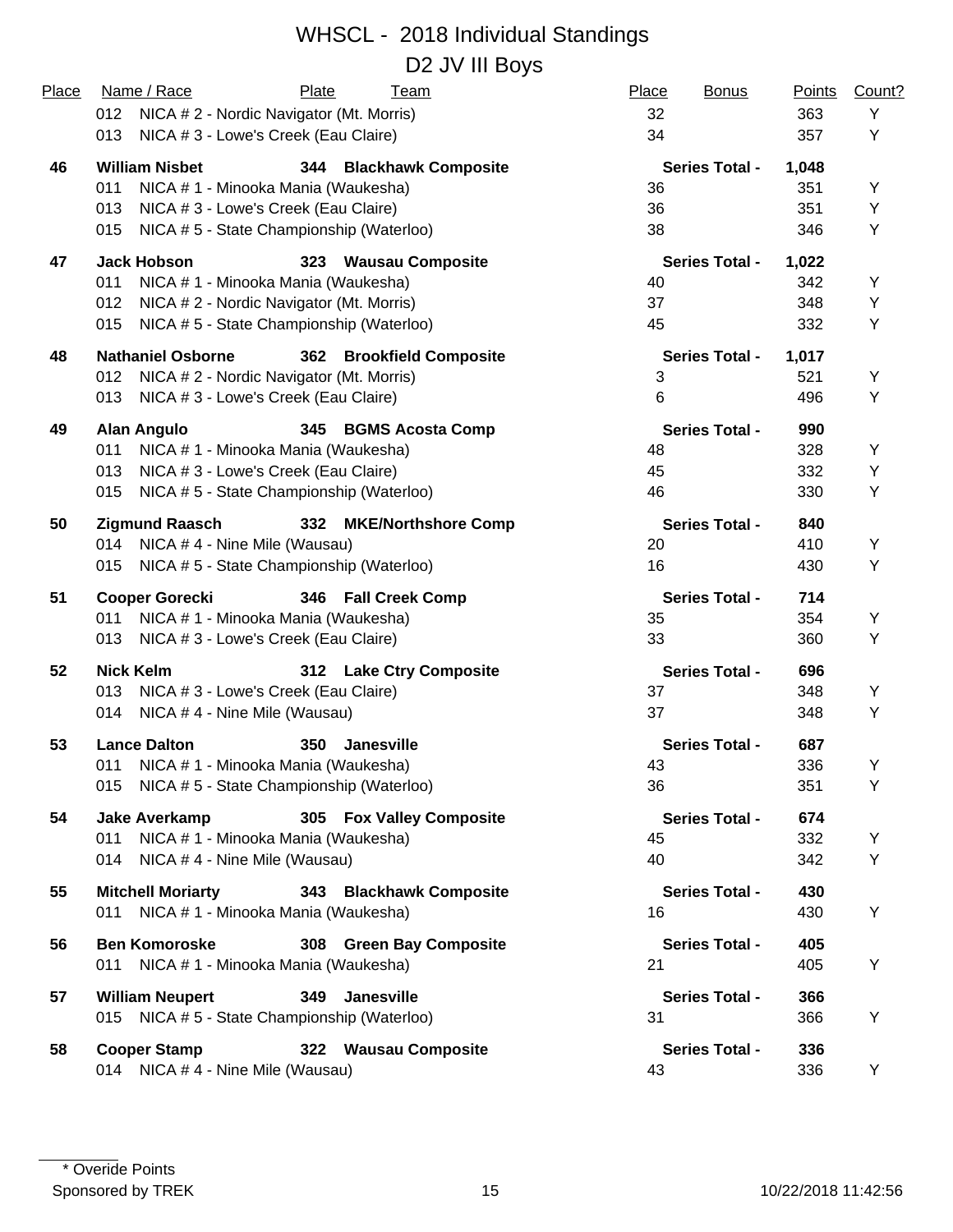## WHSCL - 2018 Individual Standings D2 JV III Boys

| Place | Name / Race                                | Plate | Геаm                     | Place | <b>Bonus</b>          | <b>Points</b> | Count? |
|-------|--------------------------------------------|-------|--------------------------|-------|-----------------------|---------------|--------|
| 59    | <b>Gunner Zubke</b>                        |       | 353 Wausau Composite     |       | <b>Series Total -</b> | 332           |        |
|       | 014 NICA #4 - Nine Mile (Wausau)           |       | 45                       |       | 332                   | v             |        |
| 60    | <b>Larson Wells</b>                        | 361   | <b>Sauk Prairie Comp</b> |       | <b>Series Total -</b> | 330           |        |
|       | NICA # 1 - Minooka Mania (Waukesha)<br>011 |       |                          | 46    |                       | 330           | v      |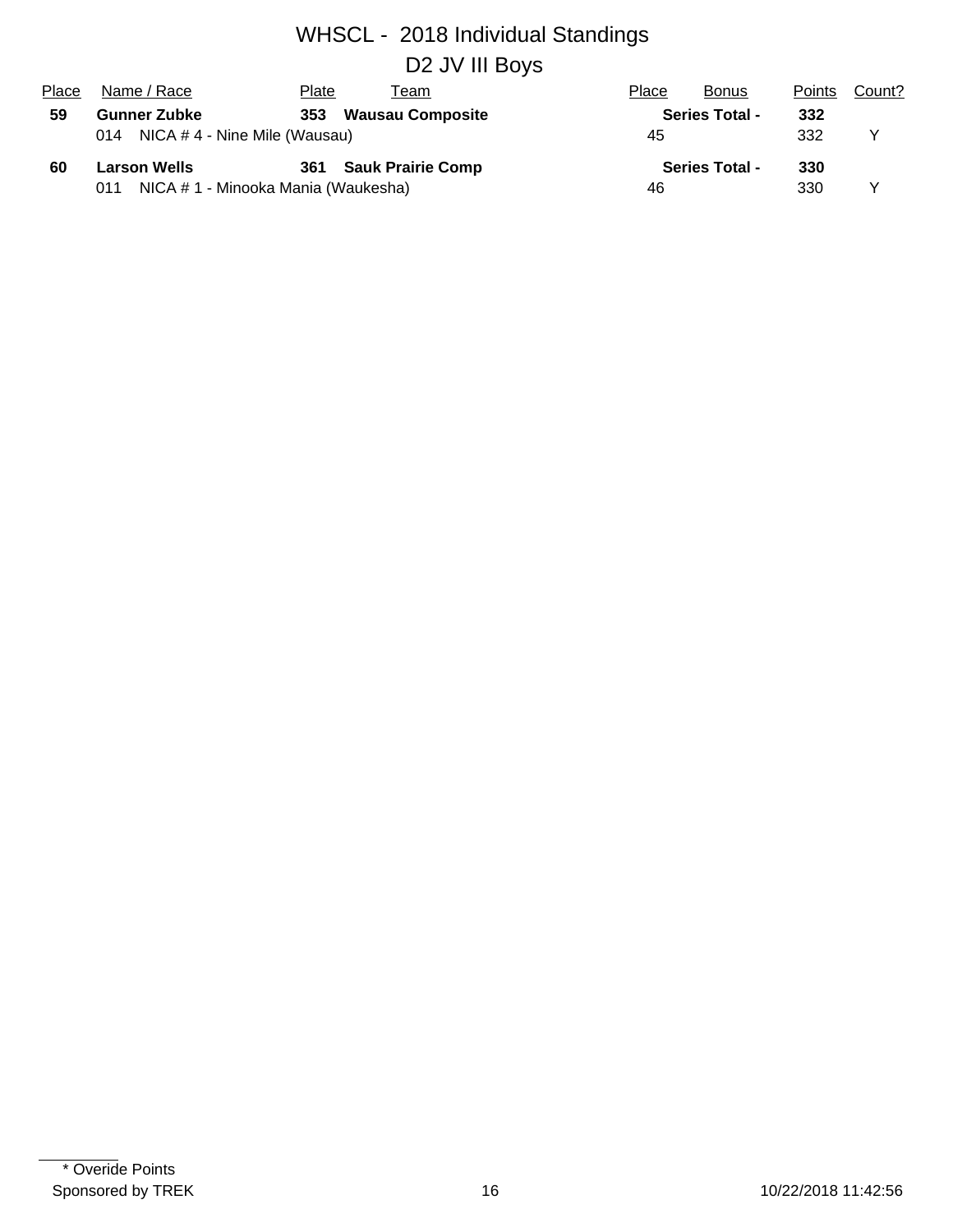D1 JV II Boys

| Place                   | Name / Race                                     | Plate               | <b>Team</b>                 | Place          | <b>Bonus</b>          | <b>Points</b> | Count? |
|-------------------------|-------------------------------------------------|---------------------|-----------------------------|----------------|-----------------------|---------------|--------|
| $1 \cdot P$             | <b>Paul Johannes</b>                            |                     | 512 Hmschl Ath Wksha Cty    |                | <b>Series Total -</b> | 2,025         |        |
|                         | 011<br>NICA # 1 - Minooka Mania (Waukesha)      |                     |                             | 1              |                       | 500           | N      |
|                         | 012<br>NICA # 2 - Nordic Navigator (Mt. Morris) |                     |                             |                |                       | 500           | Υ      |
|                         | 013<br>NICA # 3 - Lowe's Creek (Eau Claire)     |                     |                             |                |                       | 500           | Y      |
|                         | NICA #4 - Nine Mile (Wausau)<br>014             |                     |                             |                |                       | 500           | Υ      |
|                         | NICA #5 - State Championship (Waterloo)<br>015  |                     |                             | 1              |                       | 500           | Υ      |
|                         | All Race Bonus                                  |                     |                             |                | 25                    | 25            | Y      |
| $\overline{2}$          | <b>Ean Benson</b>                               | 510                 | <b>Hmschl Ath Wksha Cty</b> |                | <b>Series Total -</b> | 1,985         |        |
|                         | NICA # 1 - Minooka Mania (Waukesha)<br>011      |                     |                             | 2              |                       | 490           | Υ      |
|                         | NICA # 2 - Nordic Navigator (Mt. Morris)<br>012 |                     |                             | 4              |                       | 472           | N      |
|                         | 013<br>NICA # 3 - Lowe's Creek (Eau Claire)     |                     |                             | $\overline{2}$ |                       | 490           | Υ      |
|                         | 014<br>NICA #4 - Nine Mile (Wausau)             |                     |                             | $\overline{2}$ |                       | 490           | Υ      |
|                         | NICA #5 - State Championship (Waterloo)<br>015  |                     |                             | $\overline{2}$ |                       | 490           | Y      |
|                         | All Race Bonus                                  |                     |                             |                | 25                    | 25            | Y      |
| 3                       | <b>David Litton</b>                             | 506                 | <b>Shorewood Greyhounds</b> |                | <b>Series Total -</b> | 1,923         |        |
|                         | 011<br>NICA # 1 - Minooka Mania (Waukesha)      |                     |                             | 6              |                       | 456           | N      |
|                         | 012<br>NICA #2 - Nordic Navigator (Mt. Morris)  |                     |                             | 5              |                       | 464           | Y      |
|                         | 013<br>NICA # 3 - Lowe's Creek (Eau Claire)     |                     |                             | 4              |                       | 472           | Y      |
|                         | 014<br>NICA #4 - Nine Mile (Wausau)             |                     |                             | 3              |                       | 481           | Υ      |
|                         | NICA #5 - State Championship (Waterloo)<br>015  |                     |                             | 3              |                       | 481           | Y      |
|                         | All Race Bonus                                  |                     |                             |                | 25                    | 25            | Υ      |
| 3                       | <b>Mark Ruzicka</b>                             | 534                 | <b>Shorewood Greyhounds</b> |                | <b>Series Total -</b> | 1,923         |        |
|                         | NICA # 1 - Minooka Mania (Waukesha)<br>011      |                     |                             | 3              |                       | 481           | Υ      |
|                         | NICA # 2 - Nordic Navigator (Mt. Morris)<br>012 |                     |                             | 11             |                       | 420           | N      |
|                         | NICA # 3 - Lowe's Creek (Eau Claire)<br>013     |                     |                             | 3              |                       | 481           | Υ      |
|                         | NICA #4 - Nine Mile (Wausau)<br>014             |                     |                             | 4              |                       | 472           | Υ      |
|                         | NICA #5 - State Championship (Waterloo)<br>015  |                     |                             | 5              |                       | 464           | Υ      |
|                         | All Race Bonus                                  |                     |                             |                | 25                    | 25            | Y      |
| 5                       | <b>Cade Larson</b>                              | 535<br><b>SPASH</b> |                             |                | <b>Series Total -</b> | 1,914         |        |
|                         | NICA # 1 - Minooka Mania (Waukesha)<br>011      |                     |                             | 4              |                       | 472           | Y      |
|                         | NICA # 2 - Nordic Navigator (Mt. Morris)<br>012 |                     |                             | 3              |                       | 481           | Y      |
|                         | 013<br>NICA # 3 - Lowe's Creek (Eau Claire)     |                     |                             | 5              |                       | 464           | Υ      |
|                         | 014<br>NICA #4 - Nine Mile (Wausau)             |                     |                             | 6              |                       | 456           | N      |
|                         | NICA #5 - State Championship (Waterloo)<br>015  |                     |                             | 4              |                       | 472           | Υ      |
|                         | All Race Bonus                                  |                     |                             |                | 25                    | 25            | Y      |
| 6                       | <b>Hugh Wiese</b>                               | 539                 | <b>Rhinelander HS</b>       |                | <b>Series Total -</b> | 1,861         |        |
|                         | 011<br>NICA # 1 - Minooka Mania (Waukesha)      |                     |                             | 5              |                       | 464           | Y      |
|                         | NICA # 2 - Nordic Navigator (Mt. Morris)<br>012 |                     |                             | 2              |                       | 490           | Υ      |
|                         | NICA # 3 - Lowe's Creek (Eau Claire)<br>013     |                     |                             | 8              |                       | 441           | Υ      |
|                         | 014<br>NICA #4 - Nine Mile (Wausau)             | 9                   |                             | 434            | N                     |               |        |
|                         | NICA #5 - State Championship (Waterloo)<br>015  |                     |                             | 8              |                       | 441           | Υ      |
|                         | All Race Bonus                                  |                     |                             |                | 25                    | 25            | Υ      |
| $\overline{\mathbf{z}}$ | <b>Ben Willkom</b>                              | 536                 | <b>Verona HS</b>            |                | <b>Series Total -</b> | 1,790         |        |
|                         | 012<br>NICA # 2 - Nordic Navigator (Mt. Morris) |                     |                             | 12             |                       | 414           | Y      |
|                         | NICA # 3 - Lowe's Creek (Eau Claire)<br>013     |                     |                             | 6              |                       | 456           | Υ      |
|                         | NICA #4 - Nine Mile (Wausau)<br>014             |                     |                             | 5              |                       | 464           | Υ      |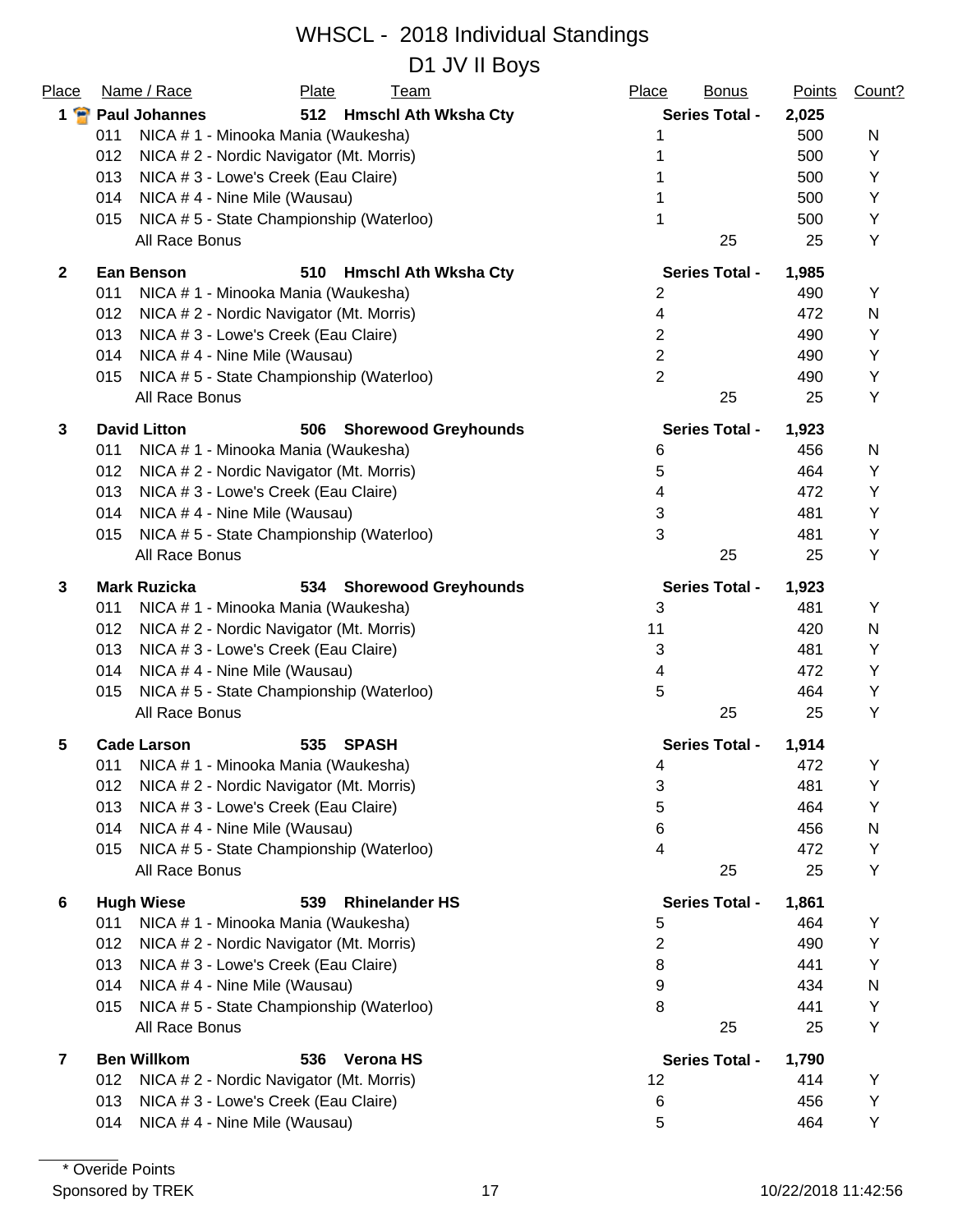## WHSCL - 2018 Individual Standings D1 JV II Boys

| Place | Name / Race                                     | Plate | Team                        | Place          | <b>Bonus</b>          | <b>Points</b> | Count?    |
|-------|-------------------------------------------------|-------|-----------------------------|----------------|-----------------------|---------------|-----------|
|       | NICA # 5 - State Championship (Waterloo)<br>015 |       |                             | 6              |                       | 456           | Υ         |
| 8     | <b>Mason Gustafson</b>                          | 502   | <b>Marshfield</b>           |                | <b>Series Total -</b> | 1,775         |           |
|       | NICA # 1 - Minooka Mania (Waukesha)<br>011      |       |                             | 8              |                       | 441           | Y         |
|       | 012<br>NICA # 2 - Nordic Navigator (Mt. Morris) |       |                             | $\overline{7}$ |                       | 448           | Y         |
|       | 013<br>NICA # 3 - Lowe's Creek (Eau Claire)     |       |                             | 10             |                       | 427           | Y         |
|       | 014<br>NICA #4 - Nine Mile (Wausau)             |       |                             | 12             |                       | 414           | ${\sf N}$ |
|       | NICA #5 - State Championship (Waterloo)<br>015  |       |                             | 9              |                       | 434           | Y         |
|       | All Race Bonus                                  |       |                             |                | 25                    | 25            | Υ         |
| 9     | <b>Quentin Saylor</b>                           | 500   | <b>Lake Mills HS</b>        |                | <b>Series Total -</b> | 1,769         |           |
|       | 011<br>NICA # 1 - Minooka Mania (Waukesha)      |       |                             | 11             |                       | 420           | Υ         |
|       | 012<br>NICA # 2 - Nordic Navigator (Mt. Morris) |       |                             | 6              |                       | 456           | Y         |
|       | 013<br>NICA # 3 - Lowe's Creek (Eau Claire)     |       |                             | 13             |                       | 408           | ${\sf N}$ |
|       | 014<br>NICA #4 - Nine Mile (Wausau)             |       |                             | 8              |                       | 441           | Y         |
|       | 015<br>NICA #5 - State Championship (Waterloo)  |       |                             | 10             |                       | 427           | Υ         |
|       | All Race Bonus                                  |       |                             |                | 25                    | 25            | Y         |
| 10    | <b>Garrett Frank</b>                            | 518   | <b>Sun Prairie HS</b>       |                | <b>Series Total -</b> | 1,719         |           |
|       | 011<br>NICA # 1 - Minooka Mania (Waukesha)      |       |                             | 10             |                       | 427           | Y         |
|       | 012<br>NICA # 2 - Nordic Navigator (Mt. Morris) |       |                             | 10             |                       | 427           | Y         |
|       | 013<br>NICA # 3 - Lowe's Creek (Eau Claire)     |       |                             | 15             |                       | 396           | N         |
|       | NICA # 4 - Nine Mile (Wausau)<br>014            |       |                             | 11             |                       | 420           | Υ         |
|       | NICA #5 - State Championship (Waterloo)<br>015  |       |                             | 11             |                       | 420           | Y         |
|       | All Race Bonus                                  |       |                             |                | 25                    | 25            | Υ         |
| 11    | <b>Reece Rimrodt</b>                            | 541   | <b>Sun Prairie HS</b>       |                | <b>Series Total -</b> | 1,691         |           |
|       | NICA # 1 - Minooka Mania (Waukesha)<br>011      |       |                             | 12             |                       | 414           | Υ         |
|       | 013<br>NICA # 3 - Lowe's Creek (Eau Claire)     |       |                             | $\overline{7}$ |                       | 448           | Y         |
|       | NICA #4 - Nine Mile (Wausau)<br>014             |       |                             | 16             |                       | 390           | Υ         |
|       | NICA #5 - State Championship (Waterloo)<br>015  |       |                             | 12             |                       | 414           | Y         |
|       |                                                 |       |                             |                | 25                    | 25            | Υ         |
| 12    | <b>Matthew Peppel</b>                           |       | 511 Hmschl Ath Wksha Cty    |                | <b>Series Total -</b> | 1,685         |           |
|       | 011 NICA # 1 - Minooka Mania (Waukesha)         |       |                             | 9              |                       | 434           | Y         |
|       | 012<br>NICA # 2 - Nordic Navigator (Mt. Morris) |       |                             | 8              |                       | 441           | Y         |
|       | NICA # 3 - Lowe's Creek (Eau Claire)<br>013     |       |                             | 14             |                       | 402           | Υ         |
|       | NICA #5 - State Championship (Waterloo)<br>015  |       |                             | 13             |                       | 408           | Y         |
| 13    | <b>Miles Hanson</b>                             | 540   | <b>Sun Prairie HS</b>       |                | <b>Series Total -</b> | 1,640         |           |
|       | 011<br>NICA # 1 - Minooka Mania (Waukesha)      |       |                             | 20             |                       | 370           | Y         |
|       | 013<br>NICA # 3 - Lowe's Creek (Eau Claire)     |       |                             | 12             |                       | 414           | Υ         |
|       | NICA #4 - Nine Mile (Wausau)<br>014             |       |                             | 13             |                       | 408           | Υ         |
|       | 015<br>NICA #5 - State Championship (Waterloo)  |       |                             | $\overline{7}$ |                       | 448           | Y         |
| 14    | Louis Loduha                                    | 505   | <b>Shorewood Greyhounds</b> |                | <b>Series Total -</b> | 1,593         |           |
|       | 011<br>NICA # 1 - Minooka Mania (Waukesha)      |       |                             | 13             |                       | 408           | Υ         |
|       | 012<br>NICA # 2 - Nordic Navigator (Mt. Morris) |       |                             | 18             |                       | 380           | Υ         |
|       | NICA # 3 - Lowe's Creek (Eau Claire)<br>013     |       |                             | 16             |                       | 390           | Υ         |
|       | 014<br>NICA #4 - Nine Mile (Wausau)             |       |                             | 19             |                       | 375           | N         |
|       | NICA #5 - State Championship (Waterloo)<br>015  |       |                             | 16             |                       | 390           | Y         |
|       | All Race Bonus                                  |       |                             |                | 25                    | 25            | Υ         |
|       |                                                 |       |                             |                |                       |               |           |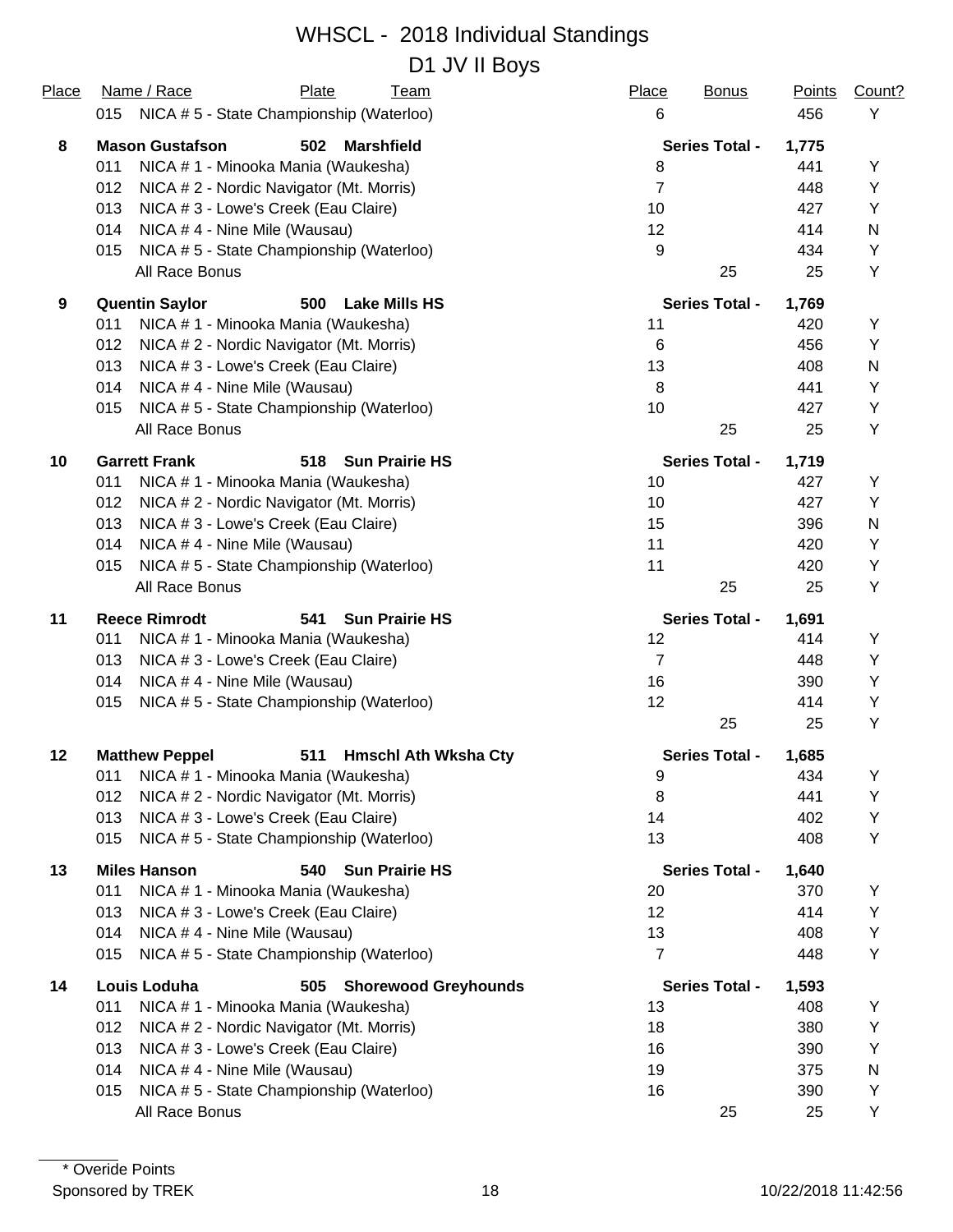D1 JV II Boys

| Place | Name / Race                                    | <b>Plate</b><br><b>Team</b>              |                             | Place | <b>Bonus</b>          | <b>Points</b> | Count? |
|-------|------------------------------------------------|------------------------------------------|-----------------------------|-------|-----------------------|---------------|--------|
| 15    | <b>Aidan Conroy</b>                            |                                          | 531 Shorewood Greyhounds    |       | <b>Series Total -</b> | 1,584         |        |
|       | 011                                            | NICA # 1 - Minooka Mania (Waukesha)      |                             | 15    |                       | 396           | Υ      |
|       | 012                                            | NICA # 2 - Nordic Navigator (Mt. Morris) |                             | 13    |                       | 408           | Υ      |
|       | 013                                            | NICA # 3 - Lowe's Creek (Eau Claire)     |                             | 19    |                       | 375           | Υ      |
|       | 014                                            | NICA #4 - Nine Mile (Wausau)             |                             | 18    |                       | 380           | Υ      |
|       | 015                                            | NICA #5 - State Championship (Waterloo)  |                             | 21    |                       | 365           | N      |
|       | All Race Bonus                                 |                                          |                             |       | 25                    | 25            | Υ      |
| 16    | <b>Adrian Gephardt</b>                         | 508<br><b>SPASH</b>                      |                             |       | <b>Series Total -</b> | 1,532         |        |
|       | 012                                            | NICA # 2 - Nordic Navigator (Mt. Morris) |                             | 20    |                       | 370           | Υ      |
|       | 013                                            | NICA # 3 - Lowe's Creek (Eau Claire)     |                             | 18    |                       | 380           | Υ      |
|       | 014                                            | NICA #4 - Nine Mile (Wausau)             |                             | 14    |                       | 402           | Υ      |
|       | 015                                            | NICA #5 - State Championship (Waterloo)  |                             | 18    |                       | 380           | Υ      |
| 17    | <b>Dakota Wiltsey</b>                          | 503<br><b>Mukwonago HS</b>               |                             |       | <b>Series Total -</b> | 1,511         |        |
|       | 011                                            | NICA # 1 - Minooka Mania (Waukesha)      |                             | 18    |                       | 380           | Υ      |
|       | 012                                            | NICA # 2 - Nordic Navigator (Mt. Morris) |                             | 16    |                       | 390           | Υ      |
|       | 013                                            | NICA # 3 - Lowe's Creek (Eau Claire)     |                             | 25    |                       | 348           | N      |
|       | 014                                            | NICA #4 - Nine Mile (Wausau)             |                             | 22    |                       | 360           | Υ      |
|       | NICA #5 - State Championship (Waterloo)<br>015 | 23                                       |                             | 356   | Υ                     |               |        |
|       | All Race Bonus                                 |                                          |                             |       | 25                    | 25            | Υ      |
| 18    | Vann Kempf                                     | 530                                      | <b>Menomonee Falls HS</b>   |       | <b>Series Total -</b> | 1,508         |        |
|       | 011                                            | NICA # 1 - Minooka Mania (Waukesha)      |                             | 17    |                       | 385           | Y      |
|       | 012                                            | NICA # 2 - Nordic Navigator (Mt. Morris) |                             | 21    |                       | 365           | Υ      |
|       | 013                                            | NICA # 3 - Lowe's Creek (Eau Claire)     |                             | 17    |                       | 385           | Υ      |
|       | 014<br>NICA #4 - Nine Mile (Wausau)            | 26                                       |                             | 344   | N                     |               |        |
|       | 015                                            | NICA #5 - State Championship (Waterloo)  | 25                          |       | 348                   | Υ             |        |
|       | All Race Bonus                                 |                                          |                             |       | 25                    | 25            | Υ      |
| 19    | <b>Lucas Hoheisel</b>                          | 519<br><b>Marshfield</b>                 |                             |       | <b>Series Total -</b> | 1,499         |        |
|       | 011                                            | NICA # 1 - Minooka Mania (Waukesha)      |                             | 14    |                       | 402           | Υ      |
|       | 013                                            | NICA # 3 - Lowe's Creek (Eau Claire)     |                             | 31    |                       | 326           | Υ      |
|       | 014                                            | NICA #4 - Nine Mile (Wausau)             |                             | 15    |                       | 396           | Υ      |
|       | 015                                            | NICA #5 - State Championship (Waterloo)  |                             | 19    |                       | 375           | Υ      |
| 20    | <b>Sean Miller</b>                             | 507                                      | <b>Shorewood Greyhounds</b> |       | <b>Series Total -</b> | 1,496         |        |
|       | 011                                            | NICA # 1 - Minooka Mania (Waukesha)      |                             | 21    |                       | 365           | Υ      |
|       | 012                                            | NICA # 2 - Nordic Navigator (Mt. Morris) |                             | 15    |                       | 396           | Υ      |
|       | 013                                            | NICA # 3 - Lowe's Creek (Eau Claire)     |                             | 21    |                       | 365           | Υ      |
|       | 015                                            | NICA #5 - State Championship (Waterloo)  |                             | 20    |                       | 370           | Y      |
| 21    | <b>Brody Smith</b>                             | 504<br><b>Mukwonago HS</b>               |                             |       | <b>Series Total -</b> | 1,456         |        |
|       | 011                                            | NICA # 1 - Minooka Mania (Waukesha)      |                             | 23    |                       | 356           | Υ      |
|       | 013                                            | NICA # 3 - Lowe's Creek (Eau Claire)     |                             | 20    |                       | 370           | Υ      |
|       | 014                                            | NICA #4 - Nine Mile (Wausau)             |                             | 20    |                       | 370           | Υ      |
|       | 015                                            | NICA #5 - State Championship (Waterloo)  |                             | 22    |                       | 360           | Υ      |
| 22    | <b>Aidan Cera</b>                              | 546                                      | <b>Menomonee Falls HS</b>   |       | <b>Series Total -</b> | 1,442         |        |
|       | 011                                            | NICA # 1 - Minooka Mania (Waukesha)      |                             | 26    |                       | 344           | Υ      |
|       | 012                                            | NICA # 2 - Nordic Navigator (Mt. Morris) |                             | 23    |                       | 356           | Υ      |
|       | 013                                            | NICA # 3 - Lowe's Creek (Eau Claire)     |                             | 24    |                       | 352           | Υ      |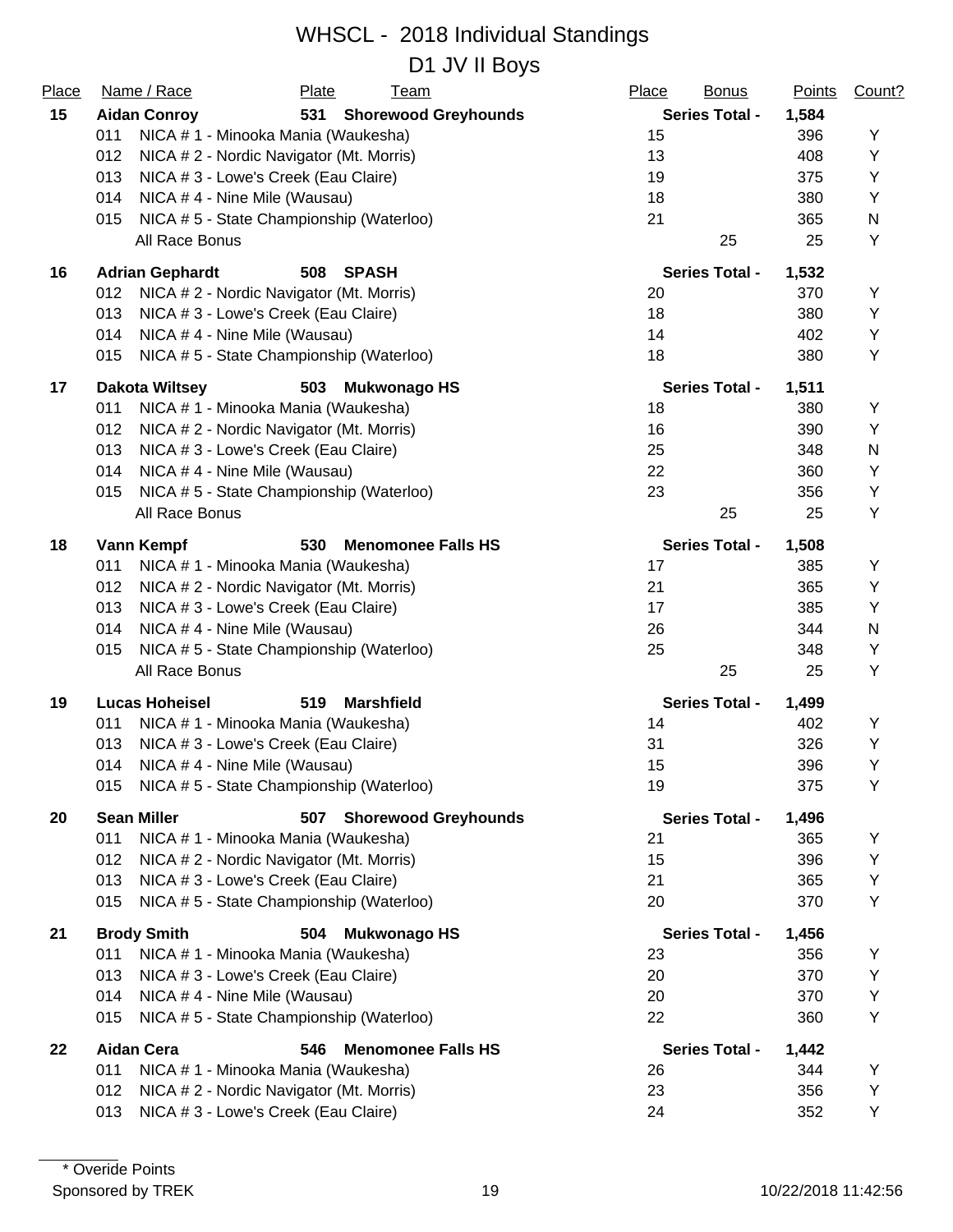#### WHSCL - 2018 Individual Standings D1 JV II Boys

| Place | Name / Race<br>Plate<br><b>Team</b>                        | Place<br><b>Bonus</b> | <b>Points</b> | Count? |
|-------|------------------------------------------------------------|-----------------------|---------------|--------|
|       | 014<br>NICA #4 - Nine Mile (Wausau)                        | 21                    | 365           | Y      |
|       | NICA #5 - State Championship (Waterloo)<br>015             | 31                    | 326           | N      |
|       | All Race Bonus                                             | 25                    | 25            | Y      |
| 23    | <b>Devin Powers</b><br>533 Shorewood Greyhounds            | <b>Series Total -</b> | 1,437         |        |
|       | 011<br>NICA # 1 - Minooka Mania (Waukesha)                 | 22                    | 360           | Υ      |
|       | 012<br>NICA # 2 - Nordic Navigator (Mt. Morris)            | 22                    | 360           | Υ      |
|       | 013<br>NICA # 3 - Lowe's Creek (Eau Claire)                | 26                    | 344           | Υ      |
|       | 014<br>NICA #4 - Nine Mile (Wausau)                        | 25                    | 348           | Υ      |
|       | NICA #5 - State Championship (Waterloo)<br>015             | 28                    | 336           | N      |
|       | All Race Bonus                                             | 25                    | 25            | Υ      |
| 24    | <b>Ryan Owens</b><br>513<br><b>Verona HS</b>               | <b>Series Total -</b> | 1,429         |        |
|       | 011<br>NICA # 1 - Minooka Mania (Waukesha)                 | 25                    | 348           | Υ      |
|       | 012<br>NICA # 2 - Nordic Navigator (Mt. Morris)            | 17                    | 385           | Y      |
|       | 014<br>NICA #4 - Nine Mile (Wausau)                        | 23                    | 356           | Υ      |
|       | NICA #5 - State Championship (Waterloo)<br>015             | 27                    | 340           | Υ      |
| 25    | <b>Emmett Mathe</b><br><b>Mukwonago HS</b><br>521          | <b>Series Total -</b> | 1,380         |        |
|       | NICA # 1 - Minooka Mania (Waukesha)<br>011                 | 27                    | 340           | Υ      |
|       | 012<br>NICA # 2 - Nordic Navigator (Mt. Morris)            | 19                    | 375           | Y      |
|       | 014<br>NICA #4 - Nine Mile (Wausau)                        | 28                    | 336           | Y      |
|       | NICA #5 - State Championship (Waterloo)<br>015             | 30                    | 329           | Υ      |
| 26    | <b>Madison West HS</b><br><b>Noah Schoephoester</b><br>529 | <b>Series Total -</b> | 1,376         |        |
|       | 011<br>NICA # 1 - Minooka Mania (Waukesha)                 | 24                    | 352           | Υ      |
|       | 013<br>NICA # 3 - Lowe's Creek (Eau Claire)                | 27                    | 340           | Υ      |
|       | 014<br>NICA #4 - Nine Mile (Wausau)                        | 27                    | 340           | Y      |
|       | NICA #5 - State Championship (Waterloo)<br>015             | 26                    | 344           | Y      |
| 27    | <b>Madison West HS</b><br><b>Blair Atwood</b><br>528       | <b>Series Total -</b> | 1,373         |        |
|       | NICA # 1 - Minooka Mania (Waukesha)<br>011                 | 30                    | 329           | N      |
|       | 012<br>NICA # 2 - Nordic Navigator (Mt. Morris)            | 24                    | 352           | Υ      |
|       | 013<br>NICA # 3 - Lowe's Creek (Eau Claire)                | 29                    | 332           | Υ      |
|       | NICA # 4 - Nine Mile (Wausau)<br>014                       | 29                    | 332           | Υ      |
|       | NICA #5 - State Championship (Waterloo)<br>015             | 29                    | 332           | Y      |
|       | All Race Bonus                                             | 25                    | 25            | Y      |
| 28    | <b>Madison West HS</b><br>Eli Freedman<br>520              | <b>Series Total -</b> | 1,301         |        |
|       | 011<br>NICA # 1 - Minooka Mania (Waukesha)                 | 32                    | 323           | Y      |
|       | NICA # 3 - Lowe's Creek (Eau Claire)<br>013                | 30                    | 329           | Υ      |
|       | NICA #4 - Nine Mile (Wausau)<br>014                        | 30                    | 329           | Υ      |
|       | NICA #5 - State Championship (Waterloo)<br>015             | 33                    | 320           | Υ      |
| 29    | <b>Charlie Gravelle</b><br>532 Shorewood Greyhounds        | <b>Series Total -</b> | 1,270         |        |
|       | NICA # 1 - Minooka Mania (Waukesha)<br>011                 | 7                     | 448           | Y      |
|       | NICA # 3 - Lowe's Creek (Eau Claire)<br>013                | 11                    | 420           | Υ      |
|       | NICA #5 - State Championship (Waterloo)<br>015             | 14                    | 402           | Υ      |
| 30    | <b>Michael McEllistrem</b><br>517 Eau Claire Mem HS        | <b>Series Total -</b> | 1,267         |        |
|       | 013<br>NICA # 3 - Lowe's Creek (Eau Claire)                | 9                     | 434           | Y      |
|       | NICA #4 - Nine Mile (Wausau)<br>014                        | $\overline{7}$        | 448           | Y      |
|       | NICA #5 - State Championship (Waterloo)<br>015             | 17                    | 385           | Y      |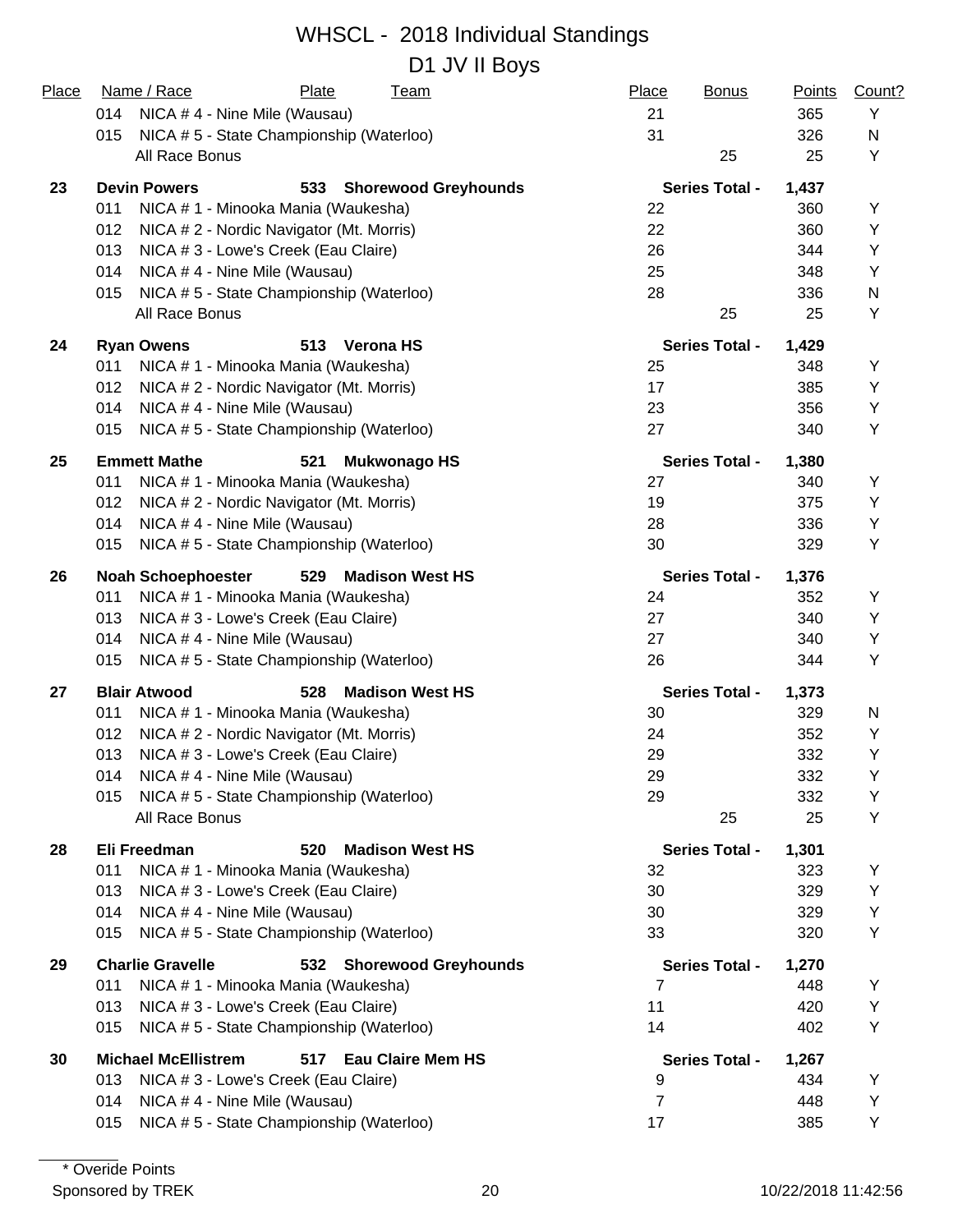D1 JV II Boys

| Place | Name / Race                                     | Plate<br><b>Team</b>                     | Place | <b>Bonus</b>          | <b>Points</b> | Count? |
|-------|-------------------------------------------------|------------------------------------------|-------|-----------------------|---------------|--------|
| 31    | <b>Jacob Horsfall</b>                           | 514 Verona HS                            |       | <b>Series Total -</b> | 1,156         |        |
|       | 011<br>NICA # 1 - Minooka Mania (Waukesha)      |                                          | 19    |                       | 375           | Υ      |
|       | NICA #4 - Nine Mile (Wausau)<br>014             |                                          | 17    |                       | 385           | Y      |
|       | 015                                             | NICA #5 - State Championship (Waterloo)  | 15    |                       | 396           | Υ      |
| 32    | <b>Nathan Strasman</b>                          | 509<br><b>SPASH</b>                      |       | <b>Series Total -</b> | 1,060         |        |
|       | 012<br>NICA # 2 - Nordic Navigator (Mt. Morris) |                                          | 25    |                       | 348           | Υ      |
|       | 013<br>NICA # 3 - Lowe's Creek (Eau Claire)     |                                          | 22    |                       | 360           | Y      |
|       | NICA #4 - Nine Mile (Wausau)<br>014             |                                          | 24    |                       | 352           | Y      |
| 33    | <b>Dawson Worzella</b>                          | 547<br><b>SPASH</b>                      |       | <b>Series Total -</b> | 999           |        |
|       | NICA # 2 - Nordic Navigator (Mt. Morris)<br>012 |                                          | 27    |                       | 340           | Υ      |
|       | NICA # 3 - Lowe's Creek (Eau Claire)<br>013     |                                          | 28    |                       | 336           | Y      |
|       | 015                                             | NICA #5 - State Championship (Waterloo)  | 32    |                       | 323           | Y      |
| 34    | <b>Clinton Tompkins</b>                         | 501<br><b>Marshfield</b>                 |       | <b>Series Total -</b> | 861           |        |
|       | 012                                             | NICA # 2 - Nordic Navigator (Mt. Morris) | 9     |                       | 434           | Υ      |
|       | NICA #4 - Nine Mile (Wausau)<br>014             |                                          | 10    |                       | 427           | Y      |
| 35    | <b>Avery Durnen</b>                             | 527 Verona HS                            |       | <b>Series Total -</b> | 792           |        |
|       | NICA # 1 - Minooka Mania (Waukesha)<br>011      |                                          | 16    |                       | 390           | Υ      |
|       | 012                                             | NICA # 2 - Nordic Navigator (Mt. Morris) | 14    |                       | 402           | Υ      |
| 36    | <b>Bronson Kullman</b>                          | 537 Eau Claire Mem HS                    |       | <b>Series Total -</b> | 708           |        |
|       | 013<br>NICA # 3 - Lowe's Creek (Eau Claire)     |                                          | 23    |                       | 356           | Υ      |
|       | 015                                             | NICA #5 - State Championship (Waterloo)  | 24    |                       | 352           | Y      |
| 37    | <b>Sam Gulan</b>                                | 522 SPASH                                |       | <b>Series Total -</b> | 680           |        |
|       | NICA # 1 - Minooka Mania (Waukesha)<br>011      |                                          | 28    |                       | 336           | Υ      |
|       | NICA # 2 - Nordic Navigator (Mt. Morris)<br>012 |                                          | 26    |                       | 344           | Y      |
| 38    | <b>Benjamin Haugstad</b>                        | 543<br><b>Menomonee Falls HS</b>         |       | <b>Series Total -</b> | 668           |        |
|       | 011<br>NICA # 1 - Minooka Mania (Waukesha)      |                                          | 29    |                       | 332           | Υ      |
|       | NICA # 2 - Nordic Navigator (Mt. Morris)<br>012 |                                          | 28    |                       | 336           | Y      |
| 39    | <b>Adley Smith</b>                              | 542 Menomonee Falls HS                   |       | <b>Series Total -</b> | 652           |        |
|       | NICA # 1 - Minooka Mania (Waukesha)<br>011      |                                          | 33    |                       | 320           | Υ      |
|       | NICA # 2 - Nordic Navigator (Mt. Morris)<br>012 |                                          | 29    |                       | 332           | Υ      |
| 40    | <b>Bjorn Magedanz</b>                           | 523 Hmschl Ath Wksha Cty                 |       | <b>Series Total -</b> | 643           |        |
|       | NICA #1 - Minooka Mania (Waukesha)<br>011       |                                          | 31    |                       | 326           | Y      |
|       | 015                                             | NICA #5 - State Championship (Waterloo)  | 34    |                       | 317           | Y      |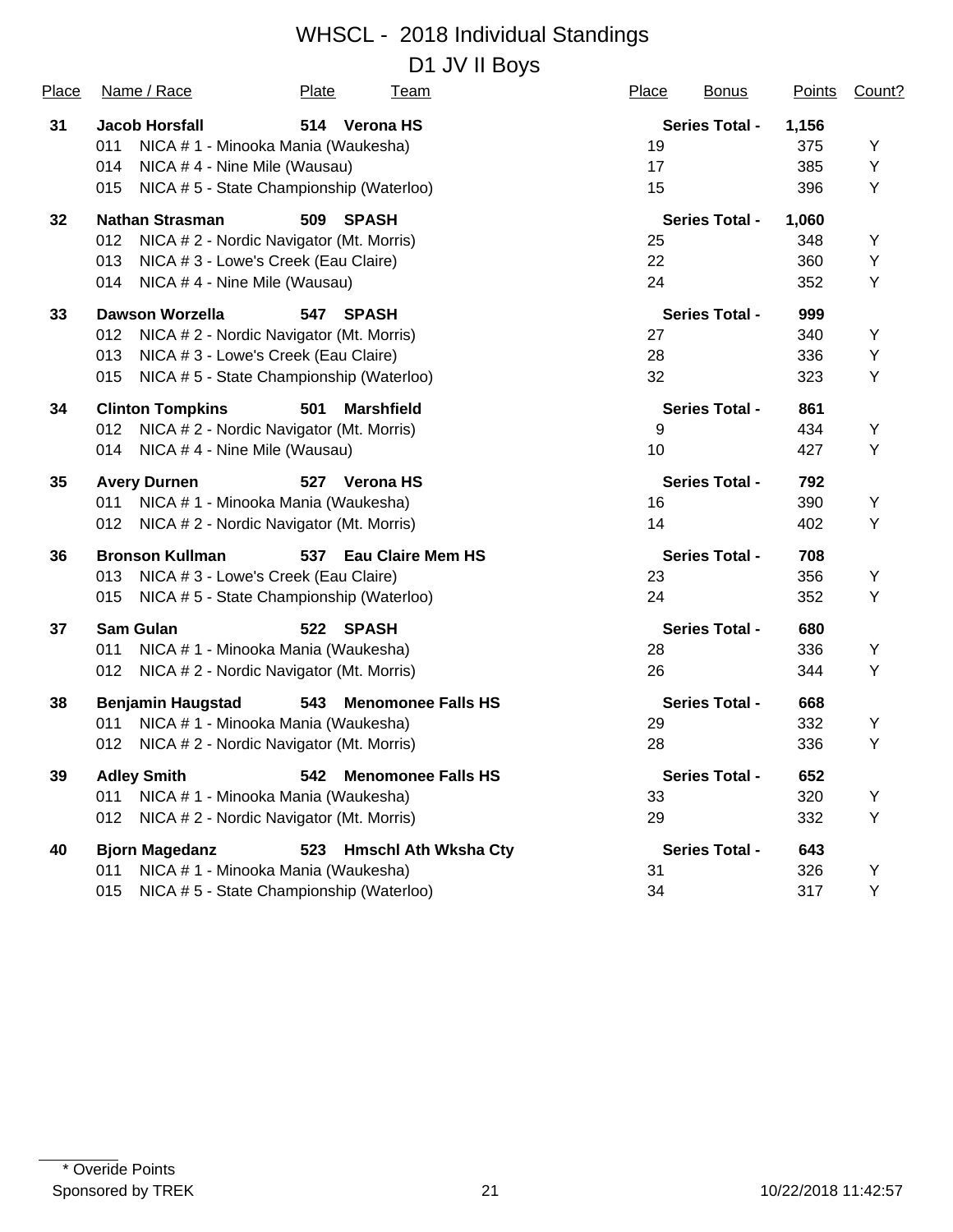| Place               | Name / Race                                     | Plate | <b>Team</b>                | Place             | <b>Bonus</b>          | <b>Points</b> | Count? |
|---------------------|-------------------------------------------------|-------|----------------------------|-------------------|-----------------------|---------------|--------|
| $1 \nightharpoonup$ | <b>Alexander Gosse</b>                          |       | 644 Wausau Composite       |                   | <b>Series Total -</b> | 1,995         |        |
|                     | 011<br>NICA # 1 - Minooka Mania (Waukesha)      |       |                            | $\overline{2}$    |                       | 490           | Υ      |
|                     | 012<br>NICA # 2 - Nordic Navigator (Mt. Morris) |       |                            | $\overline{4}$    |                       | 472           | N      |
|                     | 013<br>NICA # 3 - Lowe's Creek (Eau Claire)     |       |                            | $\overline{2}$    |                       | 490           | Υ      |
|                     | 014<br>NICA #4 - Nine Mile (Wausau)             |       |                            | 1                 |                       | 500           | Υ      |
|                     | NICA #5 - State Championship (Waterloo)<br>015  |       |                            | $\overline{2}$    |                       | 490           | Υ      |
|                     | All Race Bonus                                  |       |                            |                   | 25                    | 25            | Υ      |
| $\mathbf{2}$        | <b>Lucas Lirette</b>                            | 609   | <b>Lake Ctry Composite</b> |                   | <b>Series Total -</b> | 1,987         |        |
|                     | 011<br>NICA # 1 - Minooka Mania (Waukesha)      |       |                            | 3                 |                       | 481           | Y      |
|                     | NICA # 2 - Nordic Navigator (Mt. Morris)<br>012 |       |                            | 1                 |                       | 500           | Y      |
|                     | NICA # 3 - Lowe's Creek (Eau Claire)<br>013     |       |                            | 3                 |                       | 481           | Υ      |
|                     | 015<br>NICA #5 - State Championship (Waterloo)  |       |                            | 1                 |                       | 500           | Υ      |
|                     |                                                 |       |                            |                   | 25                    | 25            | Υ      |
| 3                   | <b>Auguste Raasch</b>                           | 648   | <b>MKE/Northshore Comp</b> |                   | <b>Series Total -</b> | 1,977         |        |
|                     | NICA # 1 - Minooka Mania (Waukesha)<br>011      |       |                            | 4                 |                       | 472           | N      |
|                     | 012<br>NICA # 2 - Nordic Navigator (Mt. Morris) |       |                            | 2                 |                       | 490           | Υ      |
|                     | 013<br>NICA # 3 - Lowe's Creek (Eau Claire)     |       |                            | 1                 |                       | 500           | Υ      |
|                     | 014<br>NICA #4 - Nine Mile (Wausau)             |       |                            | $\overline{2}$    |                       | 490           | Y      |
|                     | NICA #5 - State Championship (Waterloo)<br>015  |       |                            | 4                 |                       | 472           | Υ      |
|                     | All Race Bonus                                  |       |                            |                   | 25                    | 25            | Υ      |
| 4                   | <b>Jonathan Jones</b>                           | 651   | <b>Cambridge HS</b>        |                   | <b>Series Total -</b> | 1,882         |        |
|                     | NICA # 1 - Minooka Mania (Waukesha)<br>011      |       |                            | 6                 |                       | 456           | Υ      |
|                     | 012<br>NICA # 2 - Nordic Navigator (Mt. Morris) |       |                            | 5                 |                       | 464           | Y      |
|                     | 013<br>NICA # 3 - Lowe's Creek (Eau Claire)     |       |                            | 9                 |                       | 434           | N      |
|                     | 014<br>NICA #4 - Nine Mile (Wausau)             |       |                            | 6                 |                       | 456           | Υ      |
|                     | NICA #5 - State Championship (Waterloo)<br>015  |       |                            | 3                 |                       | 481           | Y      |
|                     | All Race Bonus                                  |       |                            |                   | 25                    | 25            | Υ      |
| 5                   | <b>Eric Haas</b>                                | 650   | <b>Cambridge HS</b>        |                   | <b>Series Total -</b> | 1,858         |        |
|                     | NICA # 1 - Minooka Mania (Waukesha)<br>011      |       |                            | 5                 |                       | 464           | Υ      |
|                     | NICA # 2 - Nordic Navigator (Mt. Morris)<br>012 |       |                            | 8                 |                       | 441           | N      |
|                     | NICA #3 - Lowe's Creek (Eau Claire)<br>013      |       |                            | 8                 |                       | 441           | Υ      |
|                     | 014<br>NICA #4 - Nine Mile (Wausau)             |       |                            | 4                 |                       | 472           | Υ      |
|                     | 015<br>NICA #5 - State Championship (Waterloo)  |       |                            | 6                 |                       | 456           | Y      |
|                     | All Race Bonus                                  |       |                            |                   | 25                    | 25            | Υ      |
| 6                   | <b>Matthew Mosher</b>                           | 632   | <b>Fall Creek Comp</b>     |                   | <b>Series Total -</b> | 1,851         |        |
|                     | 011<br>NICA # 1 - Minooka Mania (Waukesha)      |       |                            | 15                |                       | 396           | N      |
|                     | 012<br>NICA # 2 - Nordic Navigator (Mt. Morris) |       |                            | 6                 |                       | 456           | Υ      |
|                     | 013<br>NICA # 3 - Lowe's Creek (Eau Claire)     |       |                            | 4                 |                       | 472           | Υ      |
|                     | NICA #4 - Nine Mile (Wausau)<br>014             |       |                            | 5                 |                       | 464           | Υ      |
|                     | NICA #5 - State Championship (Waterloo)<br>015  |       |                            | 9                 |                       | 434           | Υ      |
|                     | All Race Bonus                                  |       |                            |                   | 25                    | 25            | Υ      |
| 7                   | <b>Scout Stokes</b>                             | 631   | <b>Fall Creek Comp</b>     |                   | <b>Series Total -</b> | 1,807         |        |
|                     | NICA # 1 - Minooka Mania (Waukesha)<br>011      |       |                            | $12 \overline{ }$ |                       | 414           | Y      |
|                     | NICA # 2 - Nordic Navigator (Mt. Morris)<br>012 |       |                            | 7                 |                       | 448           | Υ      |
|                     | NICA #3 - Lowe's Creek (Eau Claire)<br>013      |       |                            | 5                 |                       | 464           | Υ      |
|                     | NICA #4 - Nine Mile (Wausau)<br>014             |       |                            | 3                 |                       | 481           | Υ      |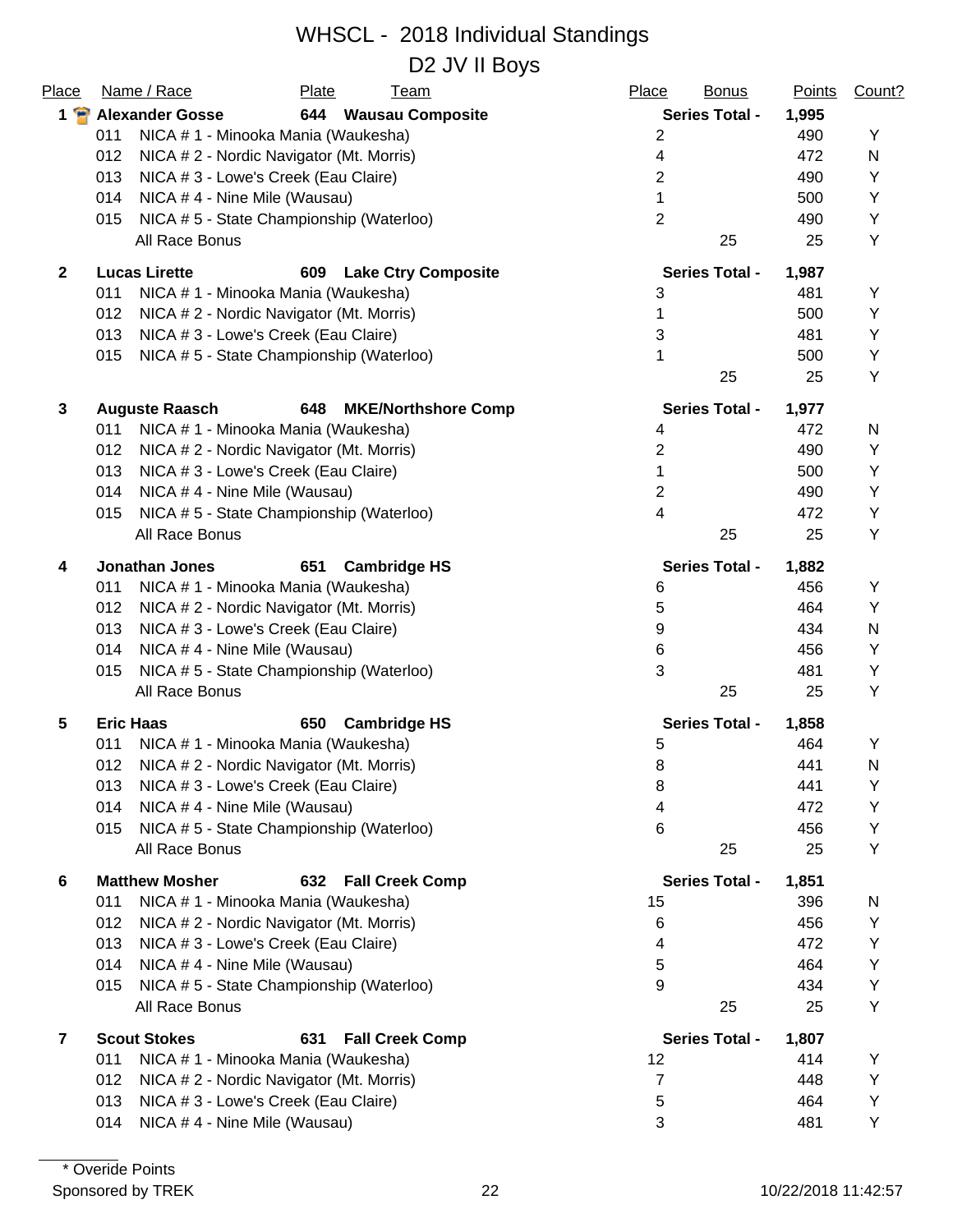D2 JV II Boys

| Place | Name / Race                             | Plate                                    | <b>Team</b>                | Place          | <b>Bonus</b>          | <b>Points</b> | Count?    |
|-------|-----------------------------------------|------------------------------------------|----------------------------|----------------|-----------------------|---------------|-----------|
| 8     | <b>Jamison Olson</b>                    | 637                                      | <b>Lake Ctry Composite</b> |                | <b>Series Total -</b> | 1,758         |           |
|       | 011                                     | NICA # 1 - Minooka Mania (Waukesha)      |                            | 14             |                       | 402           | N         |
|       | 012                                     | NICA # 2 - Nordic Navigator (Mt. Morris) |                            | 10             |                       | 427           | Υ         |
|       | 013                                     | NICA # 3 - Lowe's Creek (Eau Claire)     |                            | 13             |                       | 408           | Υ         |
|       | 014                                     | NICA #4 - Nine Mile (Wausau)             |                            | 9              |                       | 434           | Y         |
|       | 015                                     | NICA #5 - State Championship (Waterloo)  |                            | 5              |                       | 464           | Υ         |
|       | All Race Bonus                          |                                          |                            |                | 25                    | 25            | Υ         |
| 9     | <b>Skyler Schmitt</b>                   | 643                                      | <b>Washington Cty Comp</b> |                | <b>Series Total -</b> | 1,709         |           |
|       | 011                                     | NICA # 1 - Minooka Mania (Waukesha)      |                            | 8              |                       | 441           | Υ         |
|       | 012                                     | NICA # 2 - Nordic Navigator (Mt. Morris) |                            | 14             |                       | 402           | Y         |
|       | 013                                     | NICA # 3 - Lowe's Creek (Eau Claire)     |                            | 19             |                       | 375           | ${\sf N}$ |
|       | 014                                     | NICA #4 - Nine Mile (Wausau)             |                            | 10             |                       | 427           | Υ         |
|       | 015                                     | NICA # 5 - State Championship (Waterloo) |                            | 12             |                       | 414           | Υ         |
|       | All Race Bonus                          |                                          |                            |                | 25                    | 25            | Υ         |
| 10    | <b>Austin Nest</b>                      | 618                                      | <b>Wausau Composite</b>    |                | <b>Series Total -</b> | 1,696         |           |
|       | 011                                     | NICA # 1 - Minooka Mania (Waukesha)      |                            | 17             |                       | 385           | N         |
|       | 012                                     | NICA # 2 - Nordic Navigator (Mt. Morris) |                            | 15             |                       | 396           | Υ         |
|       | 013                                     | NICA # 3 - Lowe's Creek (Eau Claire)     |                            | 12             |                       | 414           | Υ         |
|       | 014                                     | NICA #4 - Nine Mile (Wausau)             |                            | 8              |                       | 441           | Υ         |
|       | 015                                     | NICA #5 - State Championship (Waterloo)  |                            | 11             |                       | 420           | Υ         |
|       | All Race Bonus                          |                                          |                            |                | 25                    | 25            | Υ         |
| 11    | <b>Chris Karlovich</b>                  | 649                                      | <b>Cambridge HS</b>        |                | <b>Series Total -</b> | 1,688         |           |
|       | 011                                     | NICA # 1 - Minooka Mania (Waukesha)      |                            | 13             |                       | 408           | Y         |
|       | 012                                     | NICA # 2 - Nordic Navigator (Mt. Morris) |                            | 11             |                       | 420           | Y         |
|       | 013                                     | NICA # 3 - Lowe's Creek (Eau Claire)     |                            | 10             |                       | 427           | Υ         |
|       | 014                                     | NICA #4 - Nine Mile (Wausau)             |                            | 13             |                       | 408           | Υ         |
|       | 015                                     | NICA #5 - State Championship (Waterloo)  |                            | 19             |                       | 375           | N         |
|       | All Race Bonus                          |                                          |                            |                | 25                    | 25            | Y         |
| 12    | <b>Eric Blaszczak</b>                   | 611                                      | <b>Central WI Comp</b>     |                | <b>Series Total -</b> | 1,675         |           |
|       | 011 NICA # 1 - Minooka Mania (Waukesha) |                                          |                            | 16             |                       | 390           | N         |
|       | 012                                     | NICA # 2 - Nordic Navigator (Mt. Morris) |                            | 12             |                       | 414           | Y         |
|       | 013                                     | NICA # 3 - Lowe's Creek (Eau Claire)     |                            | 11             |                       | 420           | Υ         |
|       | 014                                     | NICA #4 - Nine Mile (Wausau)             |                            | 12             |                       | 414           | Υ         |
|       | 015                                     | NICA #5 - State Championship (Waterloo)  |                            | 14             |                       | 402           | Υ         |
|       | All Race Bonus                          |                                          |                            |                | 25                    | 25            | Υ         |
| 13    | <b>Jonathon Heinemann</b>               | 639                                      | <b>Pewaukee MTB</b>        |                | <b>Series Total -</b> | 1,660         |           |
|       | 012                                     | NICA # 2 - Nordic Navigator (Mt. Morris) |                            | 9              |                       | 434           | Υ         |
|       | 013                                     | NICA # 3 - Lowe's Creek (Eau Claire)     |                            | 20             |                       | 370           | Υ         |
|       | 014                                     | NICA #4 - Nine Mile (Wausau)             |                            | $\overline{7}$ |                       | 448           | Υ         |
|       | 015                                     | NICA #5 - State Championship (Waterloo)  |                            | 13             |                       | 408           | Υ         |
| 14    | Sam Ibeling                             | 646                                      | <b>Cam-Rock Comp</b>       |                | <b>Series Total -</b> | 1,584         |           |
|       | 011                                     | NICA # 1 - Minooka Mania (Waukesha)      |                            | 20             |                       | 370           | N         |
|       | 012                                     | NICA # 2 - Nordic Navigator (Mt. Morris) |                            | 13             |                       | 408           | Y         |
|       | 013                                     | NICA # 3 - Lowe's Creek (Eau Claire)     |                            | 17             |                       | 385           | Υ         |
|       | 014                                     | NICA #4 - Nine Mile (Wausau)             |                            | 20             |                       | 370           | Υ         |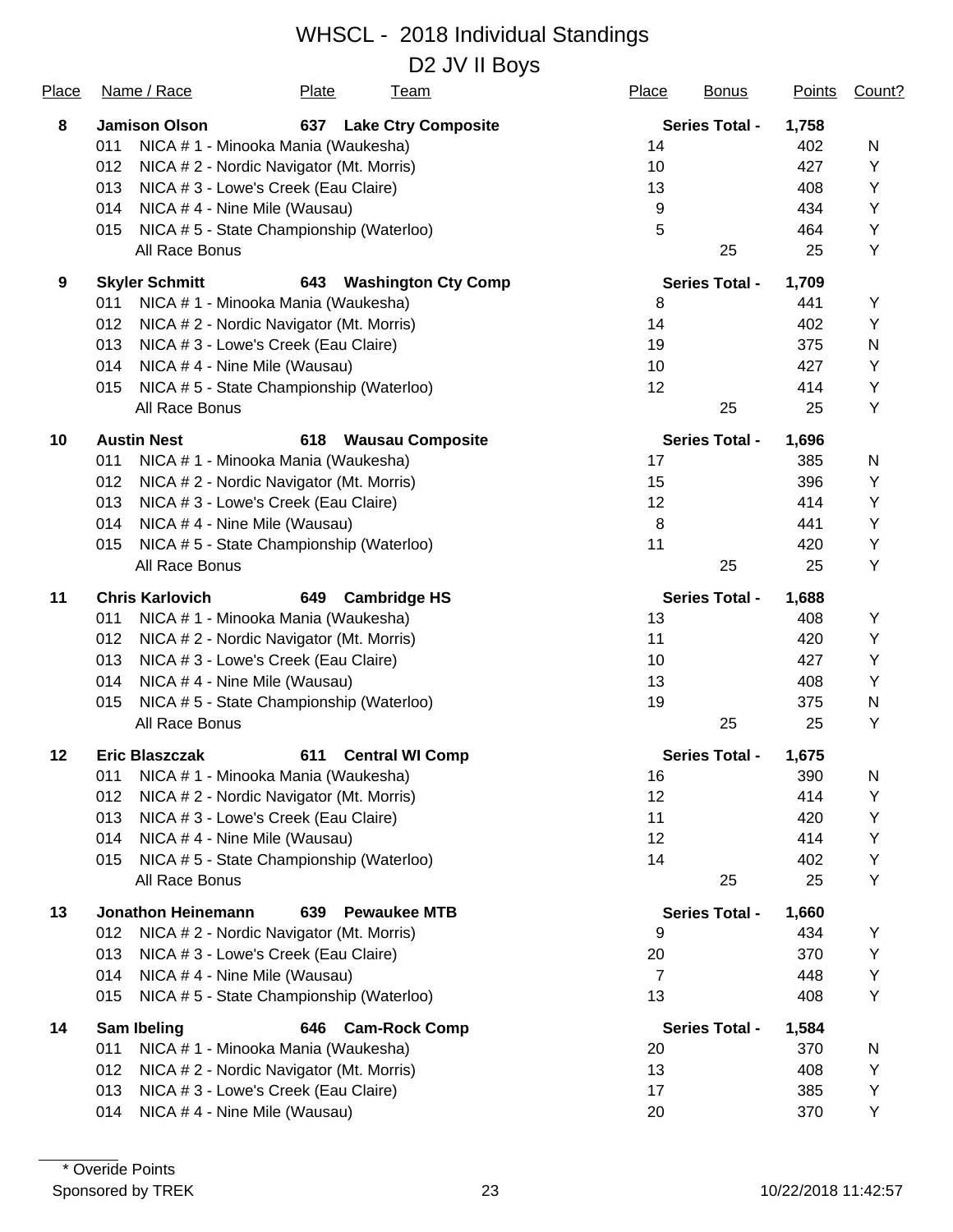#### WHSCL - 2018 Individual Standings D2 JV II Boys

| <b>Place</b> | Name / Race<br>Plate<br><b>Team</b><br>015<br>NICA # 5 - State Championship (Waterloo) | Place<br><b>Bonus</b><br>15 | <b>Points</b><br>396 | Count?<br>Y |
|--------------|----------------------------------------------------------------------------------------|-----------------------------|----------------------|-------------|
|              | All Race Bonus                                                                         | 25                          | 25                   | Y           |
| 15           | <b>Noah Savas</b><br>641<br><b>Rice Lake Composite</b>                                 | <b>Series Total -</b>       | 1,560                |             |
|              | 011<br>NICA # 1 - Minooka Mania (Waukesha)                                             | 23                          | 356                  | N           |
|              | NICA # 2 - Nordic Navigator (Mt. Morris)<br>012                                        | 21                          | 365                  | Υ           |
|              | 013<br>NICA # 3 - Lowe's Creek (Eau Claire)                                            | 21                          | 365                  | Y           |
|              | 014<br>NICA #4 - Nine Mile (Wausau)                                                    | 11                          | 420                  | Y           |
|              | NICA #5 - State Championship (Waterloo)<br>015                                         | 17                          | 385                  | Υ           |
|              | All Race Bonus                                                                         | 25                          | 25                   | Υ           |
| 16           | <b>Nick Skaalen</b><br><b>Washington Cty Comp</b><br>616                               | <b>Series Total -</b>       | 1,549                |             |
|              | NICA # 1 - Minooka Mania (Waukesha)<br>011                                             | 34                          | 317                  | N           |
|              | 012<br>NICA # 2 - Nordic Navigator (Mt. Morris)                                        | 24                          | 352                  | Υ           |
|              | 013<br>NICA # 3 - Lowe's Creek (Eau Claire)                                            | 15                          | 396                  | Υ           |
|              | 014<br>NICA #4 - Nine Mile (Wausau)                                                    | 15                          | 396                  | Y           |
|              | NICA #5 - State Championship (Waterloo)<br>015                                         | 18                          | 380                  | Υ           |
|              | All Race Bonus                                                                         | 25                          | 25                   | Υ           |
| 17           | <b>Sean Hodkiewicz</b><br>653<br><b>Rice Lake Composite</b>                            | <b>Series Total -</b>       | 1,524                |             |
|              | NICA # 1 - Minooka Mania (Waukesha)<br>011                                             | 22                          | 360                  | Υ           |
|              | 012<br>NICA # 2 - Nordic Navigator (Mt. Morris)                                        | 17                          | 385                  | Y           |
|              | 013<br>NICA # 3 - Lowe's Creek (Eau Claire)                                            | 26                          | 344                  | N           |
|              | 014<br>NICA #4 - Nine Mile (Wausau)                                                    | 14                          | 402                  | Υ           |
|              | NICA #5 - State Championship (Waterloo)<br>015                                         | 24                          | 352                  | Y           |
|              | All Race Bonus                                                                         | 25                          | 25                   | Y           |
| 18           | <b>Riley Mullen</b><br>633<br><b>Fall Creek Comp</b>                                   | <b>Series Total -</b>       | 1,508                |             |
|              | NICA # 2 - Nordic Navigator (Mt. Morris)<br>012                                        | 18                          | 380                  | Υ           |
|              | 013<br>NICA # 3 - Lowe's Creek (Eau Claire)                                            | 16                          | 390                  | Y           |
|              | NICA #4 - Nine Mile (Wausau)<br>014                                                    | 25                          | 348                  | Υ           |
|              | NICA #5 - State Championship (Waterloo)<br>015                                         | 16                          | 390                  | Y           |
| 19           | <b>Kai Klaas</b><br><b>Cam-Rock Comp</b><br>645                                        | <b>Series Total -</b>       | 1,478                |             |
|              | 011 NICA # 1 - Minooka Mania (Waukesha)                                                | 19                          | 375                  | Y           |
|              | NICA # 2 - Nordic Navigator (Mt. Morris)<br>012                                        | 19                          | 375                  | Y           |
|              | NICA #4 - Nine Mile (Wausau)<br>014                                                    | 18                          | 380                  | Y           |
|              | NICA #5 - State Championship (Waterloo)<br>015                                         | 25                          | 348                  | Υ           |
| 20           | Carlos Urgel De La Torre 629 BGMS Acosta Comp                                          | <b>Series Total -</b>       | 1,474                |             |
|              | NICA # 1 - Minooka Mania (Waukesha)<br>011                                             | 25                          | 348                  | Y           |
|              | NICA # 2 - Nordic Navigator (Mt. Morris)<br>012                                        | 20                          | 370                  | Y           |
|              | NICA # 3 - Lowe's Creek (Eau Claire)<br>013                                            | 23                          | 356                  | Υ           |
|              | NICA # 4 - Nine Mile (Wausau)<br>014                                                   | 19                          | 375                  | Y           |
|              | NICA #5 - State Championship (Waterloo)<br>015                                         | 26                          | 344                  | N           |
|              | All Race Bonus                                                                         | 25                          | 25                   | Υ           |
| 21           | Joseph Giorgianni<br><b>Marquette Senior HS</b><br>672                                 | <b>Series Total -</b>       | 1,464                |             |
|              | 011<br>NICA # 1 - Minooka Mania (Waukesha)                                             | 28                          | 336                  | Υ           |
|              | 013<br>NICA # 3 - Lowe's Creek (Eau Claire)                                            | 14                          | 402                  | Υ           |
|              | 014<br>NICA #4 - Nine Mile (Wausau)                                                    | 16                          | 390                  | Υ           |
|              | NICA # 5 - State Championship (Waterloo)<br>015                                        | 28                          | 336                  | Y           |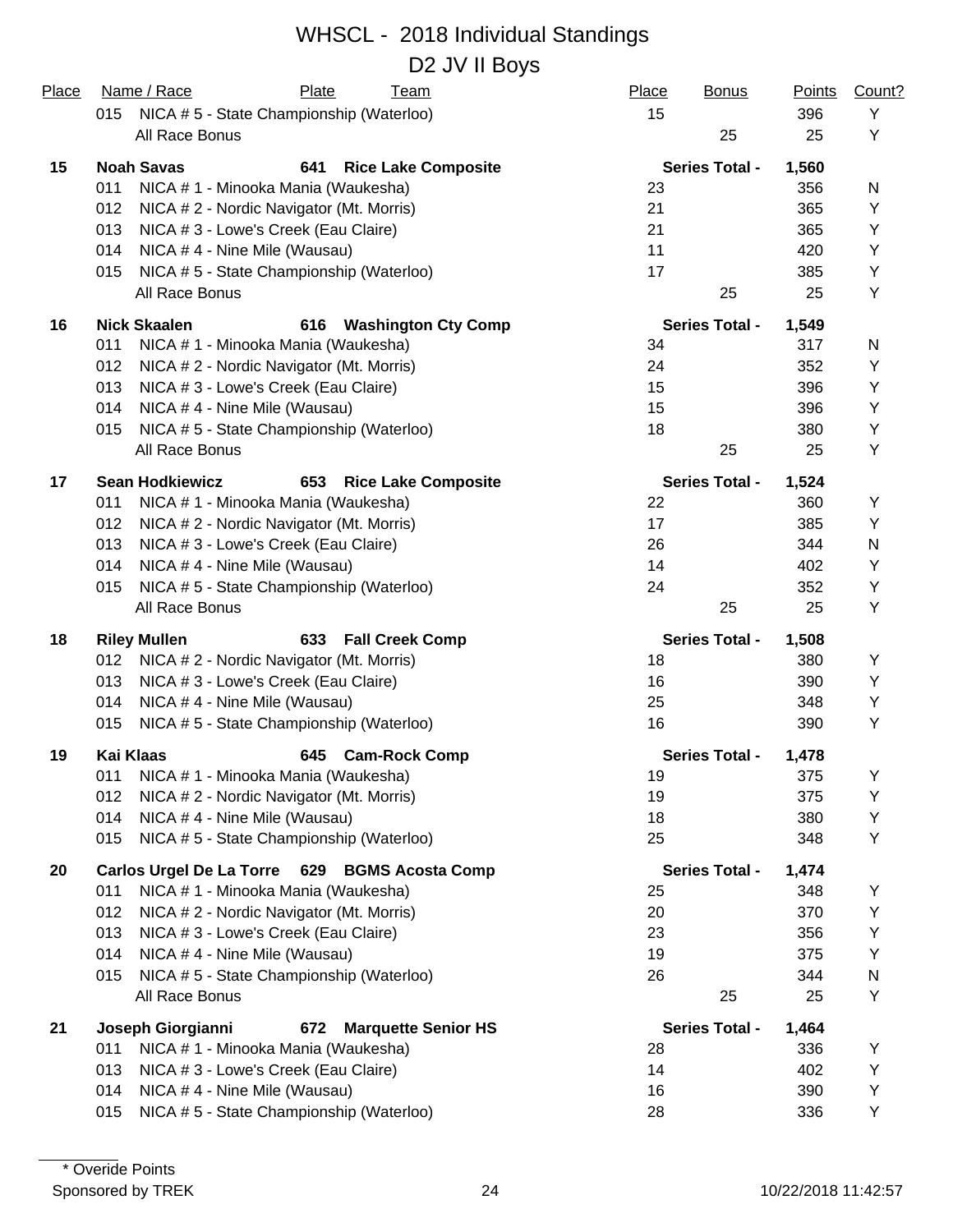D2 JV II Boys

| Place | Name / Race<br>Plate<br><b>Team</b>                        | Place<br><b>Bonus</b> | <b>Points</b> | Count? |
|-------|------------------------------------------------------------|-----------------------|---------------|--------|
| 22    | 635 Fox Valley Composite<br><b>Dylan Romzek</b>            | <b>Series Total -</b> | 1,442         |        |
|       | 011<br>NICA # 1 - Minooka Mania (Waukesha)                 | 26                    | 344           | Y      |
|       | 012<br>NICA # 2 - Nordic Navigator (Mt. Morris)            | 25                    | 348           | Y      |
|       | 013<br>NICA # 3 - Lowe's Creek (Eau Claire)                | 22                    | 360           | Y      |
|       | 014<br>NICA #4 - Nine Mile (Wausau)                        | 21                    | 365           | Y      |
|       | 015<br>NICA #5 - State Championship (Waterloo)             | 31                    | 326           | N      |
|       | All Race Bonus                                             | 25                    | 25            | Υ      |
| 23    | <b>Carson Lisowe</b><br>634<br><b>Fox Valley Composite</b> | <b>Series Total -</b> | 1,381         |        |
|       | 012<br>NICA # 2 - Nordic Navigator (Mt. Morris)            | 34                    | 317           | Υ      |
|       | 013<br>NICA # 3 - Lowe's Creek (Eau Claire)                | 25                    | 348           | Υ      |
|       | 014<br>NICA #4 - Nine Mile (Wausau)                        | 23                    | 356           | Y      |
|       | NICA #5 - State Championship (Waterloo)<br>015             | 22                    | 360           | Y      |
| 24    | <b>Zander Smith</b><br><b>Holmen HS</b><br>623             | <b>Series Total -</b> | 1,346         |        |
|       | NICA # 1 - Minooka Mania (Waukesha)<br>011                 | 31                    | 326           | Υ      |
|       | 012<br>NICA # 2 - Nordic Navigator (Mt. Morris)            | 29                    | 332           | Υ      |
|       | NICA # 3 - Lowe's Creek (Eau Claire)<br>013                | 32                    | 323           | N      |
|       | 014<br>NICA #4 - Nine Mile (Wausau)                        | 27                    | 340           | Υ      |
|       | NICA #5 - State Championship (Waterloo)<br>015             | 32                    | 323           | Υ      |
|       | All Race Bonus                                             | 25                    | 25            | Y      |
| 25    | <b>Tanner Schultz</b><br>668<br><b>West Bend West HS</b>   | <b>Series Total -</b> | 1,345         |        |
|       | 011<br>NICA # 1 - Minooka Mania (Waukesha)                 | 37                    | 308           | N      |
|       | 012<br>NICA # 2 - Nordic Navigator (Mt. Morris)            | 33                    | 320           | Υ      |
|       | 013<br>NICA # 3 - Lowe's Creek (Eau Claire)                | 29                    | 332           | Υ      |
|       | 014<br>NICA #4 - Nine Mile (Wausau)                        | 22                    | 360           | Υ      |
|       | 015<br>NICA #5 - State Championship (Waterloo)             | 37                    | 308           | Y      |
|       | All Race Bonus                                             | 25                    | 25            | Υ      |
| 25    | <b>Devin Hatch</b><br>657<br><b>Westosha Comp SPort</b>    | <b>Series Total -</b> | 1,345         |        |
|       | 011<br>NICA # 1 - Minooka Mania (Waukesha)                 | 27                    | 340           | Υ      |
|       | 012<br>NICA # 2 - Nordic Navigator (Mt. Morris)            | 27                    | 340           | Y      |
|       | 013<br>NICA # 3 - Lowe's Creek (Eau Claire)                | 28                    | 336           | Y      |
|       | NICA #5 - State Championship (Waterloo)<br>015             | 30                    | 329           | Y      |
| 27    | <b>Christian Spaeth</b><br>617 Washington Cty Comp         | <b>Series Total -</b> | 1,342         |        |
|       | 011<br>NICA # 1 - Minooka Mania (Waukesha)                 | 30                    | 329           | Y      |
|       | 013<br>NICA # 3 - Lowe's Creek (Eau Claire)                | 30                    | 329           | Υ      |
|       | NICA #4 - Nine Mile (Wausau)<br>014                        | 24                    | 352           | Υ      |
|       | 015<br>NICA #5 - State Championship (Waterloo)             | 29                    | 332           | Υ      |
| 28    | <b>Holmen HS</b><br><b>David Wettstein</b><br>624          | <b>Series Total -</b> | 1,309         |        |
|       | 011<br>NICA # 1 - Minooka Mania (Waukesha)                 | 9                     | 434           | Υ      |
|       | 013<br>NICA # 3 - Lowe's Creek (Eau Claire)                | 7                     | 448           | Υ      |
|       | NICA #5 - State Championship (Waterloo)<br>015             | 10                    | 427           | Υ      |
| 29    | <b>David Mahan</b><br>603<br><b>Fox Valley Composite</b>   | <b>Series Total -</b> | 1,302         |        |
|       | 011<br>NICA # 1 - Minooka Mania (Waukesha)                 | 35                    | 314           | Υ      |
|       | 012<br>NICA # 2 - Nordic Navigator (Mt. Morris)            | 31                    | 326           | Υ      |
|       | 013<br>NICA # 3 - Lowe's Creek (Eau Claire)                | 36                    | 311           | Υ      |
|       | 014<br>NICA #4 - Nine Mile (Wausau)                        | 31                    | 326           | Υ      |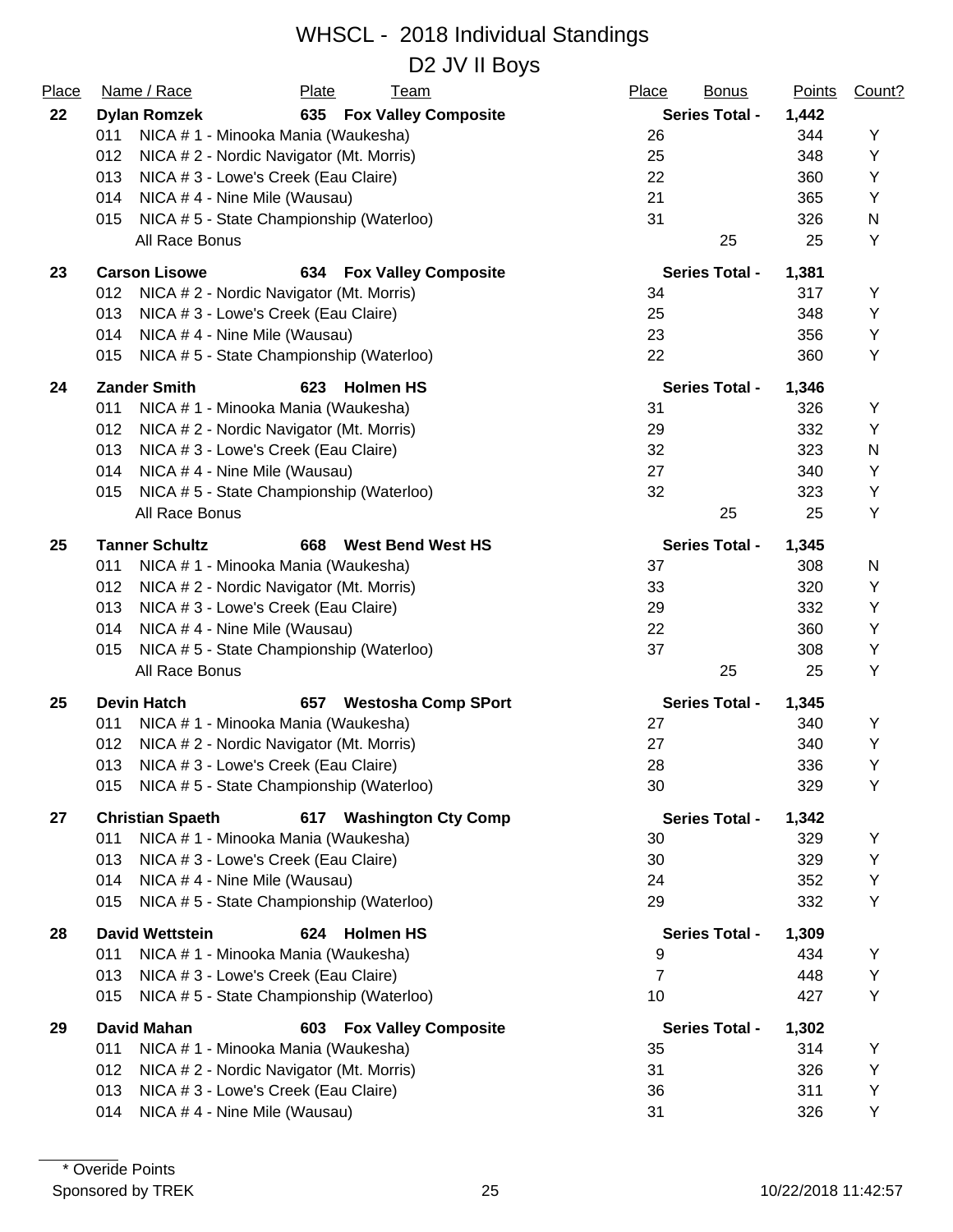#### WHSCL - 2018 Individual Standings D2 JV II Boys

| Place | Name / Race<br>Plate<br><b>Team</b>                              | Place<br><b>Bonus</b> | <b>Points</b> | Count? |
|-------|------------------------------------------------------------------|-----------------------|---------------|--------|
|       | NICA #5 - State Championship (Waterloo)<br>015                   | 43                    | 296           | N      |
|       | All Race Bonus                                                   | 25                    | 25            | Υ      |
| 30    | <b>Seth Herrmann</b><br>647<br><b>Holmen HS</b>                  | <b>Series Total -</b> | 1,299         |        |
|       | 011<br>NICA # 1 - Minooka Mania (Waukesha)                       | 7                     | 448           | Υ      |
|       | NICA # 2 - Nordic Navigator (Mt. Morris)<br>012                  | 3                     | 481           | Y      |
|       | NICA #5 - State Championship (Waterloo)<br>015                   | 20                    | 370           | Υ      |
| 31    | <b>Mitchell Prange</b><br>612 Central WI Comp                    | <b>Series Total -</b> | 1,260         |        |
|       | 011<br>NICA # 1 - Minooka Mania (Waukesha)                       | 10                    | 427           | Υ      |
|       | NICA #4 - Nine Mile (Wausau)<br>014                              | 17                    | 385           | Υ      |
|       | NICA #5 - State Championship (Waterloo)<br>015                   | $\overline{7}$        | 448           | Υ      |
| 32    | <b>Samuel Settersten</b><br>652 Cambridge HS                     | <b>Series Total -</b> | 1,236         |        |
|       | 011<br>NICA # 1 - Minooka Mania (Waukesha)                       | 39                    | 304           | Y      |
|       | 012<br>NICA # 2 - Nordic Navigator (Mt. Morris)                  | 38                    | 306           | Y      |
|       | 013<br>NICA # 3 - Lowe's Creek (Eau Claire)                      | 38                    | 306           | Υ      |
|       | NICA #4 - Nine Mile (Wausau)<br>014                              | 33                    | 320           | Υ      |
| 33    | <b>Mack Fritz</b><br>670 Fox Valley Composite                    | <b>Series Total -</b> | 1,227         |        |
|       | 012<br>NICA # 2 - Nordic Navigator (Mt. Morris)                  | 40                    | 302           | Y      |
|       | 013<br>NICA # 3 - Lowe's Creek (Eau Claire)                      | 39                    | 304           | Υ      |
|       | NICA #4 - Nine Mile (Wausau)<br>014                              | 29                    | 332           | Υ      |
|       | NICA #5 - State Championship (Waterloo)<br>015                   | 47                    | 289           | Υ      |
| 34    | <b>Frank Snyder</b><br><b>662 Fox Valley Composite</b>           | <b>Series Total -</b> | 1,225         |        |
|       | NICA # 1 - Minooka Mania (Waukesha)<br>011                       | 40                    | 302           | Υ      |
|       | 012<br>NICA # 2 - Nordic Navigator (Mt. Morris)                  | 39                    | 304           | Υ      |
|       | 013<br>NICA # 3 - Lowe's Creek (Eau Claire)                      | 40                    | 302           | Υ      |
|       | NICA # 4 - Nine Mile (Wausau)<br>014                             | 34                    | 317           | Υ      |
| 35    | <b>MKE MTB Composite</b><br><b>Jaydyn Wilkerson</b><br>665       | <b>Series Total -</b> | 1,193         |        |
|       | NICA # 1 - Minooka Mania (Waukesha)<br>011                       | 41                    | 300           | Υ      |
|       | NICA # 3 - Lowe's Creek (Eau Claire)<br>013                      | 44                    | 294           | Υ      |
|       | NICA #4 - Nine Mile (Wausau)<br>014                              | 36                    | 311           | Υ      |
|       | NICA # 5 - State Championship (Waterloo)<br>015                  | 48                    | 288           | Υ      |
| 36    | <b>Nicolas Ruffolo</b><br>628 Westosha Comp SPort                | <b>Series Total -</b> | 1,175         |        |
|       | NICA # 1 - Minooka Mania (Waukesha)<br>011                       | 11                    | 420           | Y      |
|       | 012<br>NICA # 2 - Nordic Navigator (Mt. Morris)                  | 16                    | 390           | Υ      |
|       | NICA #5 - State Championship (Waterloo)<br>015                   | 21                    | 365           | Υ      |
| 37    | <b>Landon Sherman</b><br>636<br>Janesville                       | <b>Series Total -</b> | 1,000         |        |
|       | 012<br>NICA # 2 - Nordic Navigator (Mt. Morris)                  | 26                    | 344           | Y      |
|       | NICA # 3 - Lowe's Creek (Eau Claire)<br>013                      | 24                    | 352           | Υ      |
|       | NICA # 5 - State Championship (Waterloo)<br>015                  | 39                    | 304           | Υ      |
| 38    | <b>Ethan Messerschmidt</b><br>622<br><b>Brookfield Composite</b> | <b>Series Total -</b> | 961           |        |
|       | 011<br>NICA # 1 - Minooka Mania (Waukesha)                       | 29                    | 332           | Υ      |
|       | NICA # 2 - Nordic Navigator (Mt. Morris)<br>012                  | 30                    | 329           | Υ      |
|       | NICA #5 - State Championship (Waterloo)<br>015                   | 41                    | 300           | Υ      |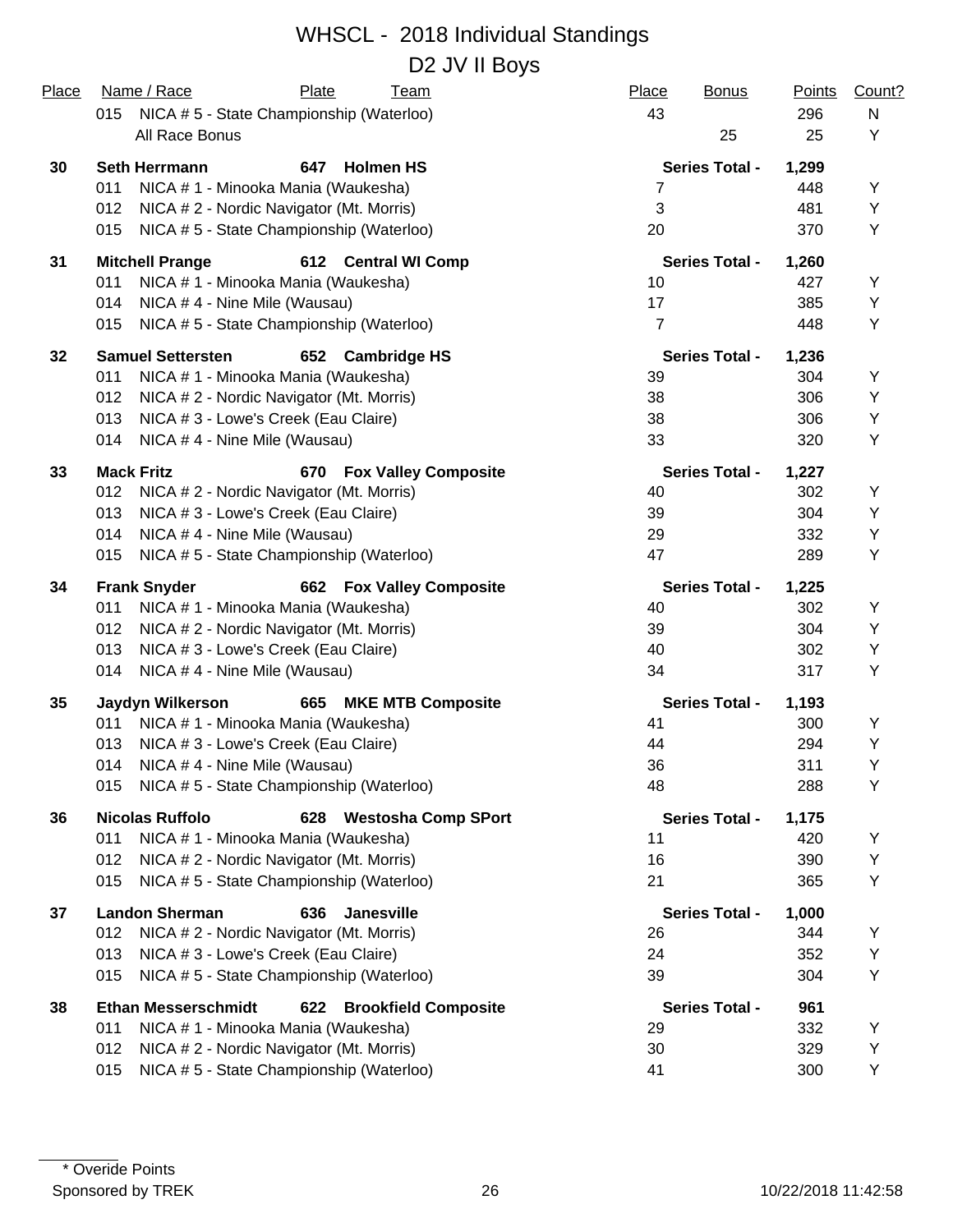D2 JV II Boys

| Place | Name / Race                                     | Plate | <b>Team</b>                 | Place | <b>Bonus</b>          | <b>Points</b> | Count? |
|-------|-------------------------------------------------|-------|-----------------------------|-------|-----------------------|---------------|--------|
| 39    | <b>Michael Clark</b>                            |       | 656 Wildlands Riders        |       | <b>Series Total -</b> | 959           |        |
|       | NICA # 3 - Lowe's Creek (Eau Claire)<br>013     |       |                             | 34    |                       | 317           | Y      |
|       | 014<br>NICA #4 - Nine Mile (Wausau)             |       |                             | 28    |                       | 336           | Υ      |
|       | NICA #5 - State Championship (Waterloo)<br>015  |       |                             | 38    |                       | 306           | Y      |
| 40    | <b>Logan Gundry</b>                             |       | 627 Fall Creek HS           |       | <b>Series Total -</b> | 956           |        |
|       | 012 NICA # 2 - Nordic Navigator (Mt. Morris)    |       |                             | 35    |                       | 314           | Y      |
|       | 013<br>NICA # 3 - Lowe's Creek (Eau Claire)     |       |                             | 27    |                       | 340           | Υ      |
|       | NICA #5 - State Championship (Waterloo)<br>015  |       |                             | 40    |                       | 302           | Υ      |
| 41    | Kaja Perisic                                    | 607   | Janesville                  |       | <b>Series Total -</b> | 931           |        |
|       | 013<br>NICA # 3 - Lowe's Creek (Eau Claire)     |       |                             | 37    |                       | 308           | Y      |
|       | 014<br>NICA #4 - Nine Mile (Wausau)             |       |                             | 30    |                       | 329           | Υ      |
|       | NICA #5 - State Championship (Waterloo)<br>015  |       |                             | 44    |                       | 294           | Y      |
| 42    | <b>Braeden Weix</b>                             |       | 621 Sauk Prairie Comp       |       | <b>Series Total -</b> | 929           |        |
|       | NICA # 1 - Minooka Mania (Waukesha)<br>011      |       |                             | 36    |                       | 311           | Y      |
|       | NICA # 3 - Lowe's Creek (Eau Claire)<br>013     |       |                             | 33    |                       | 320           | Υ      |
|       | NICA #5 - State Championship (Waterloo)<br>015  |       |                             | 42    |                       | 298           | Y      |
| 43    | <b>Adam Stecker</b>                             | 671   | <b>Sauk Prairie HS</b>      |       | <b>Series Total -</b> | 917           |        |
|       | NICA # 2 - Nordic Navigator (Mt. Morris)<br>012 |       |                             | 36    |                       | 311           | Y      |
|       | NICA # 3 - Lowe's Creek (Eau Claire)<br>013     |       |                             | 35    |                       | 314           | Υ      |
|       | NICA #5 - State Championship (Waterloo)<br>015  |       |                             | 45    |                       | 292           | Υ      |
| 44    | Jensenne Almeyda                                |       | 675 MKE MTB Composite       |       | <b>Series Total -</b> | 906           |        |
|       | 013<br>NICA # 3 - Lowe's Creek (Eau Claire)     |       |                             | 43    |                       | 296           | Y      |
|       | NICA #4 - Nine Mile (Wausau)<br>014             |       |                             | 32    |                       | 323           | Υ      |
|       | NICA #5 - State Championship (Waterloo)<br>015  |       |                             | 49    |                       | 287           | Υ      |
| 45    | Elijah Noah Wick                                |       | 663 MKE MTB Composite       |       | <b>Series Total -</b> | 898           |        |
|       | NICA # 1 - Minooka Mania (Waukesha)<br>011      |       |                             | 42    |                       | 298           | Y      |
|       | 013<br>NICA # 3 - Lowe's Creek (Eau Claire)     |       |                             | 45    |                       | 292           | Υ      |
|       | 014<br>NICA #4 - Nine Mile (Wausau)             |       |                             | 37    |                       | 308           | Y      |
| 46    | <b>Breck Golden</b>                             |       | 601 Cedarburg MTB Team      |       | <b>Series Total -</b> | 897           |        |
|       | 013 NICA # 3 - Lowe's Creek (Eau Claire)        |       |                             | 6     |                       | 456           | Y      |
|       | NICA #5 - State Championship (Waterloo)<br>015  |       |                             | 8     |                       | 441           | Υ      |
| 47    | Norval Almeyda                                  |       | 673 MKE MTB Composite       |       | <b>Series Total -</b> | 883           |        |
|       | NICA # 2 - Nordic Navigator (Mt. Morris)<br>012 |       |                             | 41    |                       | 300           | Y      |
|       | NICA # 3 - Lowe's Creek (Eau Claire)<br>013     |       |                             | 42    |                       | 298           | Υ      |
|       | NICA #5 - State Championship (Waterloo)<br>015  |       |                             | 51    |                       | 285           | Υ      |
| 48    | <b>Drew Mayo</b>                                |       | 602 Fall Creek Comp         |       | <b>Series Total -</b> | 720           |        |
|       | 013 NICA # 3 - Lowe's Creek (Eau Claire)        |       |                             | 18    |                       | 380           | Y      |
|       | NICA #5 - State Championship (Waterloo)<br>015  |       |                             | 27    |                       | 340           | Υ      |
| 49    | <b>Will Then</b>                                | 661   | <b>Brookfield Composite</b> |       | <b>Series Total -</b> | 708           |        |
|       | 011<br>NICA # 1 - Minooka Mania (Waukesha)      |       |                             | 24    |                       | 352           | Y      |
|       | NICA # 2 - Nordic Navigator (Mt. Morris)<br>012 |       |                             | 23    |                       | 356           | Υ      |
| 50    | <b>Oliver Grasse</b>                            | 626   | <b>MKE/Northshore Comp</b>  |       | <b>Series Total -</b> | 703           |        |
|       | NICA # 1 - Minooka Mania (Waukesha)<br>011      |       |                             | 18    |                       | 380           | Y      |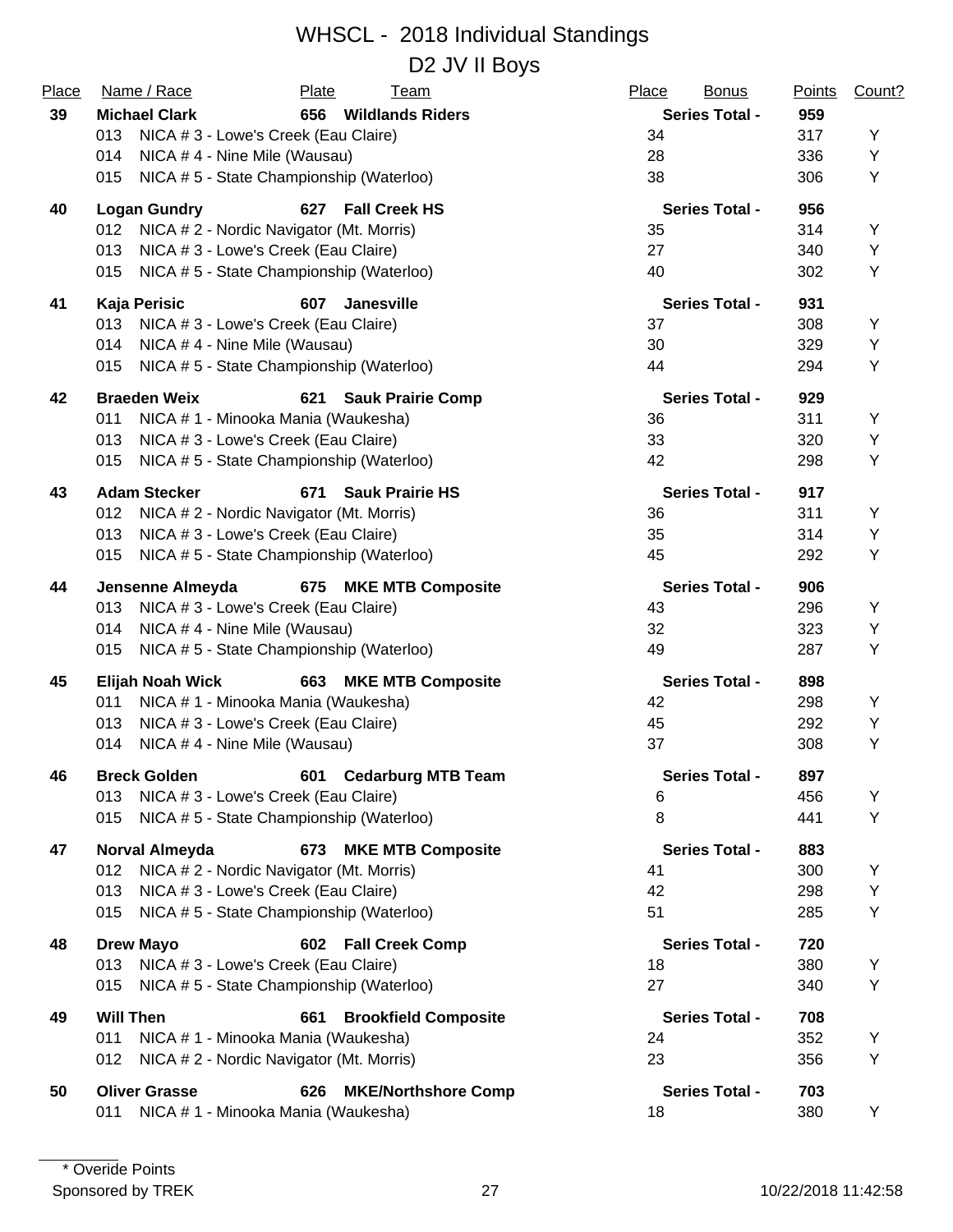| Place | Name / Race                                     | Plate<br><u>Team</u>              | Place<br><b>Bonus</b><br>32 | Points<br>323 | Count? |
|-------|-------------------------------------------------|-----------------------------------|-----------------------------|---------------|--------|
|       | 012 NICA # 2 - Nordic Navigator (Mt. Morris)    |                                   |                             |               | Υ      |
| 51    | <b>Jack Neupert</b>                             | 608 Janesville                    | <b>Series Total -</b>       | 701           |        |
|       | 011<br>NICA # 1 - Minooka Mania (Waukesha)      |                                   | 21                          | 365           | Y      |
|       | NICA # 2 - Nordic Navigator (Mt. Morris)<br>012 |                                   | 28                          | 336           | Y      |
| 52    | <b>Landon Manock</b>                            | 659 LaCrosse Central HS           | <b>Series Total -</b>       | 671           |        |
|       | NICA # 2 - Nordic Navigator (Mt. Morris)<br>012 |                                   | 22                          | 360           | Y      |
|       | NICA #5 - State Championship (Waterloo)<br>015  |                                   | 36                          | 311           | Y      |
| 53    | <b>Matthew Thomas</b>                           | 630 Cedarburg MTB Team            | <b>Series Total -</b>       | 643           |        |
|       | 011<br>NICA # 1 - Minooka Mania (Waukesha)      |                                   | 32                          | 323           | Y      |
|       | NICA #5 - State Championship (Waterloo)<br>015  |                                   | 33                          | 320           | Υ      |
| 54    | <b>Carter Ellis</b>                             | 619<br><b>Wildlands Riders</b>    | <b>Series Total -</b>       | 640           |        |
|       | 013<br>NICA # 3 - Lowe's Creek (Eau Claire)     |                                   | 31                          | 326           | Y      |
|       | NICA #5 - State Championship (Waterloo)<br>015  |                                   | 35                          | 314           | Υ      |
| 55    | <b>Luke Larson</b>                              | 614 Sauk Prairie HS               | <b>Series Total -</b>       | 637           |        |
|       | NICA # 1 - Minooka Mania (Waukesha)<br>011      |                                   | 33                          | 320           | Y      |
|       | NICA #5 - State Championship (Waterloo)<br>015  |                                   | 34                          | 317           | Υ      |
| 56    | <b>Odin Johnson</b>                             | 610 Lake Ctry Composite           | <b>Series Total -</b>       | 600           |        |
|       | NICA #4 - Nine Mile (Wausau)<br>014             |                                   | 35                          | 314           | Y      |
|       | NICA #5 - State Championship (Waterloo)<br>015  |                                   | 50                          | 286           | Υ      |
| 57    | <b>Nathan Monday</b>                            | 613 Pewaukee MTB                  | <b>Series Total -</b>       | 590           |        |
|       | NICA # 1 - Minooka Mania (Waukesha)<br>011      |                                   | 38                          | 306           | Y      |
|       | NICA #5 - State Championship (Waterloo)<br>015  |                                   | 52                          | 284           | Υ      |
| 57    | <b>Drew Tuttle</b>                              | <b>Hayward Comp</b><br>606        | <b>Series Total -</b>       | 590           |        |
|       | NICA # 3 - Lowe's Creek (Eau Claire)<br>013     |                                   | 41                          | 300           | Υ      |
|       | NICA #5 - State Championship (Waterloo)<br>015  |                                   | 46                          | 290           | Υ      |
| 59    | <b>Ethan Komp</b>                               | <b>Rice Lake Composite</b><br>640 | <b>Series Total -</b>       | 500           |        |
|       | NICA # 1 - Minooka Mania (Waukesha)<br>011      |                                   | 1                           | 500           | Υ      |
| 60    | <b>Phillip Geiselman</b>                        | 642 Sauk Prairie HS               | <b>Series Total -</b>       | 356           |        |
|       | 015 NICA #5 - State Championship (Waterloo)     |                                   | 23                          | 356           | Y      |
| 61    | <b>Jacob Olander</b>                            | 676 Verona Composite              | <b>Series Total -</b>       | 344           |        |
|       | 014 NICA #4 - Nine Mile (Wausau)                |                                   | 26                          | 344           | Υ      |
| 62    | <b>Larson Wells</b>                             | 677 Sauk Prairie Comp             | <b>Series Total -</b>       | 308           |        |
|       | 012 NICA # 2 - Nordic Navigator (Mt. Morris)    |                                   | 37                          | 308           | Υ      |
|       |                                                 |                                   |                             |               |        |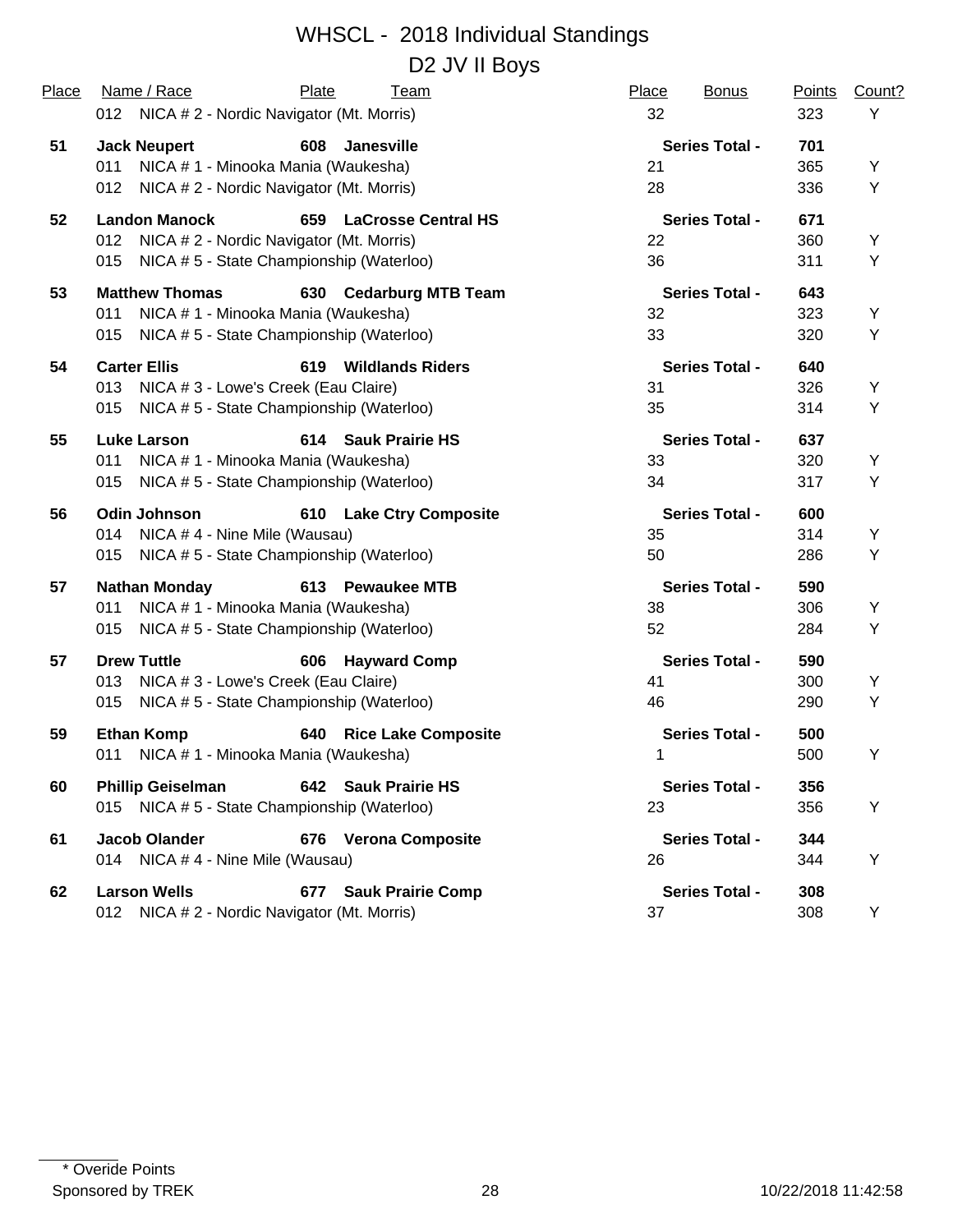| Place          | Name / Race                                     | Plate<br><b>Team</b>                     | Place<br><b>Bonus</b> | <b>Points</b> | Count? |
|----------------|-------------------------------------------------|------------------------------------------|-----------------------|---------------|--------|
| $1$ $\bullet$  | <b>Nicholas Bucciarelli</b>                     | 844 Shorewood Greyhounds                 | <b>Series Total -</b> | 2,000         |        |
|                | NICA # 1 - Minooka Mania (Waukesha)<br>011      |                                          |                       | 500           | Υ      |
|                | 012<br>NICA # 2 - Nordic Navigator (Mt. Morris) |                                          |                       | 500           | Y      |
|                | NICA # 3 - Lowe's Creek (Eau Claire)<br>013     |                                          |                       | 500           | Υ      |
|                | NICA #4 - Nine Mile (Wausau)<br>014             |                                          |                       | 500           | Υ      |
| $\overline{2}$ | <b>Thomas Sizer</b>                             | 835<br><b>Eau Claire Mem HS</b>          | <b>Series Total -</b> | 1,986         |        |
|                | 011<br>NICA # 1 - Minooka Mania (Waukesha)      |                                          | 2                     | 490           | Y      |
|                | 012<br>NICA # 2 - Nordic Navigator (Mt. Morris) |                                          | 5                     | 464           | N      |
|                | 013<br>NICA # 3 - Lowe's Creek (Eau Claire)     |                                          | 3                     | 481           | Υ      |
|                | NICA #4 - Nine Mile (Wausau)<br>014             |                                          | $\overline{2}$        | 490           | Υ      |
|                | 015                                             | NICA #5 - State Championship (Waterloo)  | 1                     | 500           | Υ      |
|                | All Race Bonus                                  |                                          | 25                    | 25            | Υ      |
| 3              | <b>Ellison Kotz</b>                             | 848<br><b>Eau Claire Mem HS</b>          | <b>Series Total -</b> | 1,949         |        |
|                | NICA # 1 - Minooka Mania (Waukesha)<br>011      |                                          | 4                     | 472           | N      |
|                | 012<br>NICA # 2 - Nordic Navigator (Mt. Morris) |                                          | 4                     | 472           | Υ      |
|                | 013<br>NICA # 3 - Lowe's Creek (Eau Claire)     |                                          | $\mathbf{2}$          | 490           | Y      |
|                | NICA #4 - Nine Mile (Wausau)<br>014             |                                          | 3                     | 481           | Y      |
|                | 015                                             | NICA #5 - State Championship (Waterloo)  | 3                     | 481           | Y      |
|                | All Race Bonus                                  |                                          | 25                    | 25            | Y      |
| 4              | <b>Raife Davies</b>                             | 840<br><b>Lake Mills HS</b>              | <b>Series Total -</b> | 1,931         |        |
|                | NICA # 1 - Minooka Mania (Waukesha)<br>011      |                                          | 3                     | 481           | Y      |
|                | 012<br>NICA # 2 - Nordic Navigator (Mt. Morris) |                                          | 3                     | 481           | Y      |
|                | 013<br>NICA # 3 - Lowe's Creek (Eau Claire)     |                                          | 4                     | 472           | N      |
|                | 014<br>NICA #4 - Nine Mile (Wausau)             |                                          | 4                     | 472           | Υ      |
|                | 015                                             | NICA #5 - State Championship (Waterloo)  | 4                     | 472           | Υ      |
|                | All Race Bonus                                  |                                          | 25                    | 25            | Υ      |
| 5              | <b>Isaac Johnson</b>                            | 845<br><b>Hmschl Ath Wksha Cty</b>       | <b>Series Total -</b> | 1,891         |        |
|                | NICA # 1 - Minooka Mania (Waukesha)<br>011      |                                          | 6                     | 456           | N      |
|                | NICA # 2 - Nordic Navigator (Mt. Morris)<br>012 |                                          | 2                     | 490           | Υ      |
|                | 013<br>NICA # 3 - Lowe's Creek (Eau Claire)     |                                          | 6                     | 456           | Υ      |
|                | NICA # 4 - Nine Mile (Wausau)<br>014            |                                          | 6                     | 456           | Y      |
|                | 015                                             | NICA # 5 - State Championship (Waterloo) | 5                     | 464           | Υ      |
|                | All Race Bonus                                  |                                          | 25                    | 25            | Υ      |
| 6              | <b>Jake Shanks</b>                              | 834<br><b>Hmschl Ath Wksha Cty</b>       | <b>Series Total -</b> | 1,875         |        |
|                | 011<br>NICA # 1 - Minooka Mania (Waukesha)      |                                          | 8                     | 441           | N      |
|                | 012<br>NICA # 2 - Nordic Navigator (Mt. Morris) |                                          | 7                     | 448           | Υ      |
|                | 013<br>NICA # 3 - Lowe's Creek (Eau Claire)     |                                          | 7                     | 448           | Υ      |
|                | 014<br>NICA #4 - Nine Mile (Wausau)             |                                          | 5                     | 464           | Υ      |
|                | 015                                             | NICA #5 - State Championship (Waterloo)  | $\overline{2}$        | 490           | Υ      |
|                | All Race Bonus                                  |                                          | 25                    | 25            | Y      |
| $\mathbf{7}$   | <b>Kyle Griswold</b>                            | 827<br><b>Shorewood Greyhounds</b>       | <b>Series Total -</b> | 1,812         |        |
|                | 011<br>NICA # 1 - Minooka Mania (Waukesha)      |                                          | 9                     | 434           | Υ      |
|                | 012<br>NICA # 2 - Nordic Navigator (Mt. Morris) |                                          | 8                     | 441           | Y      |
|                | 013<br>NICA # 3 - Lowe's Creek (Eau Claire)     |                                          | 5                     | 464           | Y      |
|                | NICA #4 - Nine Mile (Wausau)<br>014             |                                          | 7                     | 448           | Υ      |
|                | 015                                             | NICA #5 - State Championship (Waterloo)  | 11                    | 420           | N      |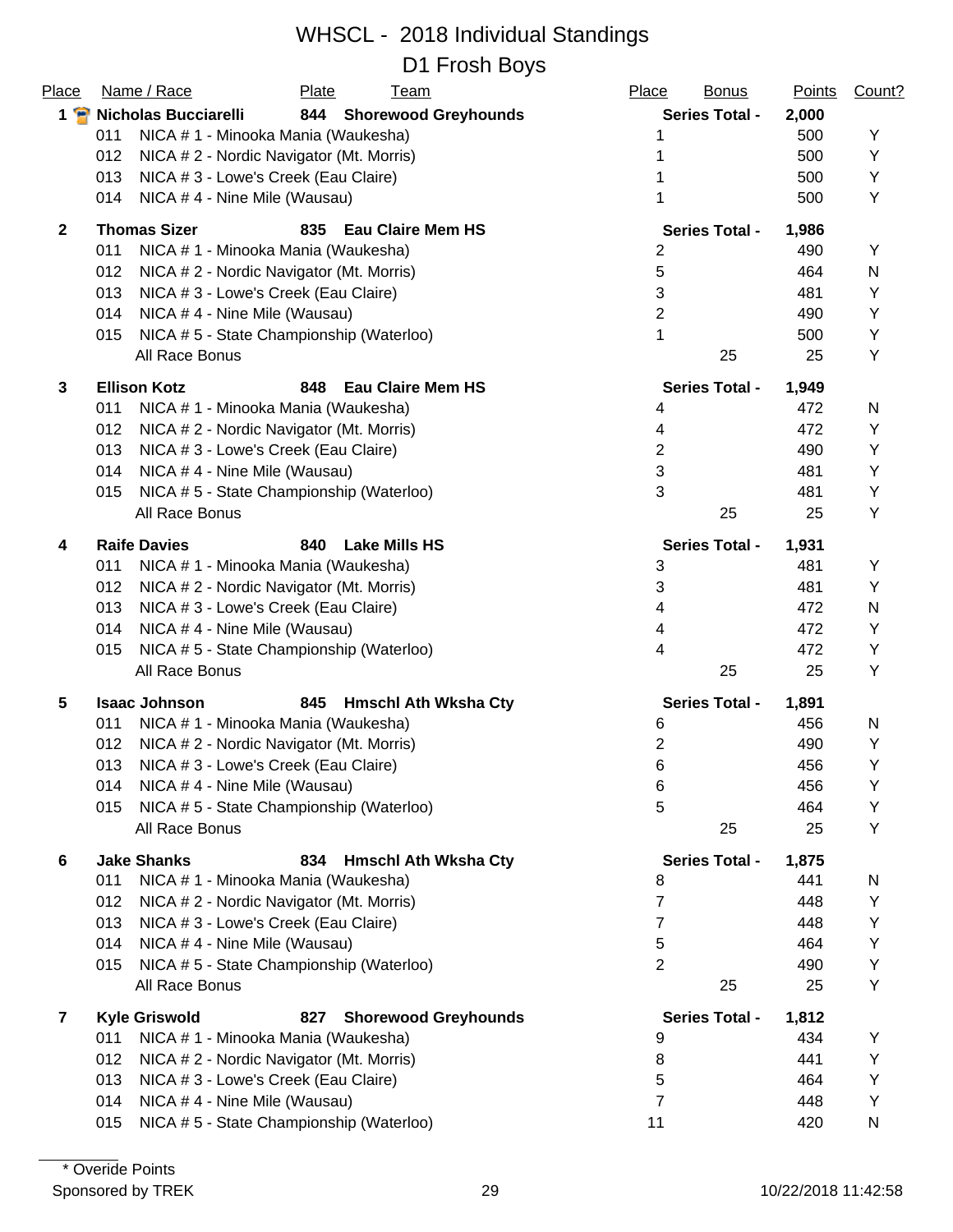| <u>Place</u> | Name / Race<br><b>Plate</b><br><u>Team</u><br>All Race Bonus | <b>Place</b><br><b>Bonus</b><br>25 | <b>Points</b><br>25 | Count?<br>Y |
|--------------|--------------------------------------------------------------|------------------------------------|---------------------|-------------|
| 8            | <b>Madison West HS</b><br><b>Max Burdeen</b><br>818          | <b>Series Total -</b>              | 1,805               |             |
|              | NICA # 1 - Minooka Mania (Waukesha)<br>011                   | 5                                  | 464                 | Y           |
|              | 012<br>NICA # 2 - Nordic Navigator (Mt. Morris)              | 10                                 | 427                 | N           |
|              | 013<br>NICA # 3 - Lowe's Creek (Eau Claire)                  | 10                                 | 427                 | Υ           |
|              | 014<br>NICA #4 - Nine Mile (Wausau)                          | 8                                  | 441                 | Υ           |
|              | NICA #5 - State Championship (Waterloo)<br>015               | $\overline{7}$                     | 448                 | Υ           |
|              | All Race Bonus                                               | 25                                 | 25                  | Υ           |
| 9            | <b>Conner Perry</b><br>811<br>La Crosse Logan HS             | <b>Series Total -</b>              | 1,742               |             |
|              | 011<br>NICA # 1 - Minooka Mania (Waukesha)                   | $\overline{7}$                     | 448                 | Υ           |
|              | 012<br>NICA # 2 - Nordic Navigator (Mt. Morris)              | 11                                 | 420                 | Y           |
|              | 013<br>NICA # 3 - Lowe's Creek (Eau Claire)                  | 13                                 | 408                 | Y           |
|              | 014<br>NICA #4 - Nine Mile (Wausau)                          | 25                                 | 348                 | N           |
|              | NICA #5 - State Championship (Waterloo)<br>015               | 8                                  | 441                 | Y           |
|              | All Race Bonus                                               | 25                                 | 25                  | Υ           |
| 10           | <b>Stephen Esterle</b><br>821<br><b>Menomonee Falls HS</b>   | <b>Series Total -</b>              | 1,714               |             |
|              | NICA # 1 - Minooka Mania (Waukesha)<br>011                   | 12                                 | 414                 | N           |
|              | NICA # 2 - Nordic Navigator (Mt. Morris)<br>012              | 12                                 | 414                 | Y           |
|              | 013<br>NICA # 3 - Lowe's Creek (Eau Claire)                  | 12                                 | 414                 | Υ           |
|              | 014<br>NICA #4 - Nine Mile (Wausau)                          | $9\,$                              | 434                 | Υ           |
|              | NICA #5 - State Championship (Waterloo)<br>015               | 10                                 | 427                 | Υ           |
|              | All Race Bonus                                               | 25                                 | 25                  | Υ           |
| 11           | 812<br><b>Dylan Maes</b><br><b>Madison West HS</b>           | <b>Series Total -</b>              | 1,712               |             |
|              | NICA # 1 - Minooka Mania (Waukesha)<br>011                   | 11                                 | 420                 | Y           |
|              | 012<br>NICA # 2 - Nordic Navigator (Mt. Morris)              | 6                                  | 456                 | Υ           |
|              | NICA # 3 - Lowe's Creek (Eau Claire)<br>013                  | 9                                  | 434                 | Υ           |
|              | NICA #5 - State Championship (Waterloo)<br>015               | 14                                 | 402                 | Υ           |
| 12           | <b>Kason Neinast</b><br>843<br><b>Marshfield</b>             | <b>Series Total -</b>              | 1,651               |             |
|              | NICA # 1 - Minooka Mania (Waukesha)<br>011                   | 19                                 | 375                 | N           |
|              | 012<br>NICA # 2 - Nordic Navigator (Mt. Morris)              | 14                                 | 402                 | Υ           |
|              | NICA # 3 - Lowe's Creek (Eau Claire)<br>013                  | 14                                 | 402                 | Y           |
|              | 014<br>NICA # 4 - Nine Mile (Wausau)                         | 12                                 | 414                 | Υ           |
|              | NICA #5 - State Championship (Waterloo)<br>015               | 13                                 | 408                 | Y           |
|              | All Race Bonus                                               | 25                                 | 25                  | Υ           |
| 13           | <b>Jack Volm</b><br>831<br><b>SPASH</b>                      | <b>Series Total -</b>              | 1,627               |             |
|              | NICA #2 - Nordic Navigator (Mt. Morris)<br>012               | 13                                 | 408                 | Y           |
|              | 013<br>NICA # 3 - Lowe's Creek (Eau Claire)                  | 11                                 | 420                 | Y           |
|              | 014<br>NICA #4 - Nine Mile (Wausau)                          | 17                                 | 385                 | Y           |
|              | NICA #5 - State Championship (Waterloo)<br>015               | 12                                 | 414                 | Υ           |
| 14           | <b>Otto Ellison</b><br><b>Madison West HS</b><br>842         | <b>Series Total -</b>              | 1,609               |             |
|              | 011<br>NICA # 1 - Minooka Mania (Waukesha)                   | 15                                 | 396                 | Υ           |
|              | 012<br>NICA # 2 - Nordic Navigator (Mt. Morris)              | 16                                 | 390                 | Υ           |
|              | 014<br>NICA #4 - Nine Mile (Wausau)                          | 10                                 | 427                 | Υ           |
|              | NICA #5 - State Championship (Waterloo)<br>015               | 15                                 | 396                 | Υ           |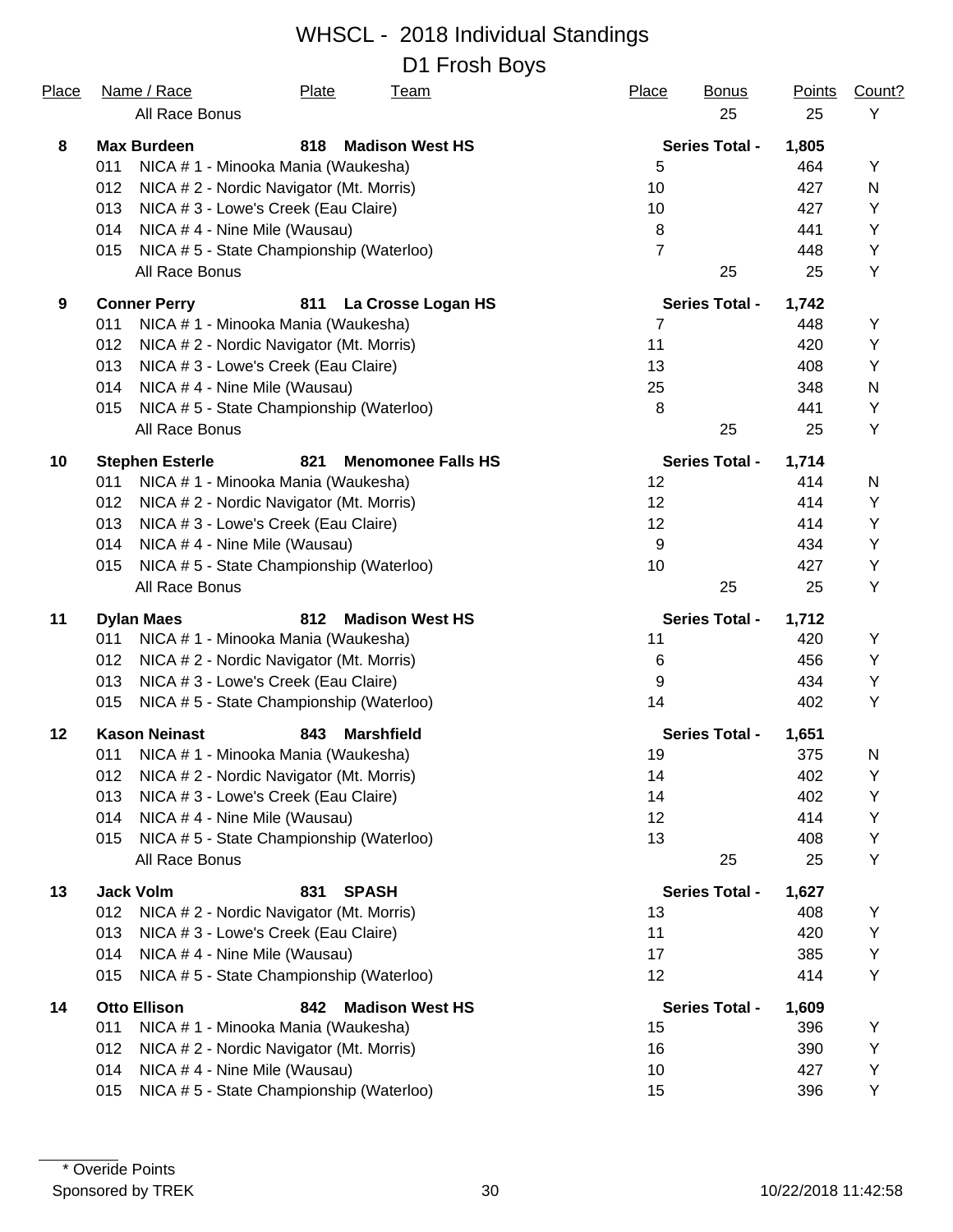| Place | Name / Race          | Plate                                    | <u>Team</u>                 | Place | <b>Bonus</b>          | <b>Points</b> | Count? |
|-------|----------------------|------------------------------------------|-----------------------------|-------|-----------------------|---------------|--------|
| 15    | <b>Preston Kern</b>  | 841                                      | <b>Lake Mills HS</b>        |       | <b>Series Total -</b> | 1,589         |        |
|       | 011                  | NICA # 1 - Minooka Mania (Waukesha)      |                             | 20    |                       | 370           | N      |
|       | 012                  | NICA # 2 - Nordic Navigator (Mt. Morris) |                             | 15    |                       | 396           | Υ      |
|       | 013                  | NICA # 3 - Lowe's Creek (Eau Claire)     |                             | 19    |                       | 375           | Y      |
|       | 014                  | NICA #4 - Nine Mile (Wausau)             |                             | 13    |                       | 408           | Υ      |
|       | 015                  | NICA #5 - State Championship (Waterloo)  |                             | 17    |                       | 385           | Υ      |
|       | All Race Bonus       |                                          |                             |       | 25                    | 25            | Υ      |
| 16    | <b>Isaac Gormley</b> | 846                                      | Verona HS                   |       | <b>Series Total -</b> | 1,576         |        |
|       | 011                  | NICA # 1 - Minooka Mania (Waukesha)      |                             | 13    |                       | 408           | Υ      |
|       | 013                  | NICA # 3 - Lowe's Creek (Eau Claire)     |                             | 15    |                       | 396           | Υ      |
|       | 014                  | NICA #4 - Nine Mile (Wausau)             |                             | 14    |                       | 402           | Υ      |
|       | 015                  | NICA #5 - State Championship (Waterloo)  |                             | 20    |                       | 370           | Υ      |
| 17    | <b>Cameron Bub</b>   | 847                                      | <b>Sun Prairie HS</b>       |       | <b>Series Total -</b> | 1,561         |        |
|       | 011                  | NICA # 1 - Minooka Mania (Waukesha)      |                             | 18    |                       | 380           | Υ      |
|       | 012                  | NICA # 2 - Nordic Navigator (Mt. Morris) |                             | 18    |                       | 380           | Y      |
|       | 013                  | NICA # 3 - Lowe's Creek (Eau Claire)     |                             | 18    |                       | 380           | Υ      |
|       | 014                  | NICA #4 - Nine Mile (Wausau)             |                             | 15    |                       | 396           | Y      |
|       | 015                  | NICA #5 - State Championship (Waterloo)  |                             | 26    |                       | 344           | N      |
|       | All Race Bonus       |                                          |                             |       | 25                    | 25            | Y      |
| 18    | Kenneth Iggulden     | 839                                      | <b>Sun Prairie HS</b>       |       | Series Total -        | 1,560         |        |
|       | 011                  | NICA # 1 - Minooka Mania (Waukesha)      |                             | 16    |                       | 390           | Υ      |
|       | 012                  | NICA # 2 - Nordic Navigator (Mt. Morris) |                             | 19    |                       | 375           | N      |
|       | 013                  | NICA # 3 - Lowe's Creek (Eau Claire)     |                             | 17    |                       | 385           | Υ      |
|       | 014                  | NICA #4 - Nine Mile (Wausau)             |                             | 18    |                       | 380           | Υ      |
|       | 015                  | NICA #5 - State Championship (Waterloo)  |                             | 18    |                       | 380           | Υ      |
|       | All Race Bonus       |                                          |                             |       | 25                    | 25            | Υ      |
| 19    | <b>Weston Klein</b>  | 800                                      | <b>Lake Mills HS</b>        |       | <b>Series Total -</b> | 1,520         |        |
|       | 011                  | NICA # 1 - Minooka Mania (Waukesha)      |                             | 21    |                       | 365           | Υ      |
|       | 012                  | NICA # 2 - Nordic Navigator (Mt. Morris) |                             | 20    |                       | 370           | Υ      |
|       | 013                  | NICA # 3 - Lowe's Creek (Eau Claire)     |                             | 20    |                       | 370           | Υ      |
|       | 014                  | NICA #4 - Nine Mile (Wausau)             |                             | 16    |                       | 390           | Y      |
|       | 015                  | NICA #5 - State Championship (Waterloo)  |                             | 24    |                       | 352           | N      |
|       | All Race Bonus       |                                          |                             |       | 25                    | 25            | Υ      |
| 20    | Aidan Kilbourn       | 822                                      | <b>Menomonee Falls HS</b>   |       | <b>Series Total -</b> | 1,510         |        |
|       | 012                  | NICA #2 - Nordic Navigator (Mt. Morris)  |                             | 17    |                       | 385           | Υ      |
|       | 013                  | NICA # 3 - Lowe's Creek (Eau Claire)     |                             | 16    |                       | 390           | Υ      |
|       | 014                  | NICA #4 - Nine Mile (Wausau)             |                             | 19    |                       | 375           | Υ      |
|       | 015                  | NICA #5 - State Championship (Waterloo)  |                             | 22    |                       | 360           | Υ      |
| 21    | <b>Stanley Berry</b> | 830                                      | <b>Shorewood Greyhounds</b> |       | <b>Series Total -</b> | 1,476         |        |
|       | 011                  | NICA # 1 - Minooka Mania (Waukesha)      |                             | 22    |                       | 360           | Y      |
|       | 012                  | NICA #2 - Nordic Navigator (Mt. Morris)  |                             | 24    |                       | 352           | N      |
|       | 013                  | NICA # 3 - Lowe's Creek (Eau Claire)     |                             | 21    |                       | 365           | Υ      |
|       | 014                  | NICA #4 - Nine Mile (Wausau)             |                             | 20    |                       | 370           | Υ      |
|       | 015                  | NICA #5 - State Championship (Waterloo)  |                             | 23    |                       | 356           | Υ      |
|       | All Race Bonus       |                                          |                             |       | 25                    | 25            | Y      |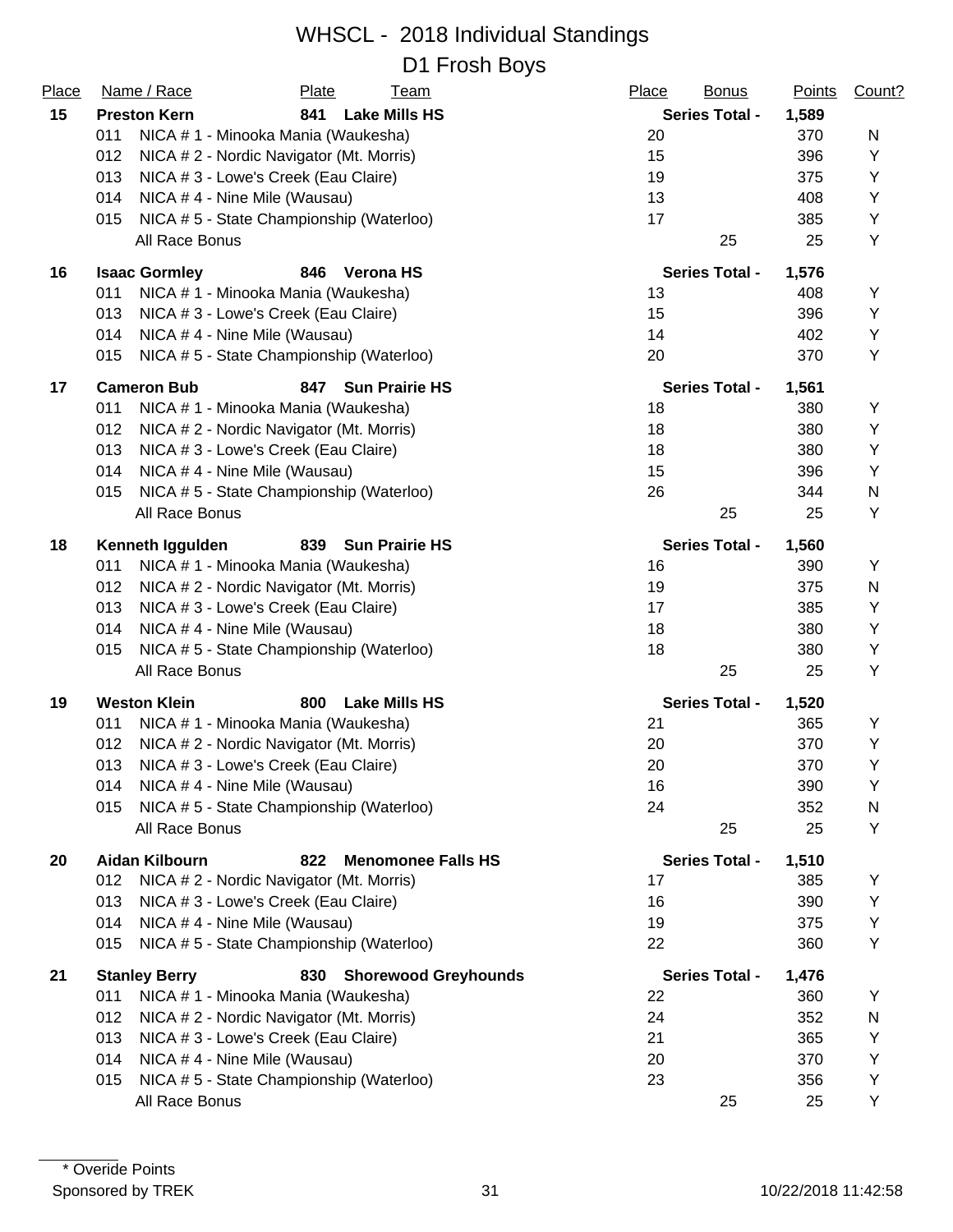| Place | Name / Race                         | Plate<br><u>Team</u>                     | Place<br><b>Bonus</b> | <b>Points</b> | Count? |
|-------|-------------------------------------|------------------------------------------|-----------------------|---------------|--------|
| 22    | <b>Kyle Siefert</b>                 | 808 Rhinelander HS                       | <b>Series Total -</b> | 1,446         |        |
|       | 011                                 | NICA # 1 - Minooka Mania (Waukesha)      | 26                    | 344           | Υ      |
|       | 012                                 | NICA # 2 - Nordic Navigator (Mt. Morris) | 21                    | 365           | Y      |
|       | 013                                 | NICA # 3 - Lowe's Creek (Eau Claire)     | 24                    | 352           | Y      |
|       | 014<br>NICA #4 - Nine Mile (Wausau) |                                          | 22                    | 360           | Υ      |
|       | 015                                 | NICA #5 - State Championship (Waterloo)  | 27                    | 340           | N      |
|       | All Race Bonus                      |                                          | 25                    | 25            | Υ      |
| 23    | <b>David Gorectke</b>               | 833 Hmschl Ath Wksha Cty                 | <b>Series Total -</b> | 1,396         |        |
|       | 011                                 | NICA # 1 - Minooka Mania (Waukesha)      | 25                    | 348           | Y      |
|       | 012                                 | NICA # 2 - Nordic Navigator (Mt. Morris) | 23                    | 356           | Υ      |
|       | 013                                 | NICA # 3 - Lowe's Creek (Eau Claire)     | 27                    | 340           | Υ      |
|       | NICA #4 - Nine Mile (Wausau)<br>014 |                                          | 24                    | 352           | Υ      |
| 24    | <b>Charlie Yuroff</b>               | 817<br><b>Madison West HS</b>            | <b>Series Total -</b> | 1,302         |        |
|       | 011                                 | NICA # 1 - Minooka Mania (Waukesha)      | 10                    | 427           | Υ      |
|       | 013                                 | NICA # 3 - Lowe's Creek (Eau Claire)     | 8                     | 441           | Υ      |
|       | 015                                 | NICA #5 - State Championship (Waterloo)  | 9                     | 434           | Υ      |
| 25    | <b>Tom Dolan</b>                    | <b>Madison West HS</b><br>813            | <b>Series Total -</b> | 1,212         |        |
|       | 011                                 | NICA # 1 - Minooka Mania (Waukesha)      | 14                    | 402           | Υ      |
|       | NICA #4 - Nine Mile (Wausau)<br>014 |                                          | 11                    | 420           | Υ      |
|       | 015                                 | NICA #5 - State Championship (Waterloo)  | 16                    | 390           | Y      |
| 26    | <b>Ryan Leahy</b>                   | 803<br><b>Menomonee Falls HS</b>         | <b>Series Total -</b> | 1,065         |        |
|       | 011                                 | NICA # 1 - Minooka Mania (Waukesha)      | 24                    | 352           | Υ      |
|       | 013                                 | NICA # 3 - Lowe's Creek (Eau Claire)     | 25                    | 348           | Υ      |
|       | 014<br>NICA #4 - Nine Mile (Wausau) |                                          | 21                    | 365           | Y      |
| 27    | <b>Pramana Saldin</b>               | 805 Shorewood Greyhounds                 | <b>Series Total -</b> | 1,032         |        |
|       | 011                                 | NICA # 1 - Minooka Mania (Waukesha)      | 28                    | 336           | Υ      |
|       | 013                                 | NICA # 3 - Lowe's Creek (Eau Claire)     | 22                    | 360           | Υ      |
|       | 015                                 | NICA # 5 - State Championship (Waterloo) | 28                    | 336           | Υ      |
| 28    | <b>Rana Eitel</b>                   | 826<br><b>Shorewood Greyhounds</b>       | <b>Series Total -</b> | 760           |        |
|       | 011                                 | NICA # 1 - Minooka Mania (Waukesha)      | 17                    | 385           | Υ      |
|       | 015                                 | NICA #5 - State Championship (Waterloo)  | 19                    | 375           | Y      |
| 29    | <b>Ash Weber</b>                    | <b>Madison West HS</b><br>802            | <b>Series Total -</b> | 716           |        |
|       | 012                                 | NICA # 2 - Nordic Navigator (Mt. Morris) | 22                    | 360           | Υ      |
|       | 013                                 | NICA # 3 - Lowe's Creek (Eau Claire)     | 23                    | 356           | Υ      |
| 30    | <b>Quentin Maas</b>                 | 849 Eau Claire Mem HS                    | <b>Series Total -</b> | 692           |        |
|       | 013                                 | NICA # 3 - Lowe's Creek (Eau Claire)     | 26                    | 344           | Y      |
|       | 015                                 | NICA #5 - State Championship (Waterloo)  | 25                    | 348           | Υ      |
| 31    | <b>Ash Weber-Campbell</b>           | 802<br><b>Madison West HS</b>            | <b>Series Total -</b> | 688           |        |
|       | NICA #4 - Nine Mile (Wausau)<br>014 |                                          | 23                    | 356           | Y      |
|       | 015                                 | NICA #5 - State Championship (Waterloo)  | 29                    | 332           | Υ      |
| 32    | <b>Payton Smith</b>                 | <b>Marshfield</b><br>819                 | <b>Series Total -</b> | 456           |        |
|       | 015                                 | NICA #5 - State Championship (Waterloo)  | 6                     | 456           | Υ      |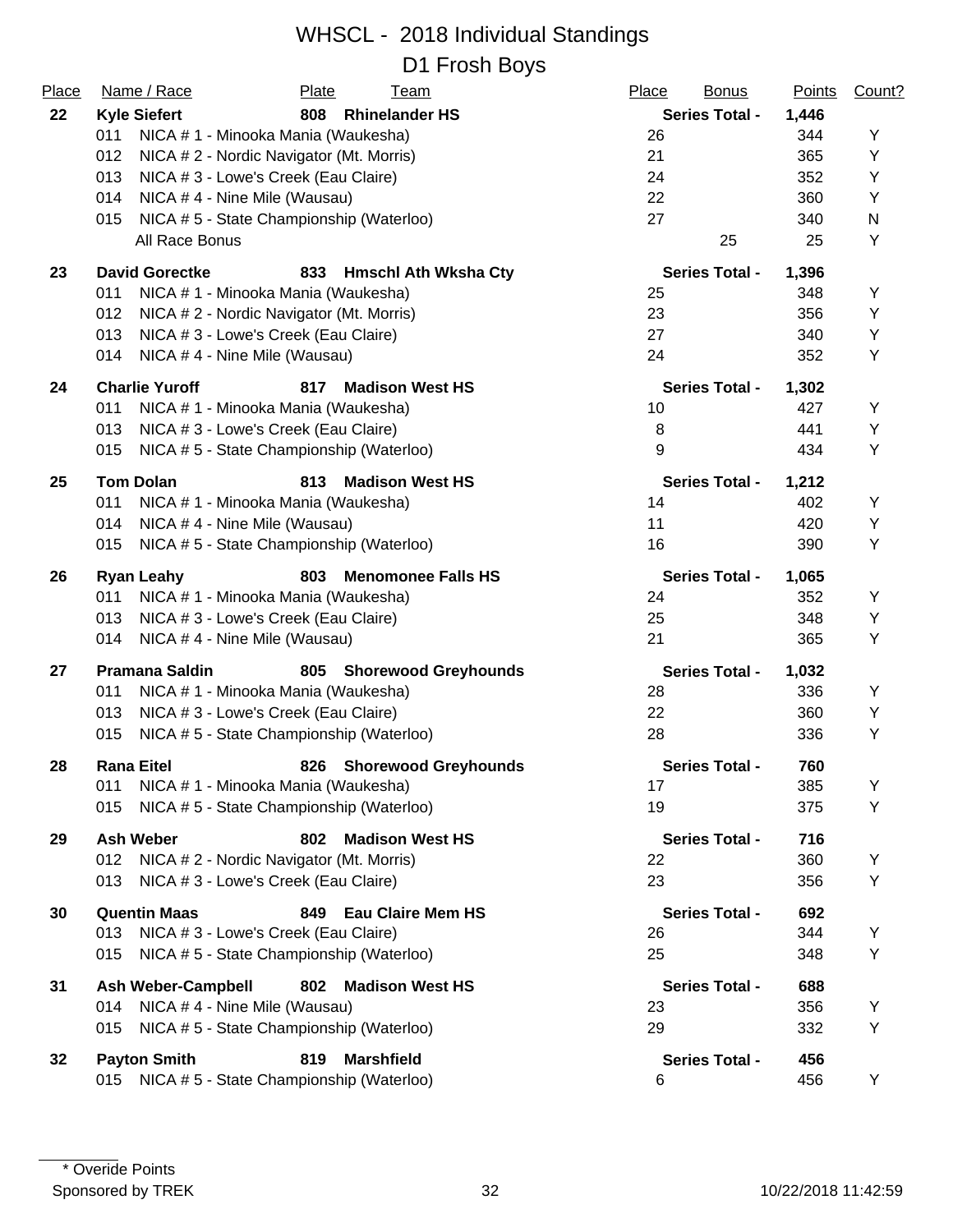| Place | Name / Race                                     | Plate | Team                        | Place | <b>Bonus</b>          | Points | Count? |
|-------|-------------------------------------------------|-------|-----------------------------|-------|-----------------------|--------|--------|
| 33    | <b>Siris Whitefeather</b>                       |       | 832 SPASH                   |       | <b>Series Total -</b> | 434    |        |
|       | NICA # 2 - Nordic Navigator (Mt. Morris)<br>012 |       |                             | 9     |                       | 434    | Y      |
| 34    | <b>Sam Falk</b>                                 | 815   | <b>Madison West HS</b>      |       | <b>Series Total -</b> | 365    |        |
|       | NICA # 5 - State Championship (Waterloo)<br>015 |       |                             | 21    |                       | 365    | Y      |
| 35    | Jonathan Haugstad                               | 823   | <b>Menomonee Falls HS</b>   |       | <b>Series Total -</b> | 356    |        |
|       | NICA # 1 - Minooka Mania (Waukesha)<br>011      |       |                             | 23    |                       | 356    | Y      |
| 36    | Leo Prosen-Oldani                               |       | 828 Shorewood Greyhounds    |       | <b>Series Total -</b> | 340    |        |
|       | NICA # 1 - Minooka Mania (Waukesha)<br>011      |       |                             | 27    |                       | 340    | Y      |
| 37    | <b>Graham Stearns</b>                           | 850   | <b>Shorewood Greyhounds</b> |       | <b>Series Total -</b> | 329    |        |
|       | NICA # 5 - State Championship (Waterloo)<br>015 |       |                             | 30    |                       | 329    | Y      |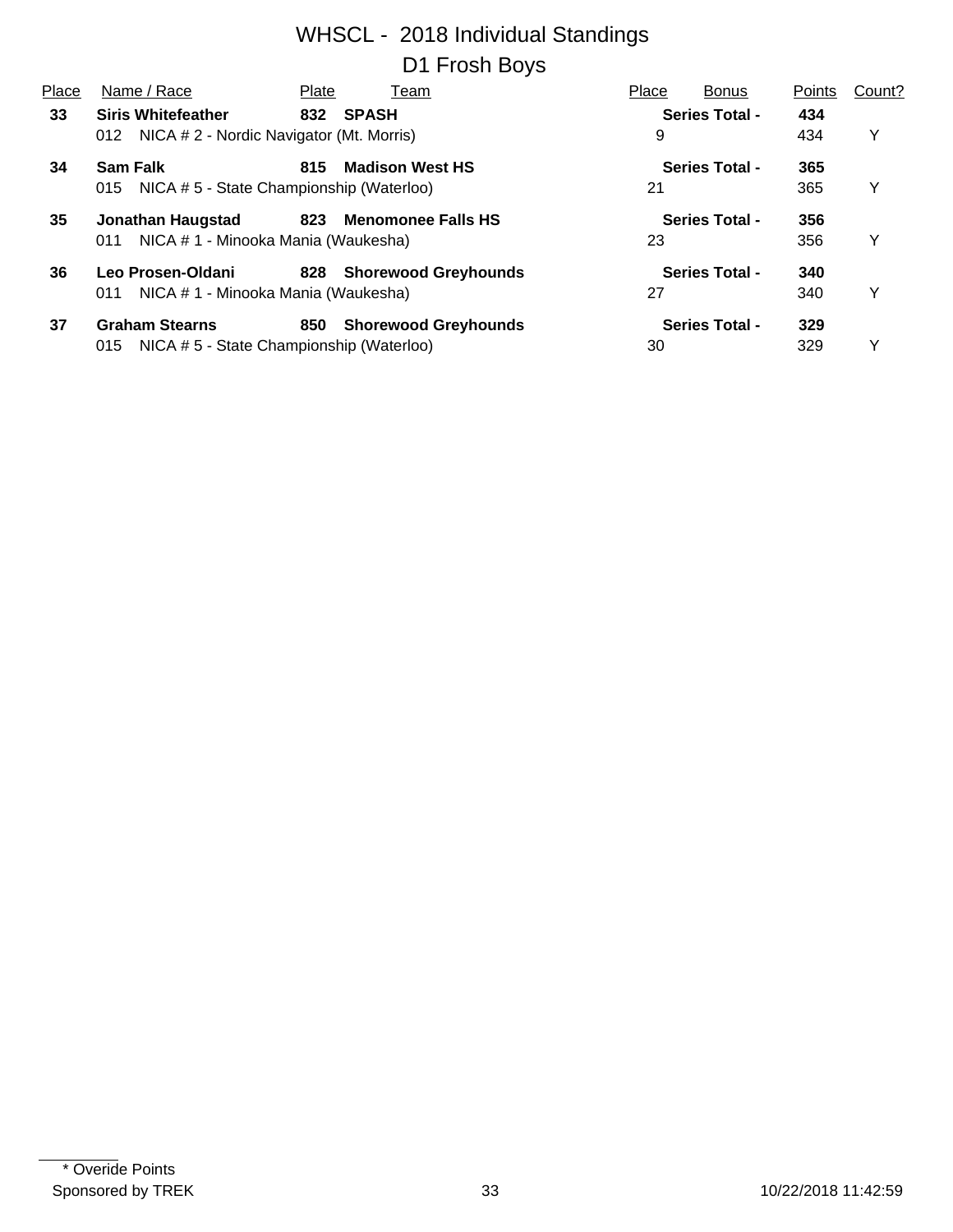| Place          | Name / Race                                     | Plate<br><b>Team</b>                    | Place<br><b>Bonus</b> | <b>Points</b> | Count? |
|----------------|-------------------------------------------------|-----------------------------------------|-----------------------|---------------|--------|
| $1 \cdot$      | <b>Jakob Craig</b>                              | 944<br><b>Rhinelander NW Comp</b>       | <b>Series Total -</b> | 2,025         |        |
|                | NICA # 1 - Minooka Mania (Waukesha)<br>011      |                                         | 1                     | 500           | N      |
|                | 012<br>NICA # 2 - Nordic Navigator (Mt. Morris) |                                         | 1                     | 500           | Y      |
|                | 013<br>NICA # 3 - Lowe's Creek (Eau Claire)     |                                         | 1                     | 500           | Y      |
|                | NICA #4 - Nine Mile (Wausau)<br>014             |                                         | 1                     | 500           | Υ      |
|                | 015                                             | NICA #5 - State Championship (Waterloo) | 1                     | 500           | Υ      |
|                | All Race Bonus                                  |                                         | 25                    | 25            | Υ      |
| $\overline{2}$ | <b>Therin Smith</b>                             | <b>LaCrosse Central HS</b><br>941       | <b>Series Total -</b> | 1,976         |        |
|                | 011<br>NICA # 1 - Minooka Mania (Waukesha)      |                                         | $\mathbf{3}$          | 481           | N      |
|                | NICA # 2 - Nordic Navigator (Mt. Morris)<br>012 |                                         | $\overline{2}$        | 490           | Υ      |
|                | 013<br>NICA # 3 - Lowe's Creek (Eau Claire)     |                                         | $\overline{2}$        | 490           | Υ      |
|                | 014<br>NICA #4 - Nine Mile (Wausau)             |                                         | $\sqrt{2}$            | 490           | Υ      |
|                | 015                                             | NICA #5 - State Championship (Waterloo) | 3                     | 481           | Υ      |
|                | All Race Bonus                                  |                                         | 25                    | 25            | Y      |
| 3              | <b>Kade Carlson</b>                             | 949<br><b>Hayward HS</b>                | <b>Series Total -</b> | 1,941         |        |
|                | 011<br>NICA # 1 - Minooka Mania (Waukesha)      |                                         | 5                     | 464           | Υ      |
|                | 012<br>NICA # 2 - Nordic Navigator (Mt. Morris) |                                         | $\sqrt{3}$            | 481           | Υ      |
|                | 013<br>NICA # 3 - Lowe's Creek (Eau Claire)     |                                         | 3                     | 481           | Y      |
|                | 014<br>NICA #4 - Nine Mile (Wausau)             |                                         | 9                     | 434           | N      |
|                | 015                                             | NICA #5 - State Championship (Waterloo) | $\overline{2}$        | 490           | Υ      |
|                | All Race Bonus                                  |                                         | 25                    | 25            | Υ      |
| 4              | <b>Riley Wrightsman</b>                         | 943<br><b>MKE MTB Composite</b>         | <b>Series Total -</b> | 1,906         |        |
|                | 011<br>NICA # 1 - Minooka Mania (Waukesha)      |                                         | 7                     | 448           | N      |
|                | 012<br>NICA # 2 - Nordic Navigator (Mt. Morris) |                                         | 4                     | 472           | Υ      |
|                | 013<br>NICA # 3 - Lowe's Creek (Eau Claire)     |                                         | 4                     | 472           | Υ      |
|                | NICA #4 - Nine Mile (Wausau)<br>014             |                                         | $\mathbf{3}$          | 481           | Υ      |
|                | 015                                             | NICA #5 - State Championship (Waterloo) | 6                     | 456           | Υ      |
|                | All Race Bonus                                  |                                         | 25                    | 25            | Υ      |
| 5              | <b>Drake Marks</b>                              | 934<br><b>Hayward HS</b>                | <b>Series Total -</b> | 1,889         |        |
|                | NICA # 1 - Minooka Mania (Waukesha)<br>011      |                                         | 4                     | 472           | Υ      |
|                | NICA # 2 - Nordic Navigator (Mt. Morris)<br>012 |                                         | 5                     | 464           | Υ      |
|                | 013<br>NICA # 3 - Lowe's Creek (Eau Claire)     |                                         | 5                     | 464           | Υ      |
|                | 014<br>NICA #4 - Nine Mile (Wausau)             |                                         | 7                     | 448           | N      |
|                | 015                                             | NICA #5 - State Championship (Waterloo) | 5                     | 464           | Υ      |
|                | All Race Bonus                                  |                                         | 25                    | 25            | Υ      |
| 6              | <b>Jackson Hankes</b>                           | 937<br><b>Janesville</b>                | <b>Series Total -</b> | 1,842         |        |
|                | 011<br>NICA # 1 - Minooka Mania (Waukesha)      |                                         | 6                     | 456           | Y      |
|                | NICA #2 - Nordic Navigator (Mt. Morris)<br>012  |                                         | 6                     | 456           | Υ      |
|                | 013<br>NICA # 3 - Lowe's Creek (Eau Claire)     |                                         | 8                     | 441           | Υ      |
|                | 014<br>NICA #4 - Nine Mile (Wausau)             |                                         | 5                     | 464           | Y      |
|                | 015                                             | NICA #5 - State Championship (Waterloo) | 12                    | 414           | N      |
|                | All Race Bonus                                  |                                         | 25                    | 25            | Υ      |
| $\overline{7}$ | <b>Alex Martin</b>                              | <b>Westosha Comp NPier</b><br>950       | <b>Series Total -</b> | 1,833         |        |
|                | NICA # 1 - Minooka Mania (Waukesha)<br>011      |                                         | 8                     | 441           | Y      |
|                | 012<br>NICA # 2 - Nordic Navigator (Mt. Morris) |                                         | 7                     | 448           | Υ      |
|                | 014<br>NICA #4 - Nine Mile (Wausau)             |                                         | 4                     | 472           | Υ      |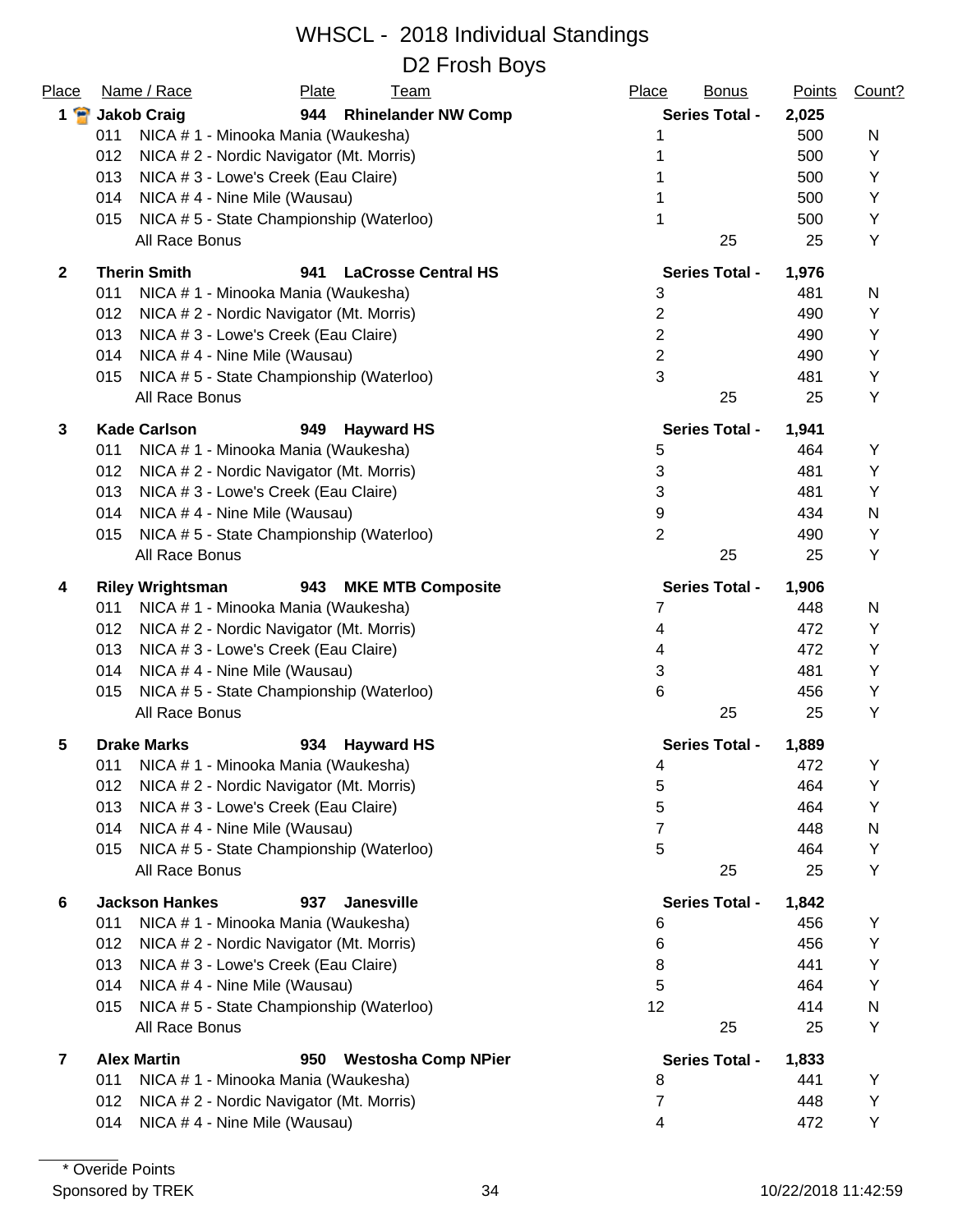| Place | Name / Race<br>Plate<br><b>Team</b>                      | Place<br><b>Bonus</b> | <b>Points</b> | Count?    |
|-------|----------------------------------------------------------|-----------------------|---------------|-----------|
|       | 015 NICA # 5 - State Championship (Waterloo)             | 4                     | 472           | Υ         |
| 8     | <b>Connor Buchanan</b><br>970 Westosha Comp SPort        | <b>Series Total -</b> | 1,812         |           |
|       | NICA # 1 - Minooka Mania (Waukesha)<br>011               | 11                    | 420           | N         |
|       | 012<br>NICA # 2 - Nordic Navigator (Mt. Morris)          | 10                    | 427           | Υ         |
|       | 013<br>NICA # 3 - Lowe's Creek (Eau Claire)              | 6                     | 456           | Υ         |
|       | 014<br>NICA #4 - Nine Mile (Wausau)                      | 6                     | 456           | Υ         |
|       | NICA # 5 - State Championship (Waterloo)<br>015          | $\overline{7}$        | 448           | Υ         |
|       | All Race Bonus                                           | 25                    | 25            | Υ         |
| 9     | <b>Gavin Wateski</b><br>948<br><b>Holmen HS</b>          | <b>Series Total -</b> | 1,761         |           |
|       | 011<br>NICA # 1 - Minooka Mania (Waukesha)               | 9                     | 434           | Υ         |
|       | 012<br>NICA # 2 - Nordic Navigator (Mt. Morris)          | 8                     | 441           | Υ         |
|       | 013<br>NICA # 3 - Lowe's Creek (Eau Claire)              | 9                     | 434           | Υ         |
|       | 014<br>NICA #4 - Nine Mile (Wausau)                      | 10                    | 427           | Υ         |
|       | NICA # 5 - State Championship (Waterloo)<br>015          | 11                    | 420           | ${\sf N}$ |
|       | All Race Bonus                                           | 25                    | 25            | Υ         |
| 10    | <b>Jura Gerlach</b><br>939<br><b>Lake Ctry Composite</b> | <b>Series Total -</b> | 1,743         |           |
|       | 011<br>NICA # 1 - Minooka Mania (Waukesha)               | 10                    | 427           | Υ         |
|       | 013<br>NICA # 3 - Lowe's Creek (Eau Claire)              | $\overline{7}$        | 448           | Υ         |
|       | 014<br>NICA #4 - Nine Mile (Wausau)                      | 8                     | 441           | Υ         |
|       | NICA #5 - State Championship (Waterloo)<br>015           | 10                    | 427           | Υ         |
| 11    | <b>Owen Buske</b><br><b>Madison East HS</b><br>930       | <b>Series Total -</b> | 1,715         |           |
|       | NICA # 1 - Minooka Mania (Waukesha)<br>011               | 13                    | 408           | Υ         |
|       | 012<br>NICA # 2 - Nordic Navigator (Mt. Morris)          | $9\,$                 | 434           | Υ         |
|       | 013<br>NICA # 3 - Lowe's Creek (Eau Claire)              | 16                    | 390           | N         |
|       | 014<br>NICA #4 - Nine Mile (Wausau)                      | 12                    | 414           | Υ         |
|       | NICA #5 - State Championship (Waterloo)<br>015           | 9                     | 434           | Υ         |
|       | All Race Bonus                                           | 25                    | 25            | Υ         |
| 12    | <b>Ryan Paupore</b><br>951<br><b>Westosha Comp SPort</b> | <b>Series Total -</b> | 1,672         |           |
|       | NICA # 1 - Minooka Mania (Waukesha)<br>011               | 16                    | 390           | Υ         |
|       | NICA # 2 - Nordic Navigator (Mt. Morris)<br>012          | 17                    | 385           | N         |
|       | NICA # 3 - Lowe's Creek (Eau Claire)<br>013              | 15                    | 396           | Υ         |
|       | 014<br>NICA #4 - Nine Mile (Wausau)                      | 11                    | 420           | Υ         |
|       | NICA #5 - State Championship (Waterloo)<br>015           | 8                     | 441           | Υ         |
|       | All Race Bonus                                           | 25                    | 25            | Υ         |
| 13    | <b>Michael Spangenberg</b><br>945 West Bend West HS      | <b>Series Total -</b> | 1,663         |           |
|       | 011<br>NICA # 1 - Minooka Mania (Waukesha)               | 12                    | 414           | Υ         |
|       | NICA #2 - Nordic Navigator (Mt. Morris)<br>012           | 14                    | 402           | Υ         |
|       | 013<br>NICA # 3 - Lowe's Creek (Eau Claire)              | 12                    | 414           | Υ         |
|       | NICA #4 - Nine Mile (Wausau)<br>014                      | 16                    | 390           | N         |
|       | NICA # 5 - State Championship (Waterloo)<br>015          | 13                    | 408           | Υ         |
|       | All Race Bonus                                           | 25                    | 25            | Υ         |
| 14    | <b>Parker Faust</b><br>918<br><b>Wausau East</b>         | <b>Series Total -</b> | 1,651         |           |
|       | NICA # 1 - Minooka Mania (Waukesha)<br>011               | 17                    | 385           | N         |
|       | NICA # 2 - Nordic Navigator (Mt. Morris)<br>012          | 13                    | 408           | Υ         |
|       | NICA # 3 - Lowe's Creek (Eau Claire)<br>013              | 11                    | 420           | Υ         |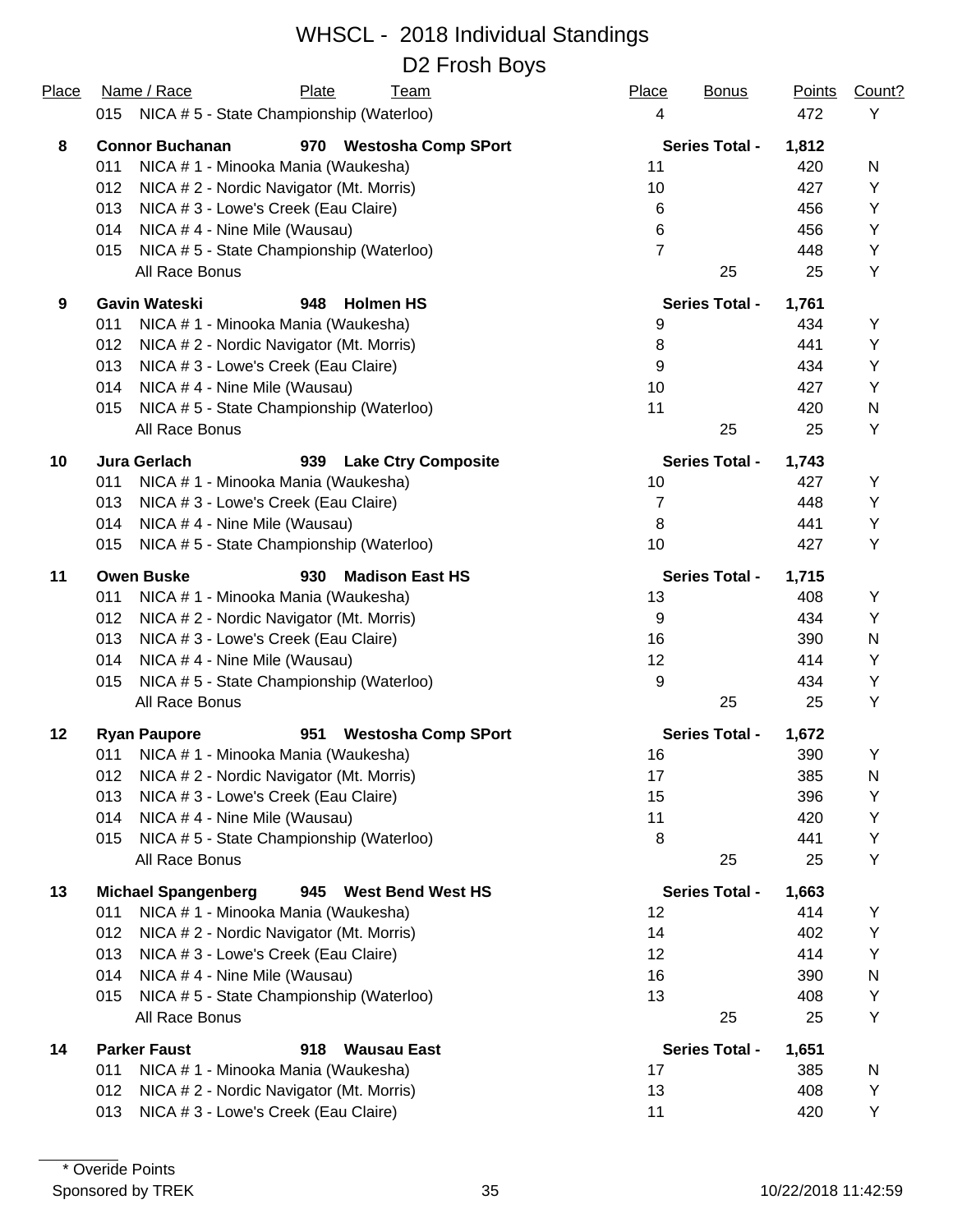#### WHSCL - 2018 Individual Standings D2 Frosh Boys

| Place | Name / Race<br>Plate<br><u>Team</u>                        | Place<br><b>Bonus</b> | <b>Points</b> | Count? |
|-------|------------------------------------------------------------|-----------------------|---------------|--------|
|       | 014<br>NICA #4 - Nine Mile (Wausau)                        | 14                    | 402           | Y      |
|       | NICA #5 - State Championship (Waterloo)<br>015             | 15                    | 396           | Y      |
|       | All Race Bonus                                             | 25                    | 25            | Y      |
| 15    | <b>Nicholas Jarman</b><br>942 LaCrosse Central HS          | <b>Series Total -</b> | 1,630         |        |
|       | NICA # 1 - Minooka Mania (Waukesha)<br>011                 | 19                    | 375           | N      |
|       | 012<br>NICA # 2 - Nordic Navigator (Mt. Morris)            | 16                    | 390           | Υ      |
|       | 013<br>NICA # 3 - Lowe's Creek (Eau Claire)                | 10                    | 427           | Υ      |
|       | NICA #4 - Nine Mile (Wausau)<br>014                        | 13                    | 408           | Y      |
|       | NICA #5 - State Championship (Waterloo)<br>015             | 18                    | 380           | Υ      |
|       | All Race Bonus                                             | 25                    | 25            | Υ      |
| 16    | <b>Caleb Garner</b><br><b>Green Bay Composite</b><br>903   | <b>Series Total -</b> | 1,609         |        |
|       | NICA # 1 - Minooka Mania (Waukesha)<br>011                 | 14                    | 402           | Y      |
|       | 012<br>NICA # 2 - Nordic Navigator (Mt. Morris)            | 11                    | 420           | Y      |
|       | NICA # 3 - Lowe's Creek (Eau Claire)<br>013                | 17                    | 385           | Υ      |
|       | NICA #5 - State Championship (Waterloo)<br>015             | 14                    | 402           | Υ      |
| 17    | <b>Rabe Oeltjen</b><br>940<br><b>LaCrosse Central HS</b>   | <b>Series Total -</b> | 1,607         |        |
|       | 011<br>NICA # 1 - Minooka Mania (Waukesha)                 | 23                    | 356           | N      |
|       | 012<br>NICA # 2 - Nordic Navigator (Mt. Morris)            | 12                    | 414           | Υ      |
|       | 013<br>NICA # 3 - Lowe's Creek (Eau Claire)                | 13                    | 408           | Y      |
|       | NICA # 4 - Nine Mile (Wausau)<br>014                       | 17                    | 385           | Y      |
|       | NICA #5 - State Championship (Waterloo)<br>015             | 19                    | 375           | Υ      |
|       | All Race Bonus                                             | 25                    | 25            | Y      |
| 18    | <b>Anthony Wagner</b><br>908<br><b>LaCrosse Central HS</b> | <b>Series Total -</b> | 1,536         |        |
|       | 011<br>NICA # 1 - Minooka Mania (Waukesha)                 | 20                    | 370           | Y      |
|       | NICA # 2 - Nordic Navigator (Mt. Morris)<br>012            | 15                    | 396           | Y      |
|       | 013<br>NICA # 3 - Lowe's Creek (Eau Claire)                | 22                    | 360           | Y      |
|       | 014<br>NICA #4 - Nine Mile (Wausau)                        | 23                    | 356           | N      |
|       | NICA # 5 - State Championship (Waterloo)<br>015            | 17                    | 385           | Υ      |
|       | All Race Bonus                                             | 25                    | 25            | Y      |
| 19    | <b>Nick Duke</b><br><b>Westosha Comp</b><br>925            | <b>Series Total -</b> | 1,521         |        |
|       | 012<br>NICA # 2 - Nordic Navigator (Mt. Morris)            | 18                    | 380           | Υ      |
|       | 013<br>NICA # 3 - Lowe's Creek (Eau Claire)                | 18                    | 380           | Υ      |
|       | 014<br>NICA #4 - Nine Mile (Wausau)                        | 15                    | 396           | Υ      |
|       | NICA #5 - State Championship (Waterloo)<br>015             | 21                    | 365           | Y      |
| 20    | <b>Sawyer Bussey</b><br>946<br><b>Washington Cty Comp</b>  | <b>Series Total -</b> | 1,520         |        |
|       | 011<br>NICA # 1 - Minooka Mania (Waukesha)                 | 15                    | 396           | Y      |
|       | 013<br>NICA # 3 - Lowe's Creek (Eau Claire)                | 14                    | 402           | Υ      |
|       | 014<br>NICA #4 - Nine Mile (Wausau)                        | 24                    | 352           | Υ      |
|       | NICA #5 - State Championship (Waterloo)<br>015             | 20                    | 370           | Υ      |
| 21    | <b>Brogan Ashworth</b><br><b>Sauk Prairie HS</b><br>915    | <b>Series Total -</b> | 1,496         |        |
|       | NICA # 1 - Minooka Mania (Waukesha)<br>011                 | 31                    | 326           | N      |
|       | 012<br>NICA # 2 - Nordic Navigator (Mt. Morris)            | 19                    | 375           | Y      |
|       | 013<br>NICA # 3 - Lowe's Creek (Eau Claire)                | 21                    | 365           | Y      |
|       | NICA #4 - Nine Mile (Wausau)<br>014                        | 19                    | 375           | Υ      |
|       | NICA #5 - State Championship (Waterloo)<br>015             | 23                    | 356           | Y      |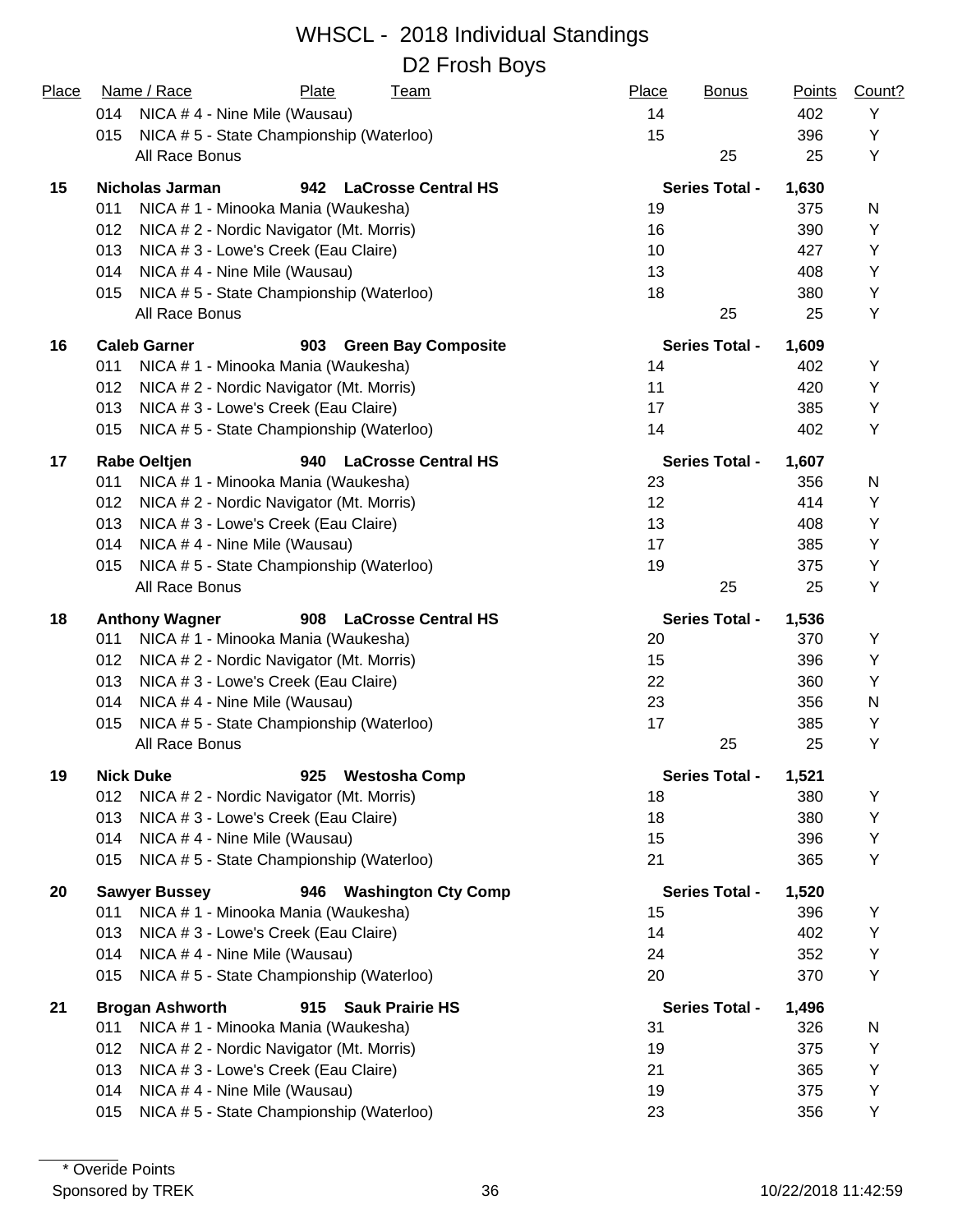| Place | Name / Race<br>Plate<br><b>Team</b>                        | Place<br><b>Bonus</b> | Points | Count? |
|-------|------------------------------------------------------------|-----------------------|--------|--------|
|       | All Race Bonus                                             | 25                    | 25     | Y      |
| 22    | Lucca Spicuzza-Pesicek<br>938 Lake Ctry Composite          | <b>Series Total -</b> | 1,462  |        |
|       | NICA # 1 - Minooka Mania (Waukesha)<br>011                 | 24                    | 352    | Υ      |
|       | 013<br>NICA # 3 - Lowe's Creek (Eau Claire)                | 20                    | 370    | Υ      |
|       | 014<br>NICA #4 - Nine Mile (Wausau)                        | 18                    | 380    | Y      |
|       | NICA #5 - State Championship (Waterloo)<br>015             | 22                    | 360    | Υ      |
| 23    | <b>Christian Randolph</b><br>964 Westosha Comp             | <b>Series Total -</b> | 1,402  |        |
|       | 012<br>NICA # 2 - Nordic Navigator (Mt. Morris)            | 28                    | 336    | Υ      |
|       | NICA # 3 - Lowe's Creek (Eau Claire)<br>013                | 25                    | 348    | Υ      |
|       | 014<br>NICA #4 - Nine Mile (Wausau)                        | 20                    | 370    | Υ      |
|       | NICA #5 - State Championship (Waterloo)<br>015             | 25                    | 348    | Υ      |
| 24    | <b>Travis Senft</b><br>924<br><b>Westosha Comp</b>         | <b>Series Total -</b> | 1,399  |        |
|       | 011<br>NICA # 1 - Minooka Mania (Waukesha)                 | 35                    | 314    | N      |
|       | 012<br>NICA # 2 - Nordic Navigator (Mt. Morris)            | 25                    | 348    | Y      |
|       | 013<br>NICA # 3 - Lowe's Creek (Eau Claire)                | 24                    | 352    | Υ      |
|       | 014<br>NICA #4 - Nine Mile (Wausau)                        | 22                    | 360    | Υ      |
|       | NICA # 5 - State Championship (Waterloo)<br>015            | 35                    | 314    | Υ      |
|       | All Race Bonus                                             | 25                    | 25     | Υ      |
| 25    | <b>Luka Towne</b><br>917<br><b>Verona Composite</b>        | <b>Series Total -</b> | 1,380  |        |
|       | 011<br>NICA # 1 - Minooka Mania (Waukesha)                 | 26                    | 344    | Y      |
|       | 012<br>NICA # 2 - Nordic Navigator (Mt. Morris)            | 26                    | 344    | Υ      |
|       | NICA # 3 - Lowe's Creek (Eau Claire)<br>013                | 23                    | 356    | Υ      |
|       | 015<br>NICA #5 - State Championship (Waterloo)             | 28                    | 336    | Υ      |
| 26    | <b>William Krueger</b><br>910 MKE MTB Composite            | <b>Series Total -</b> | 1,375  |        |
|       | 011<br>NICA # 1 - Minooka Mania (Waukesha)                 | 27                    | 340    | Υ      |
|       | 012<br>NICA # 2 - Nordic Navigator (Mt. Morris)            | 22                    | 360    | Y      |
|       | 013<br>NICA # 3 - Lowe's Creek (Eau Claire)                | 39                    | 304    | N      |
|       | 014<br>NICA #4 - Nine Mile (Wausau)                        | 26                    | 344    | Υ      |
|       | 015<br>NICA #5 - State Championship (Waterloo)             | 38                    | 306    | Y      |
|       | All Race Bonus                                             | 25                    | 25     | Υ      |
| 27    | <b>Wesley Rybarczyk</b><br>931 Sauk Prairie Comp           | <b>Series Total -</b> | 1,364  |        |
|       | 011<br>NICA # 1 - Minooka Mania (Waukesha)                 | 32                    | 323    | Υ      |
|       | 012<br>NICA # 2 - Nordic Navigator (Mt. Morris)            | 27                    | 340    | Υ      |
|       | 013<br>NICA # 3 - Lowe's Creek (Eau Claire)                | 27                    | 340    | Υ      |
|       | 014<br>NICA #4 - Nine Mile (Wausau)                        | 28                    | 336    | Υ      |
|       | NICA #5 - State Championship (Waterloo)<br>015             | 37                    | 308    | N      |
|       | All Race Bonus                                             | 25                    | 25     | Y      |
| 28    | <b>Riley Mortvedt</b><br>901<br><b>Blackhawk Composite</b> | <b>Series Total -</b> | 1,360  |        |
|       | 011<br>NICA # 1 - Minooka Mania (Waukesha)                 | 33                    | 320    | Υ      |
|       | 012<br>NICA # 2 - Nordic Navigator (Mt. Morris)            | 23                    | 356    | Υ      |
|       | 013<br>NICA # 3 - Lowe's Creek (Eau Claire)                | 28                    | 336    | Υ      |
|       | 014<br>NICA #4 - Nine Mile (Wausau)                        | 32                    | 323    | Υ      |
|       | NICA # 5 - State Championship (Waterloo)<br>015            | 47                    | 289    | N      |
|       | All Race Bonus                                             | 25                    | 25     | Y      |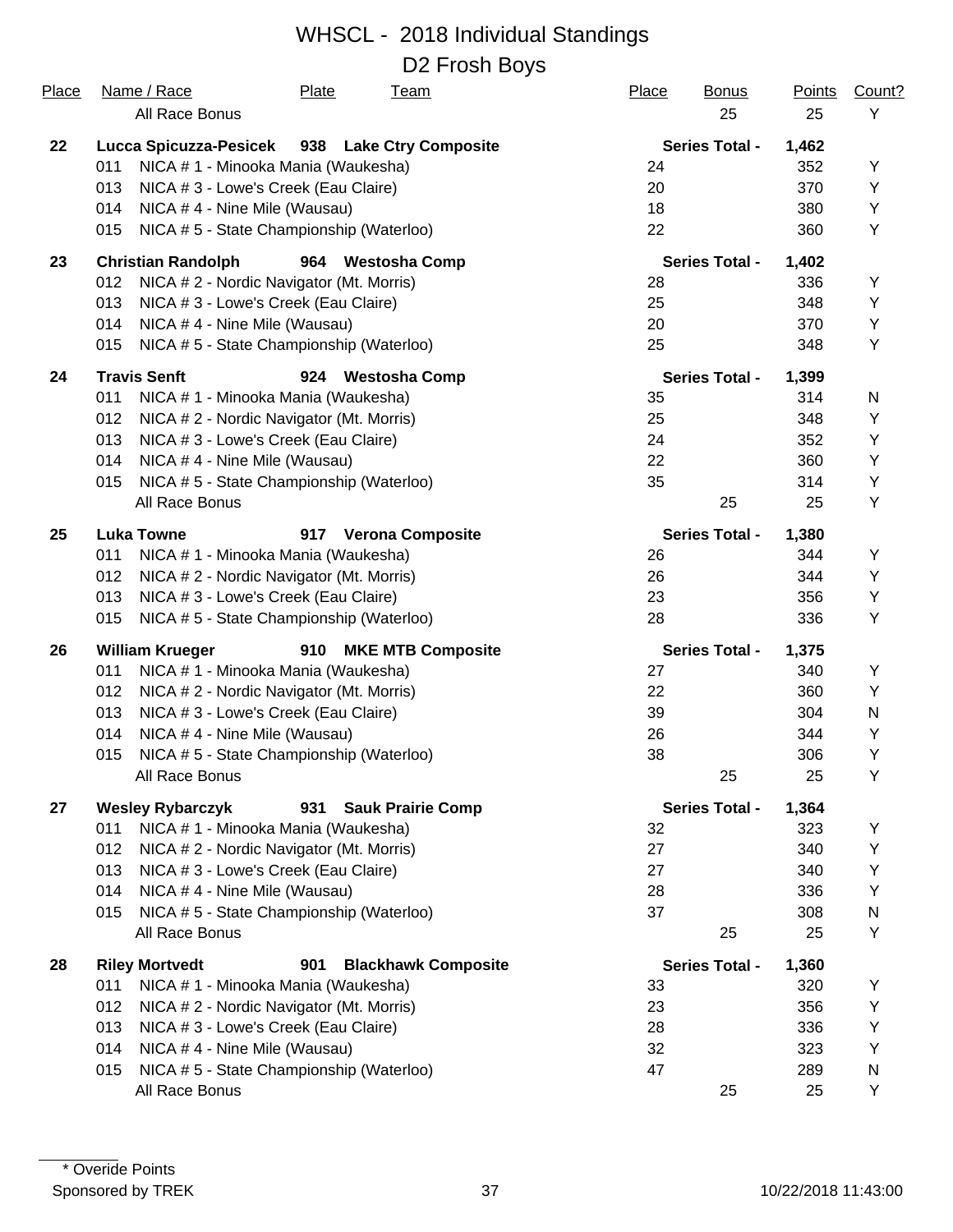| Place | Name / Race<br>Plate<br>Team                                 | Place<br><b>Bonus</b> | <b>Points</b> | Count? |
|-------|--------------------------------------------------------------|-----------------------|---------------|--------|
| 29    | <b>Silas Harris-Coleman</b><br>978 MKE MTB Composite         | <b>Series Total -</b> | 1,317         |        |
|       | 011<br>NICA # 1 - Minooka Mania (Waukesha)                   | 41                    | 300           | Υ      |
|       | 012<br>NICA # 2 - Nordic Navigator (Mt. Morris)              | 31                    | 326           | Υ      |
|       | 013<br>NICA # 3 - Lowe's Creek (Eau Claire)                  | 31                    | 326           | Υ      |
|       | 014<br>NICA #4 - Nine Mile (Wausau)                          | 27                    | 340           | Y      |
|       | 015<br>NICA #5 - State Championship (Waterloo)               | 45                    | 292           | N      |
|       | All Race Bonus                                               | 25                    | 25            | Υ      |
| 30    | <b>Rj</b> Goldberg<br><b>Washington Cty Comp</b><br>919      | <b>Series Total -</b> | 1,294         |        |
|       | 011<br>NICA # 1 - Minooka Mania (Waukesha)                   | 37                    | 308           | Υ      |
|       | 012<br>NICA # 2 - Nordic Navigator (Mt. Morris)              | 24                    | 352           | Υ      |
|       | 014<br>NICA #4 - Nine Mile (Wausau)                          | 34                    | 317           | Υ      |
|       | NICA #5 - State Championship (Waterloo)<br>015               | 34                    | 317           | Υ      |
| 31    | <b>Xander Enright</b><br>923 Westosha Comp                   | <b>Series Total -</b> | 1,293         |        |
|       | 011<br>NICA # 1 - Minooka Mania (Waukesha)                   | 39                    | 304           | Υ      |
|       | NICA # 2 - Nordic Navigator (Mt. Morris)<br>012              | 30                    | 329           | Υ      |
|       | 013<br>NICA # 3 - Lowe's Creek (Eau Claire)                  | 38                    | 306           | Υ      |
|       | 014<br>NICA #4 - Nine Mile (Wausau)                          | 30                    | 329           | Y      |
|       | NICA #5 - State Championship (Waterloo)<br>015               | 48                    | 288           | N      |
|       | All Race Bonus                                               | 25                    | 25            | Υ      |
| 32    | <b>Hamilton Reinbold</b><br>976<br><b>MKE MTB Composite</b>  | <b>Series Total -</b> | 1,260         |        |
|       | NICA # 1 - Minooka Mania (Waukesha)<br>011                   | 42                    | 298           | Υ      |
|       | NICA # 2 - Nordic Navigator (Mt. Morris)<br>012              | 29                    | 332           | Υ      |
|       | NICA # 3 - Lowe's Creek (Eau Claire)<br>013                  | 29                    | 332           | Υ      |
|       | 015<br>NICA #5 - State Championship (Waterloo)               | 42                    | 298           | Υ      |
| 33    | <b>Samuel Moore</b><br>975 Fox Valley Composite              | <b>Series Total -</b> | 1,257         |        |
|       | 011<br>NICA # 1 - Minooka Mania (Waukesha)                   | 45                    | 292           | Υ      |
|       | 012<br>NICA #2 - Nordic Navigator (Mt. Morris)               | 32                    | 323           | Υ      |
|       | 013<br>NICA # 3 - Lowe's Creek (Eau Claire)                  | 36                    | 311           | Υ      |
|       | 014<br>NICA #4 - Nine Mile (Wausau)                          | 38                    | 306           | Υ      |
|       | 015<br>NICA #5 - State Championship (Waterloo)               | 51                    | 285           | N      |
|       | All Race Bonus                                               | 25                    | 25            | Y      |
| 34    | <b>Ryan Quackenboss</b><br>909<br><b>LaCrosse Central HS</b> | <b>Series Total -</b> | 1,227         |        |
|       | NICA # 1 - Minooka Mania (Waukesha)<br>011                   | 38                    | 306           | Υ      |
|       | 013<br>NICA # 3 - Lowe's Creek (Eau Claire)                  | 34                    | 317           | Υ      |
|       | 014<br>NICA #4 - Nine Mile (Wausau)                          | 37                    | 308           | Υ      |
|       | NICA #5 - State Championship (Waterloo)<br>015               | 43                    | 296           | Υ      |
| 35    | <b>Liam Strong</b><br>933<br>Onalaska HS                     | <b>Series Total -</b> | 1,216         |        |
|       | 011<br>NICA # 1 - Minooka Mania (Waukesha)                   | 44                    | 294           | Υ      |
|       | 012<br>NICA # 2 - Nordic Navigator (Mt. Morris)              | 33                    | 320           | Y      |
|       | 013<br>NICA # 3 - Lowe's Creek (Eau Claire)                  | 41                    | 300           | Y      |
|       | 014<br>NICA #4 - Nine Mile (Wausau)                          | 40                    | 302           | Y      |
| 36    | <b>Brayden Molinaro</b><br>968<br><b>Westosha Comp NPier</b> | <b>Series Total -</b> | 1,178         |        |
|       | NICA # 1 - Minooka Mania (Waukesha)<br>011                   | 47                    | 289           | Y      |
|       | 013<br>NICA # 3 - Lowe's Creek (Eau Claire)                  | 40                    | 302           | Y      |
|       | NICA #4 - Nine Mile (Wausau)<br>014                          | 39                    | 304           | Υ      |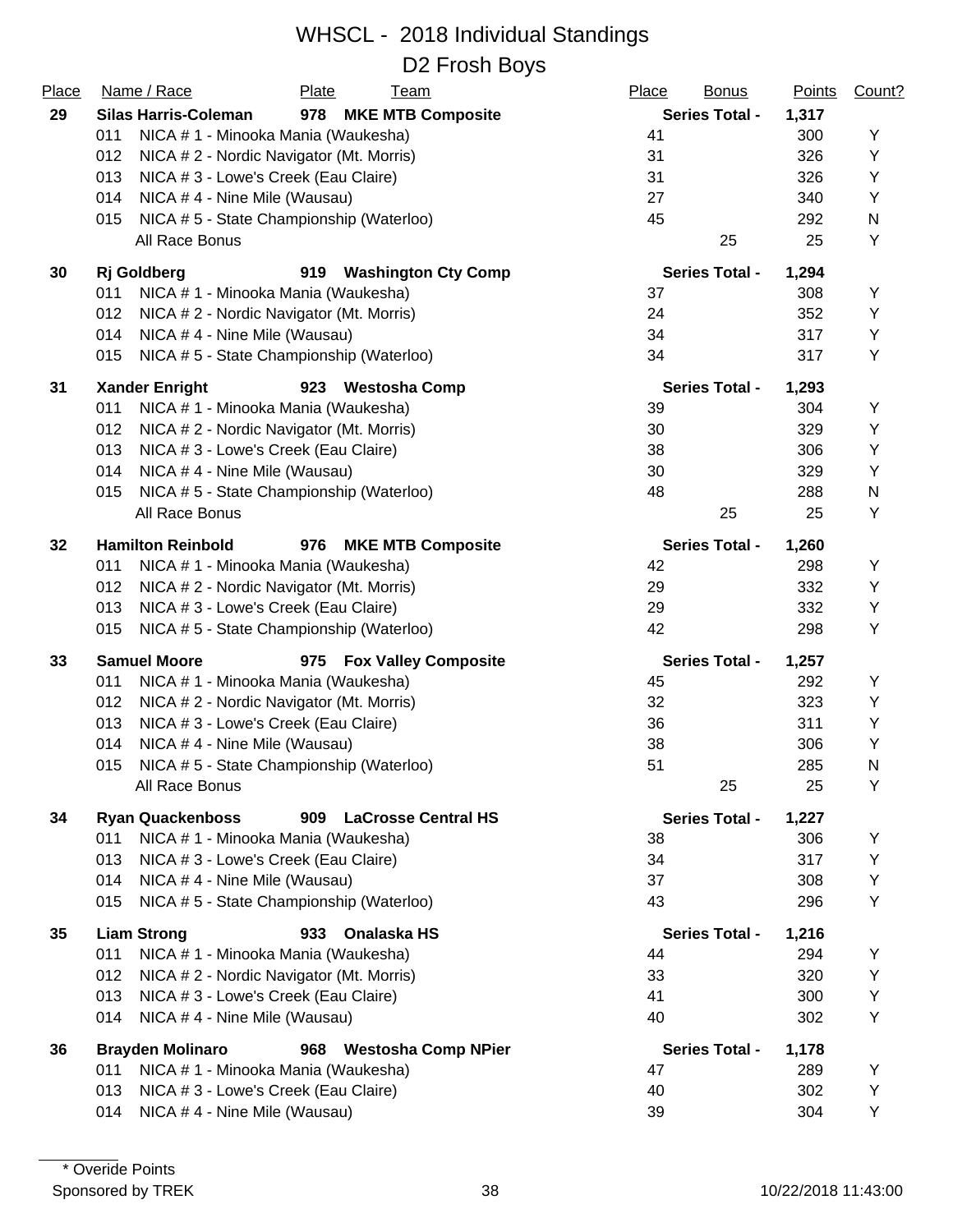| Place | Name / Race<br>Plate<br><b>Team</b>                    | Place<br><b>Bonus</b> | <b>Points</b> | Count? |
|-------|--------------------------------------------------------|-----------------------|---------------|--------|
|       | 015 NICA #5 - State Championship (Waterloo)            | 53                    | 283           | Υ      |
| 37    | Elijah Zempel<br>926 Cam-Rock Comp                     | <b>Series Total -</b> | 1,125         |        |
|       | NICA # 1 - Minooka Mania (Waukesha)<br>011             | 22                    | 360           | Y      |
|       | NICA # 3 - Lowe's Creek (Eau Claire)<br>013            | 19                    | 375           | Y      |
|       | NICA #5 - State Championship (Waterloo)<br>015         | 16                    | 390           | Υ      |
| 38    | <b>Thomas Breit</b><br>Onalaska HS<br>932              | <b>Series Total -</b> | 1,080         |        |
|       | 011<br>NICA # 1 - Minooka Mania (Waukesha)             | 18                    | 380           | Υ      |
|       | NICA #4 - Nine Mile (Wausau)<br>014                    | 25                    | 348           | Y      |
|       | NICA #5 - State Championship (Waterloo)<br>015         | 24                    | 352           | Υ      |
| 39    | <b>Ean Dalton</b><br><b>Janesville</b><br>906          | <b>Series Total -</b> | 1,012         |        |
|       | 011<br>NICA # 1 - Minooka Mania (Waukesha)             | 25                    | 348           | Y      |
|       | NICA #4 - Nine Mile (Wausau)<br>014                    | 29                    | 332           | Υ      |
|       | NICA #5 - State Championship (Waterloo)<br>015         | 29                    | 332           | Υ      |
| 40    | 960 West Bend West HS<br><b>Tony McArthur</b>          | <b>Series Total -</b> | 1,001         |        |
|       | NICA # 1 - Minooka Mania (Waukesha)<br>011             | 29                    | 332           | Υ      |
|       | NICA # 2 - Nordic Navigator (Mt. Morris)<br>012        | 21                    | 365           | Υ      |
|       | NICA #5 - State Championship (Waterloo)<br>015         | 39                    | 304           | Υ      |
| 41    | <b>Seth Fink</b><br>904 Green Bay Composite            | <b>Series Total -</b> | 979           |        |
|       | 011<br>NICA # 1 - Minooka Mania (Waukesha)             | 28                    | 336           | Υ      |
|       | NICA # 3 - Lowe's Creek (Eau Claire)<br>013            | 32                    | 323           | Υ      |
|       | NICA #5 - State Championship (Waterloo)<br>015         | 33                    | 320           | Y      |
| 42    | <b>Ryan Gierhart</b><br>916 Verona Composite           | <b>Series Total -</b> | 955           |        |
|       | NICA # 1 - Minooka Mania (Waukesha)<br>011             | 30                    | 329           | Υ      |
|       | NICA #4 - Nine Mile (Wausau)<br>014                    | 31                    | 326           | Υ      |
|       | NICA #5 - State Championship (Waterloo)<br>015         | 41                    | 300           | Υ      |
| 43    | <b>Ronan Monahan</b><br>973 Ozaukee Composite          | <b>Series Total -</b> | 950           |        |
|       | 013<br>NICA # 3 - Lowe's Creek (Eau Claire)            | 26                    | 344           | Υ      |
|       | NICA #4 - Nine Mile (Wausau)<br>014                    | 33                    | 320           | Υ      |
|       | NICA # 5 - State Championship (Waterloo)<br>015        | 50                    | 286           | Y      |
| 44    | <b>Brandon Fink</b><br>Onalaska HS<br>967              | <b>Series Total -</b> | 937           |        |
|       | NICA # 3 - Lowe's Creek (Eau Claire)<br>013            | 30                    | 329           | Υ      |
|       | NICA #4 - Nine Mile (Wausau)<br>014                    | 35                    | 314           | Υ      |
|       | NICA #5 - State Championship (Waterloo)<br>015         | 44                    | 294           | Υ      |
| 45    | <b>Jack Maurer</b><br><b>Madison East HS</b><br>928    | <b>Series Total -</b> | 909           |        |
|       | NICA # 1 - Minooka Mania (Waukesha)<br>011             | 40                    | 302           | Υ      |
|       | NICA # 3 - Lowe's Creek (Eau Claire)<br>013            | 33                    | 320           | Υ      |
|       | NICA #5 - State Championship (Waterloo)<br>015         | 49                    | 287           | Υ      |
| 46    | <b>Silas Cobb</b><br><b>La Crosse Composite</b><br>952 | <b>Series Total -</b> | 699           |        |
|       | NICA # 2 - Nordic Navigator (Mt. Morris)<br>012        | 20                    | 370           | Y      |
|       | NICA #5 - State Championship (Waterloo)<br>015         | 30                    | 329           | Υ      |
| 47    | (daniel) Cash Lofgren<br>972 Independent Racers        | <b>Series Total -</b> | 691           |        |
|       | NICA # 2 - Nordic Navigator (Mt. Morris)<br>012        |                       | 0             | Υ      |
|       | NICA #4 - Nine Mile (Wausau)<br>014                    | 21                    | 365           | Y      |